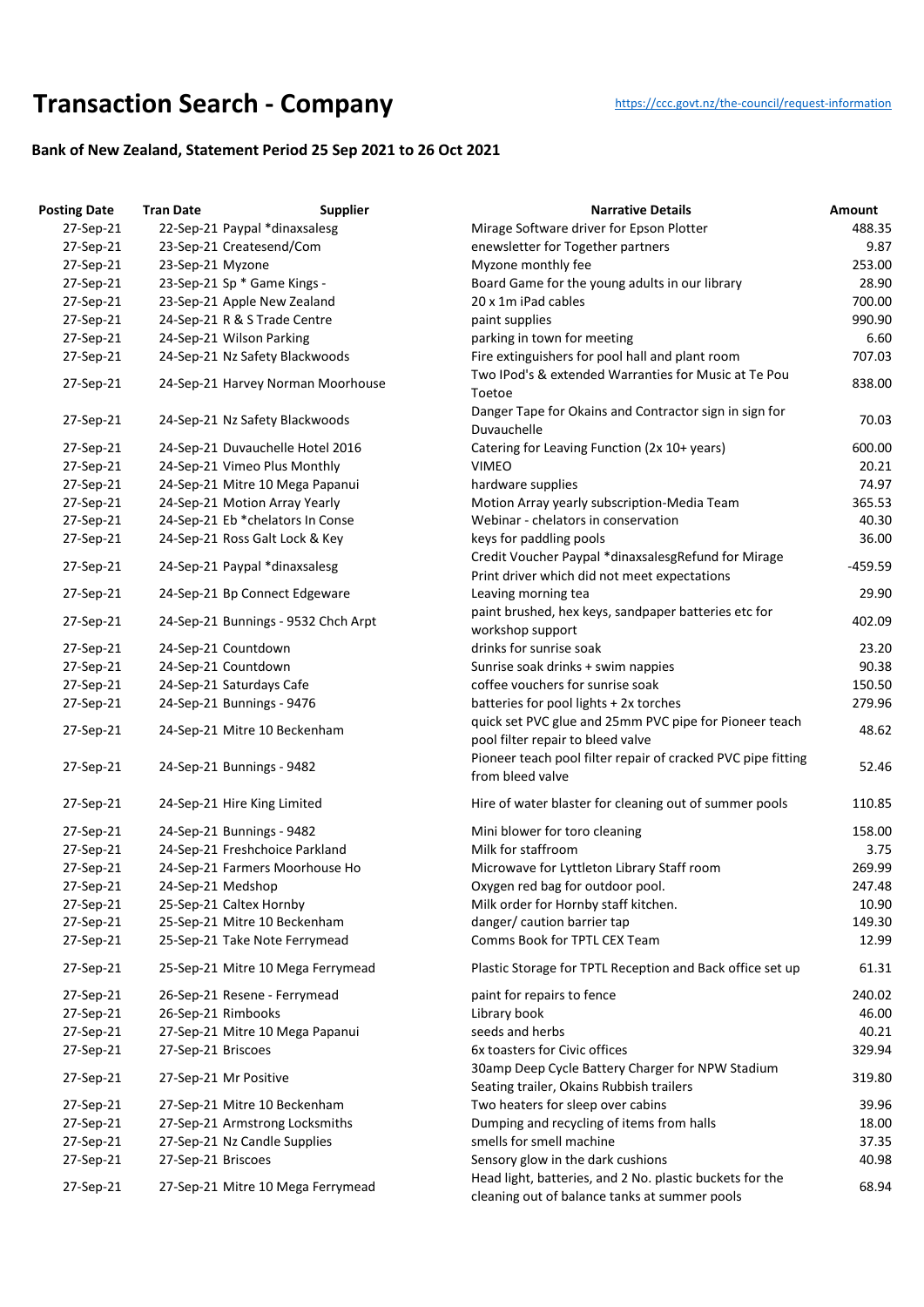| <b>osting Date</b> | <b>Tran Date</b>  | <b>Supplier</b>                     | <b>Narrative Details</b>                                                                         |
|--------------------|-------------------|-------------------------------------|--------------------------------------------------------------------------------------------------|
| 27-Sep-21          |                   | 27-Sep-21 Mitre 10 Mega Ferrymead   | Storage hooks, batteries and washers                                                             |
| 27-Sep-21          |                   | 27-Sep-21 Resene - Shirley 033      | Paint for womens only screens                                                                    |
| 27-Sep-21          |                   | 27-Sep-21 Showtechnix Limited       | Blacklight for Spin room                                                                         |
| 28-Sep-21          |                   | 26-Sep-21 Paypal *pickleballs       | Pickleball equipment                                                                             |
| 28-Sep-21          |                   | 26-Sep-21 Tickets-Zone 5 6 Lgnz     | Registration for LGNZ Zone 5 & 6 meeting for the<br>councillors                                  |
| 28-Sep-21          |                   | 27-Sep-21 Safe System Solutions Pty | Online Safe System Training Course                                                               |
| 28-Sep-21          |                   | 27-Sep-21 Wilson Parking            | meeting in town                                                                                  |
| 28-Sep-21          |                   | 27-Sep-21 Fh Chch Pound Road        | stone chip for seed sowing                                                                       |
| 28-Sep-21          |                   | 27-Sep-21 Bunnings Online 2         | Filters for varnishing/adhesive                                                                  |
| 28-Sep-21          |                   | 27-Sep-21 Ross Galt Lock & Key      | Key cutting for Waltham                                                                          |
| 28-Sep-21          |                   | 27-Sep-21 Createsend/Com            | Campaign monitor water supply update                                                             |
| 28-Sep-21          | 27-Sep-21 Pminz   |                                     | Attendance at Project Management Institute Sympc                                                 |
|                    |                   |                                     | Staff member attendnace at the virtual - Sport NZ W                                              |
| 28-Sep-21          |                   | 27-Sep-21 The Conference Company    | and Girls Summit 2021                                                                            |
| 28-Sep-21          |                   | 27-Sep-21 Tickets-Zone 5 6 Lgnz     | Registration for LGNZ Zone 5 &6 for councillors                                                  |
| 28-Sep-21          |                   | 27-Sep-21 Mainland Fasteners Ltd    | In House Maintenance                                                                             |
| 28-Sep-21          |                   | 27-Sep-21 The Warehouse 123         | Sample Containers                                                                                |
| 28-Sep-21          |                   | 27-Sep-21 Burnsco Marine            | Purchase of inflatable lifejacket manual crewfit - Iris<br><b>Brookland</b>                      |
| 28-Sep-21          |                   | 27-Sep-21 Nz Safety Blackwoods      | Purchase of superfleece socks and black safety boot                                              |
| 28-Sep-21          | 27-Sep-21 2 Cheap |                                     | Props for scooter programme                                                                      |
| 28-Sep-21          |                   | 27-Sep-21 Bunnings - 9476           | garden plants                                                                                    |
| 28-Sep-21          |                   | 27-Sep-21 Mitre 10 Mega Papanui     | Supplies for Whakaata mai te Kūkūwai install                                                     |
| 28-Sep-21          |                   | 27-Sep-21 Fulton Hogan Ensors       | Crusher dust                                                                                     |
| 28-Sep-21          |                   | 27-Sep-21 The Service Company Ltd C | Masks or ReceptionCleaning Supplies pool side                                                    |
| 28-Sep-21          |                   | 27-Sep-21 Canterbury Landscape Supp | park tables, concrete for securing to ground                                                     |
| 28-Sep-21          |                   | 27-Sep-21 Outsider Mountain Sprt    | Safety boots                                                                                     |
| 28-Sep-21          |                   | 28-Sep-21 Z Barrington              | Milk for Ranger Tea Room                                                                         |
| 28-Sep-21          |                   | 28-Sep-21 Hampton & Co Ltd          | Linwood storage                                                                                  |
|                    |                   |                                     | Ply and saw blade for Linwood partitions                                                         |
| 28-Sep-21          |                   | 28-Sep-21 Hampton & Co Ltd          |                                                                                                  |
| 28-Sep-21          |                   | 28-Sep-21 Warehouse Stationery      | Tape for labelling device - TPTL Pool OperationsPlas<br>lock bags for Banking/Security processed |
| 28-Sep-21          |                   | 28-Sep-21 Mitre 10 Beckenham        | Concrete Crack Filler                                                                            |
| 28-Sep-21          |                   | 28-Sep-21 Countdown                 | womens only invite refreshment                                                                   |
| 28-Sep-21          |                   | 28-Sep-21 Ccc Parking               | Parking for workshop                                                                             |
| 28-Sep-21          |                   | 28-Sep-21 Mitre 10 Beckenham        | Workshop Consumable                                                                              |
| 28-Sep-21          |                   | 28-Sep-21 Countdown                 | <b>Staff Consumables</b>                                                                         |
|                    |                   |                                     | towels for resale                                                                                |
| 28-Sep-21          |                   | 28-Sep-21 The Warehouse Online      |                                                                                                  |
| 28-Sep-21          |                   | 28-Sep-21 Farmlands Hornby          | Garden Grubbers                                                                                  |
| 28-Sep-21          |                   | 28-Sep-21 Mitre 10 Mega Papanui     | Irrigation requirements for installation of a watering<br>system for the dahlia collection       |
| 29-Sep-21          |                   | 27-Sep-21 Fulcrumapp.Com            | Fulcrum Subscription - September                                                                 |
| 29-Sep-21          |                   | 27-Sep-21 Createsend/Com            | Campaign Monitor - Lyttelton Harbour Wastewater                                                  |
| 29-Sep-21          |                   | 27-Sep-21 Onesignal Pushno          | <b>ITDPCX OneSignal mthly sub</b>                                                                |
| 29-Sep-21          |                   | 27-Sep-21 Adobe Stock               | Subscription fee for Adobe stock licence                                                         |
| 29-Sep-21          |                   | 28-Sep-21 Hampton & Co Ltd          | Shelf brackets draw runners filler Linwood                                                       |
| 29-Sep-21          |                   | 28-Sep-21 The Warehouse 122         | Scales & Measuring jug for chemical adding                                                       |
| 29-Sep-21          |                   | 28-Sep-21 Bunnings - 9476           | Dynabolts for securing cabinets to wall                                                          |
| 29-Sep-21          |                   | 28-Sep-21 Createsend/Com            | Campaign Monitor - Bromley odour                                                                 |
| 29-Sep-21          |                   | 28-Sep-21 Blacks Fasteners          | <b>Metal Anchors and Drill Bits</b>                                                              |
| 29-Sep-21          |                   | 28-Sep-21 Ecodrop Parkhouse         | Green waste from templeton pool                                                                  |
| 29-Sep-21          |                   | 28-Sep-21 Ecodrop Parkhouse         | Green waste from templeton pool                                                                  |
| 29-Sep-21          |                   | 28-Sep-21 Pay 2 Play                | CCC Meeting Room booking at Lyttelton Recreation                                                 |
| 29-Sep-21          |                   | 28-Sep-21 061784370                 | Centre for public Naval Point event<br>repairs to switch and rope light                          |
| 29-Sep-21          |                   | 28-Sep-21 Bunnings - 9476           | rust converter, object treatment                                                                 |
| 29-Sep-21          |                   | 28-Sep-21 Ccc Art Gallery Car Prk   | parking while attending Chch mtgs                                                                |
|                    |                   |                                     |                                                                                                  |

| <b>Posting Date</b>    | <b>Tran Date</b>  | <b>Supplier</b>                                             | <b>Narrative Details</b>                                                                                | Amount           |
|------------------------|-------------------|-------------------------------------------------------------|---------------------------------------------------------------------------------------------------------|------------------|
| 27-Sep-21              |                   | 27-Sep-21 Mitre 10 Mega Ferrymead                           | Storage hooks, batteries and washers                                                                    | 31.15            |
| 27-Sep-21              |                   | 27-Sep-21 Resene - Shirley 033                              | Paint for womens only screens                                                                           | 227.53           |
| 27-Sep-21              |                   | 27-Sep-21 Showtechnix Limited                               | Blacklight for Spin room                                                                                | 296.60           |
| 28-Sep-21              |                   | 26-Sep-21 Paypal *pickleballs                               | Pickleball equipment                                                                                    | 145.00           |
| 28-Sep-21              |                   | 26-Sep-21 Tickets-Zone 5 6 Lgnz                             | Registration for LGNZ Zone 5 & 6 meeting for the<br>councillors                                         | 380.00           |
| 28-Sep-21              |                   | 27-Sep-21 Safe System Solutions Pty                         | Online Safe System Training Course                                                                      | 100.62           |
| 28-Sep-21              |                   | 27-Sep-21 Wilson Parking                                    | meeting in town                                                                                         | 6.60             |
| 28-Sep-21              |                   | 27-Sep-21 Fh Chch Pound Road                                | stone chip for seed sowing                                                                              | 514.04           |
| 28-Sep-21              |                   | 27-Sep-21 Bunnings Online 2                                 | Filters for varnishing/adhesive                                                                         | 5.49             |
| 28-Sep-21              |                   | 27-Sep-21 Ross Galt Lock & Key                              | Key cutting for Waltham                                                                                 | 34.00            |
| 28-Sep-21              |                   | 27-Sep-21 Createsend/Com                                    | Campaign monitor water supply update                                                                    | 25.17            |
| 28-Sep-21              | 27-Sep-21 Pminz   |                                                             | Attendance at Project Management Institute Symposium                                                    | 200.00           |
| 28-Sep-21              |                   | 27-Sep-21 The Conference Company                            | Staff member attendnace at the virtual - Sport NZ Women                                                 | 115.00           |
|                        |                   |                                                             | and Girls Summit 2021                                                                                   |                  |
| 28-Sep-21              |                   | 27-Sep-21 Tickets-Zone 5 6 Lgnz                             | Registration for LGNZ Zone 5 &6 for councillors                                                         | 117.00           |
| 28-Sep-21              |                   | 27-Sep-21 Mainland Fasteners Ltd                            | In House Maintenance                                                                                    | 3.74             |
| 28-Sep-21              |                   | 27-Sep-21 The Warehouse 123                                 | Sample Containers                                                                                       | 48.00            |
| 28-Sep-21              |                   | 27-Sep-21 Burnsco Marine                                    | Purchase of inflatable lifejacket manual crewfit - Iris<br><b>Brookland</b>                             | 119.99           |
| 28-Sep-21              |                   | 27-Sep-21 Nz Safety Blackwoods                              | Purchase of superfleece socks and black safety boots                                                    | 239.52           |
| 28-Sep-21              | 27-Sep-21 2 Cheap |                                                             | Props for scooter programme                                                                             | 8.40             |
| 28-Sep-21              |                   | 27-Sep-21 Bunnings - 9476                                   | garden plants                                                                                           | 175.77           |
| 28-Sep-21              |                   | 27-Sep-21 Mitre 10 Mega Papanui                             | Supplies for Whakaata mai te Kūkūwai install                                                            | 58.19            |
| 28-Sep-21              |                   | 27-Sep-21 Fulton Hogan Ensors                               | Crusher dust                                                                                            | 91.57            |
| 28-Sep-21              |                   | 27-Sep-21 The Service Company Ltd C                         | Masks or ReceptionCleaning Supplies pool side                                                           | 554.35           |
| 28-Sep-21              |                   | 27-Sep-21 Canterbury Landscape Supp                         | park tables, concrete for securing to ground                                                            | 57.24            |
| 28-Sep-21              |                   | 27-Sep-21 Outsider Mountain Sprt                            | Safety boots                                                                                            | 396.75           |
| 28-Sep-21              |                   | 28-Sep-21 Z Barrington                                      | Milk for Ranger Tea Room                                                                                | 7.50             |
| 28-Sep-21              |                   | 28-Sep-21 Hampton & Co Ltd                                  | Linwood storage                                                                                         | 872.85           |
| 28-Sep-21              |                   | 28-Sep-21 Hampton & Co Ltd                                  | Ply and saw blade for Linwood partitions                                                                | 951.36           |
|                        |                   |                                                             |                                                                                                         |                  |
| 28-Sep-21              |                   | 28-Sep-21 Warehouse Stationery                              | Tape for labelling device - TPTL Pool OperationsPlastic Zip<br>lock bags for Banking/Security processed | 54.98            |
| 28-Sep-21              |                   | 28-Sep-21 Mitre 10 Beckenham                                | <b>Concrete Crack Filler</b>                                                                            | 17.20            |
| 28-Sep-21              |                   | 28-Sep-21 Countdown                                         | womens only invite refreshment                                                                          | 34.93            |
| 28-Sep-21              |                   | 28-Sep-21 Ccc Parking                                       | Parking for workshop                                                                                    | 5.00             |
| 28-Sep-21              |                   | 28-Sep-21 Mitre 10 Beckenham                                | Workshop Consumable                                                                                     | 35.94            |
| 28-Sep-21              |                   | 28-Sep-21 Countdown                                         | <b>Staff Consumables</b>                                                                                | 28.00            |
| 28-Sep-21              |                   | 28-Sep-21 The Warehouse Online                              | towels for resale                                                                                       | 285.00           |
| 28-Sep-21              |                   | 28-Sep-21 Farmlands Hornby                                  | Garden Grubbers                                                                                         | 107.89           |
|                        |                   |                                                             | Irrigation requirements for installation of a watering                                                  |                  |
| 28-Sep-21<br>29-Sep-21 |                   | 28-Sep-21 Mitre 10 Mega Papanui<br>27-Sep-21 Fulcrumapp.Com | system for the dahlia collection<br>Fulcrum Subscription - September                                    | 688.91<br>222.37 |
| 29-Sep-21              |                   | 27-Sep-21 Createsend/Com                                    | Campaign Monitor - Lyttelton Harbour Wastewater                                                         | 10.23            |
| 29-Sep-21              |                   | 27-Sep-21 Onesignal Pushno                                  | ITDPCX OneSignal mthly sub                                                                              | 166.78           |
| 29-Sep-21              |                   | 27-Sep-21 Adobe Stock                                       | Subscription fee for Adobe stock licence                                                                | 44.01            |
| 29-Sep-21              |                   | 28-Sep-21 Hampton & Co Ltd                                  | Shelf brackets draw runners filler Linwood                                                              | 158.27           |
| 29-Sep-21              |                   | 28-Sep-21 The Warehouse 122                                 | Scales & Measuring jug for chemical adding                                                              | 28.00            |
|                        |                   | 28-Sep-21 Bunnings - 9476                                   | Dynabolts for securing cabinets to wall                                                                 | 29.40            |
| 29-Sep-21              |                   |                                                             |                                                                                                         |                  |
| 29-Sep-21              |                   | 28-Sep-21 Createsend/Com                                    | Campaign Monitor - Bromley odour                                                                        | 7.99             |
| 29-Sep-21              |                   | 28-Sep-21 Blacks Fasteners                                  | <b>Metal Anchors and Drill Bits</b>                                                                     | 82.50            |
| 29-Sep-21              |                   | 28-Sep-21 Ecodrop Parkhouse                                 | Green waste from templeton pool                                                                         | 27.62            |
| 29-Sep-21              |                   | 28-Sep-21 Ecodrop Parkhouse                                 | Green waste from templeton pool                                                                         | 55.25            |
| 29-Sep-21              |                   | 28-Sep-21 Pay 2 Play                                        | CCC Meeting Room booking at Lyttelton Recreation<br>Centre for public Naval Point event                 | 107.63           |
| 29-Sep-21              |                   | 28-Sep-21 061784370                                         | repairs to switch and rope light                                                                        | 69.00            |
| 29-Sep-21              |                   | 28-Sep-21 Bunnings - 9476                                   | rust converter, object treatment                                                                        | 13.88            |
| 29-Sep-21              |                   | 28-Sep-21 Ccc Art Gallery Car Prk                           | parking while attending Chch mtgs                                                                       | 18.00            |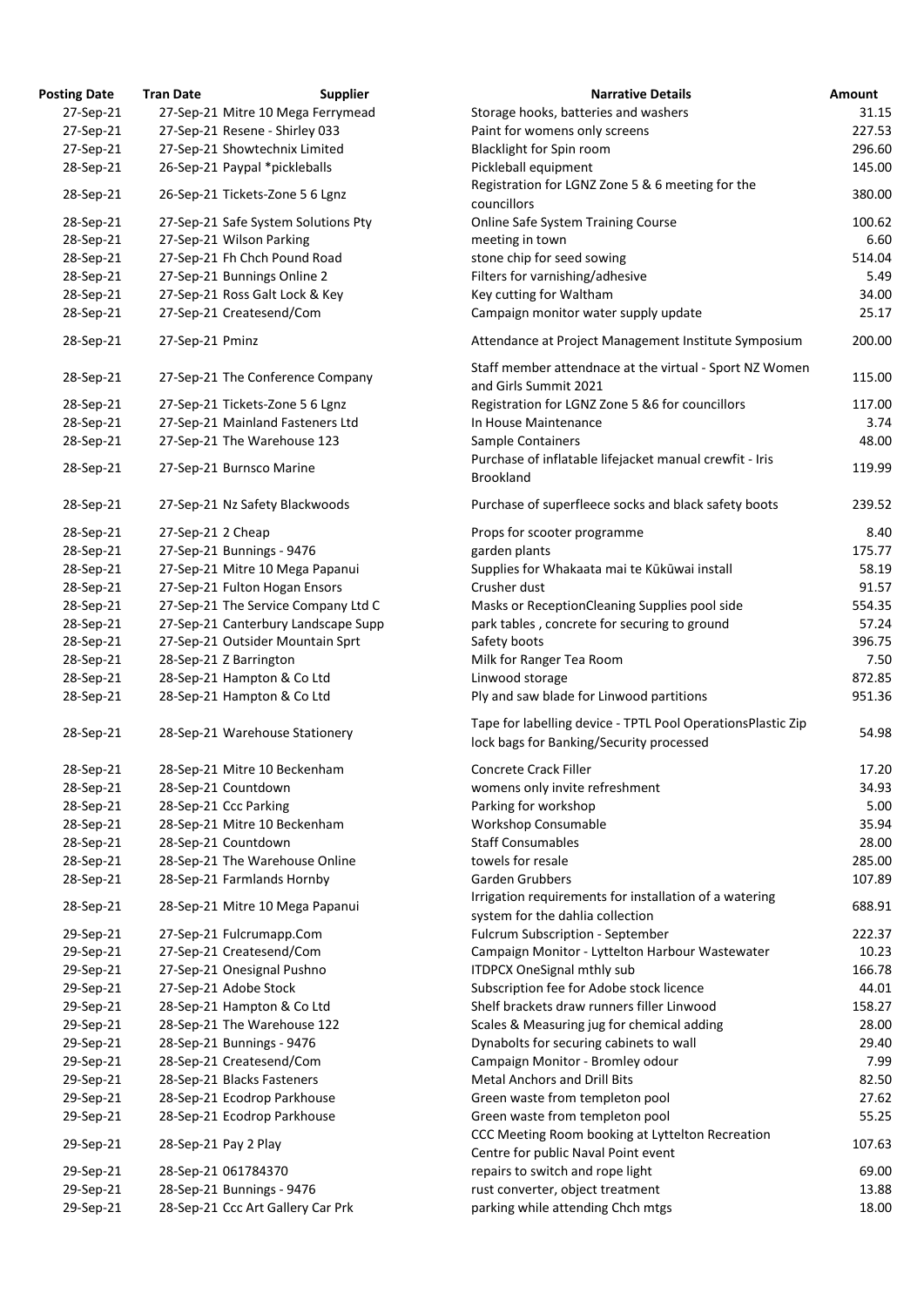| <b>Posting Date</b> | <b>Tran Date</b>   | <b>Supplier</b>                     | <b>Narrative Details</b>                                                                          |
|---------------------|--------------------|-------------------------------------|---------------------------------------------------------------------------------------------------|
| 29-Sep-21           |                    | 28-Sep-21 The Conference Company    | Women in Sport Conference                                                                         |
| 29-Sep-21           |                    | 28-Sep-21 Unichem Stantons Pharmacy | <b>First Aid Items</b>                                                                            |
| 29-Sep-21           |                    | 28-Sep-21 Omc Power Equipment       | Water pump inlet valve for water blaster                                                          |
| 29-Sep-21           |                    | 28-Sep-21 Portstone Garden Ctr      | Garden plants central city                                                                        |
| 29-Sep-21           |                    | 28-Sep-21 Oderings Nurseries        | Garden plants & seed                                                                              |
| 29-Sep-21           |                    | 28-Sep-21 Mitre 10 Beckenham        | Materials for Whakaata mai te Kūkūwai install                                                     |
| 29-Sep-21           |                    | 28-Sep-21 Fishermans Loft Ltd       | Materials for Whakaata mai te Kūkūwai install                                                     |
| 29-Sep-21           |                    | 28-Sep-21 Bunnings - 9482           | Drill bits, tape & coach screws                                                                   |
| 29-Sep-21           |                    | 28-Sep-21 Bunnings - 9482           | Respirator, hose & safety gloves J4N                                                              |
|                     |                    |                                     | pumice for nursery, replacement riveter gun for labels                                            |
| 29-Sep-21           |                    | 29-Sep-21 Mitre 10 Mega Hornby      | and box cotter pins.                                                                              |
| 29-Sep-21           |                    | 29-Sep-21 Warehouse Stationery      | <b>Sticker Paper for Sumner Team Meeting</b>                                                      |
|                     |                    |                                     | Uniform for TPTL CEX Team MemberStationary for TPTL                                               |
| 29-Sep-21           |                    | 29-Sep-21 The Warehouse 120         |                                                                                                   |
|                     |                    |                                     | Reception set up                                                                                  |
| 29-Sep-21           |                    | 29-Sep-21 Mitre 10 Beckenham        | Washers, Sleeve Anchors and Brackets                                                              |
| 29-Sep-21           |                    | 29-Sep-21 Battery Masta Ltd         | Batteries, Media Team                                                                             |
| 29-Sep-21           |                    | 29-Sep-21 Ccc Art Gallery Car Prk   | Meeting in civic offices                                                                          |
| 29-Sep-21           |                    | 29-Sep-21 Mitre 10 Mega Papanui     | Plants, Tying twine, 2 x Water Timers, Hose Fittings                                              |
| 29-Sep-21           |                    | 29-Sep-21 Noel Leeming 12           | Be;kin USB-C cable 1m black, Belkin BSUP USB-C PB<br>20KBLACK.                                    |
| 29-Sep-21           |                    | 29-Sep-21 Freshchoice City Mkt      | Card deposit for first time use - charged on invoice 17533                                        |
| 29-Sep-21           |                    | 29-Sep-21 Resene Tower Junction34   | paint for bronze horse plinth sister city                                                         |
| 29-Sep-21           |                    | 29-Sep-21 The Kitchen Cafe          | Farewell Retirement function.                                                                     |
|                     |                    |                                     |                                                                                                   |
| 29-Sep-21           |                    | 29-Sep-21 Mitre 10 Beckenham        | General fastenings and safety equip for recreation team                                           |
| 29-Sep-21           |                    | 29-Sep-21 Mitre 10 Mega Ferrymead   | Ball valves and associated fittings to repair back flow at<br>Woodham park pool.                  |
| 29-Sep-21           |                    | 29-Sep-21 Terra Viva Home & Garden  | Plants for section A and curators garden<br>Security fixings for moon and the manor house display |
| 29-Sep-21           |                    | 29-Sep-21 Anzor Fasteners           | cases                                                                                             |
| 29-Sep-21           |                    | 29-Sep-21 Total Pos Solutions       | eftpos rolls                                                                                      |
| 29-Sep-21           |                    | 29-Sep-21 Mitre 10 Mega Papanui     | Plywood, screws, duct tape                                                                        |
| 30-Sep-21           |                    | 27-Sep-21 Paypal *watertestpr       | <b>Water Testing Strips</b>                                                                       |
| 30-Sep-21           |                    | 27-Sep-21 Ab* Abebooks.Co Jx5fsd    | Library book                                                                                      |
| 30-Sep-21           |                    | 28-Sep-21 Will & Caro Pty Ltd       | Credit Voucher (AUD 70.37) Will & Caro Pty Ltd                                                    |
|                     |                    |                                     | Data collection software monthly account for District                                             |
| 30-Sep-21           |                    | 28-Sep-21 Fulcrumapp.Com            | Planning October 2021                                                                             |
|                     |                    |                                     | Replacement ribbon for label maker to use with education                                          |
| 30-Sep-21           |                    | 28-Sep-21 Kmart Online              | and public programmes supply consolidation                                                        |
|                     |                    |                                     |                                                                                                   |
| 30-Sep-21           |                    | 28-Sep-21 Createsend/Com            | Campaign monitor - CMUA                                                                           |
| 30-Sep-21           |                    | 28-Sep-21 Officevibe                | ITDA Officevibe mthly sub                                                                         |
| 30-Sep-21           |                    | 28-Sep-21 Paypal *goformz Inc       | <b>INRE Animal Mgt annual sub</b>                                                                 |
| 30-Sep-21           |                    | 28-Sep-21 Apple New Zealand         | 3 x cables for Lib Outreach iPad COW                                                              |
| 30-Sep-21           |                    | 28-Sep-21 Yaffa Media Pty Ltd       | Library book                                                                                      |
| 30-Sep-21           | 28-Sep-21 Calendly |                                     | Calendly for Te Pou Toetoe                                                                        |
| 30-Sep-21           |                    | 28-Sep-21 Officemax Boiseinternet   | ear plugs                                                                                         |
| 30-Sep-21           |                    | 29-Sep-21 New World Bishopdale      | Milk for Ranger Tea Room                                                                          |
| 30-Sep-21           |                    | 29-Sep-21 Vtnz Lichfield St         | WOF for trailer B943Y                                                                             |
| 30-Sep-21           |                    | 29-Sep-21 Labwarehouse Limited      | measuring cylinders for lab                                                                       |
| 30-Sep-21           |                    | 29-Sep-21 Storage Box - Papanui     | Stationary for TPTL Reception and Back Office Setup                                               |
| 30-Sep-21           |                    | 29-Sep-21 Niwa Research Ltd - Wgtn  | Gauge Plates x12 (1m x 150mm)                                                                     |
| 30-Sep-21           |                    | 29-Sep-21 Blacks Fasteners          | fastenings                                                                                        |
| 30-Sep-21           |                    | 29-Sep-21 Ross Galt Lock & Key      | keys cut                                                                                          |
| 30-Sep-21           |                    | 29-Sep-21 Wilson Parking - The Terr | <b>TL Training</b>                                                                                |
| 30-Sep-21           |                    | 29-Sep-21 Wilson Parking            | Parking for meeting at Civic Offices                                                              |
| 30-Sep-21           |                    | 29-Sep-21 Kolorful Kanvas Ltd       | Kolourful Kanvas bespoke bag for display units                                                    |
| 30-Sep-21           |                    | 29-Sep-21 Wilson Parking            | Parking - Meeting at Turanga                                                                      |
| 30-Sep-21           |                    | 29-Sep-21 Archives New Zealand      | Archives NZ search fee for Barry Woodland                                                         |
| 30-Sep-21           |                    | 29-Sep-21 Wilson Parking            | Parking while attending meeting                                                                   |

| <b>Posting Date</b> | <b>Tran Date</b>   | <b>Supplier</b>                     | <b>Narrative Details</b>                                                         | <b>Amount</b> |
|---------------------|--------------------|-------------------------------------|----------------------------------------------------------------------------------|---------------|
| 29-Sep-21           |                    | 28-Sep-21 The Conference Company    | Women in Sport Conference                                                        | 115.00        |
| 29-Sep-21           |                    | 28-Sep-21 Unichem Stantons Pharmacy | <b>First Aid Items</b>                                                           | 61.87         |
| 29-Sep-21           |                    | 28-Sep-21 Omc Power Equipment       | Water pump inlet valve for water blaster                                         | 17.60         |
| 29-Sep-21           |                    | 28-Sep-21 Portstone Garden Ctr      | Garden plants central city                                                       | 118.97        |
| 29-Sep-21           |                    | 28-Sep-21 Oderings Nurseries        | Garden plants & seed                                                             | 745.80        |
| 29-Sep-21           |                    | 28-Sep-21 Mitre 10 Beckenham        | Materials for Whakaata mai te Kūkūwai install                                    | 23.00         |
| 29-Sep-21           |                    | 28-Sep-21 Fishermans Loft Ltd       | Materials for Whakaata mai te Kūkūwai install                                    | 29.99         |
| 29-Sep-21           |                    | 28-Sep-21 Bunnings - 9482           | Drill bits, tape & coach screws                                                  | 80.48         |
| 29-Sep-21           |                    | 28-Sep-21 Bunnings - 9482           | Respirator, hose & safety gloves J4N                                             | 120.94        |
|                     |                    |                                     | pumice for nursery, replacement riveter gun for labels                           |               |
| 29-Sep-21           |                    | 29-Sep-21 Mitre 10 Mega Hornby      | and box cotter pins.                                                             | 157.82        |
| 29-Sep-21           |                    | 29-Sep-21 Warehouse Stationery      | <b>Sticker Paper for Sumner Team Meeting</b>                                     | 18.99         |
|                     |                    |                                     | Uniform for TPTL CEX Team MemberStationary for TPTL                              |               |
| 29-Sep-21           |                    | 29-Sep-21 The Warehouse 120         | Reception set up                                                                 | 71.95         |
| 29-Sep-21           |                    | 29-Sep-21 Mitre 10 Beckenham        | Washers, Sleeve Anchors and Brackets                                             | 28.84         |
| 29-Sep-21           |                    | 29-Sep-21 Battery Masta Ltd         | Batteries, Media Team                                                            | 82.80         |
| 29-Sep-21           |                    | 29-Sep-21 Ccc Art Gallery Car Prk   | Meeting in civic offices                                                         | 5.00          |
| 29-Sep-21           |                    | 29-Sep-21 Mitre 10 Mega Papanui     | Plants, Tying twine, 2 x Water Timers, Hose Fittings                             | 258.29        |
|                     |                    |                                     | Be;kin USB-C cable 1m black, Belkin BSUP USB-C PB                                |               |
| 29-Sep-21           |                    | 29-Sep-21 Noel Leeming 12           |                                                                                  | 154.98        |
|                     |                    |                                     | 20KBLACK.                                                                        |               |
| 29-Sep-21           |                    | 29-Sep-21 Freshchoice City Mkt      | Card deposit for first time use - charged on invoice 17533                       | 1.00          |
| 29-Sep-21           |                    | 29-Sep-21 Resene Tower Junction34   | paint for bronze horse plinth sister city                                        | 9.80          |
| 29-Sep-21           |                    | 29-Sep-21 The Kitchen Cafe          | Farewell Retirement function.                                                    | 400.00        |
| 29-Sep-21           |                    | 29-Sep-21 Mitre 10 Beckenham        | General fastenings and safety equip for recreation team                          | 165.90        |
|                     |                    |                                     |                                                                                  |               |
| 29-Sep-21           |                    | 29-Sep-21 Mitre 10 Mega Ferrymead   | Ball valves and associated fittings to repair back flow at<br>Woodham park pool. | 208.40        |
| 29-Sep-21           |                    | 29-Sep-21 Terra Viva Home & Garden  | Plants for section A and curators garden                                         | 385.49        |
|                     |                    |                                     | Security fixings for moon and the manor house display                            |               |
| 29-Sep-21           |                    | 29-Sep-21 Anzor Fasteners           | cases                                                                            | 156.15        |
| 29-Sep-21           |                    | 29-Sep-21 Total Pos Solutions       | eftpos rolls                                                                     | 77.63         |
| 29-Sep-21           |                    | 29-Sep-21 Mitre 10 Mega Papanui     | Plywood, screws, duct tape                                                       | 234.34        |
| 30-Sep-21           |                    | 27-Sep-21 Paypal *watertestpr       | <b>Water Testing Strips</b>                                                      | 262.20        |
| 30-Sep-21           |                    | 27-Sep-21 Ab* Abebooks.Co Jx5fsd    | Library book                                                                     | 74.84         |
| 30-Sep-21           |                    | 28-Sep-21 Will & Caro Pty Ltd       | Credit Voucher (AUD 70.37) Will & Caro Pty Ltd                                   | $-72.98$      |
|                     |                    |                                     | Data collection software monthly account for District                            |               |
| 30-Sep-21           |                    | 28-Sep-21 Fulcrumapp.Com            | Planning October 2021                                                            | 55.98         |
|                     |                    |                                     |                                                                                  |               |
| 30-Sep-21           |                    | 28-Sep-21 Kmart Online              | Replacement ribbon for label maker to use with education                         | 204.00        |
|                     |                    |                                     | and public programmes supply consolidation                                       |               |
| 30-Sep-21           |                    | 28-Sep-21 Createsend/Com            | Campaign monitor - CMUA                                                          | 15.33         |
| 30-Sep-21           |                    | 28-Sep-21 Officevibe                | ITDA Officevibe mthly sub                                                        | 948.70        |
| 30-Sep-21           |                    | 28-Sep-21 Paypal *goformz Inc       | <b>INRE Animal Mgt annual sub</b>                                                | 8584.20       |
| 30-Sep-21           |                    | 28-Sep-21 Apple New Zealand         | 3 x cables for Lib Outreach iPad COW                                             | 105.00        |
| 30-Sep-21           |                    | 28-Sep-21 Yaffa Media Pty Ltd       | Library book                                                                     | 45.73         |
| 30-Sep-21           | 28-Sep-21 Calendly |                                     | Calendly for Te Pou Toetoe                                                       | 6.95          |
| 30-Sep-21           |                    | 28-Sep-21 Officemax Boiseinternet   | ear plugs                                                                        | 59.79         |
|                     |                    |                                     |                                                                                  |               |
| 30-Sep-21           |                    | 29-Sep-21 New World Bishopdale      | Milk for Ranger Tea Room<br>WOF for trailer B943Y                                | 3.69          |
| 30-Sep-21           |                    | 29-Sep-21 Vtnz Lichfield St         |                                                                                  | 51.00         |
| 30-Sep-21           |                    | 29-Sep-21 Labwarehouse Limited      | measuring cylinders for lab                                                      | 228.34        |
| 30-Sep-21           |                    | 29-Sep-21 Storage Box - Papanui     | Stationary for TPTL Reception and Back Office Setup                              | 77.91         |
| 30-Sep-21           |                    | 29-Sep-21 Niwa Research Ltd - Wgtn  | Gauge Plates x12 (1m x 150mm)                                                    | 324.30        |
| 30-Sep-21           |                    | 29-Sep-21 Blacks Fasteners          | fastenings                                                                       | 8.50          |
| 30-Sep-21           |                    | 29-Sep-21 Ross Galt Lock & Key      | keys cut                                                                         | 17.00         |
| 30-Sep-21           |                    | 29-Sep-21 Wilson Parking - The Terr | <b>TL Training</b>                                                               | 18.60         |
| 30-Sep-21           |                    | 29-Sep-21 Wilson Parking            | Parking for meeting at Civic Offices                                             | 14.60         |
| 30-Sep-21           |                    | 29-Sep-21 Kolorful Kanvas Ltd       | Kolourful Kanvas bespoke bag for display units                                   | 667.00        |
| 30-Sep-21           |                    | 29-Sep-21 Wilson Parking            | Parking - Meeting at Turanga                                                     | 10.10         |
| 30-Sep-21           |                    | 29-Sep-21 Archives New Zealand      | Archives NZ search fee for Barry Woodland                                        | 50.00         |
| 30-Sep-21           |                    | 29-Sep-21 Wilson Parking            | Parking while attending meeting                                                  | 9.10          |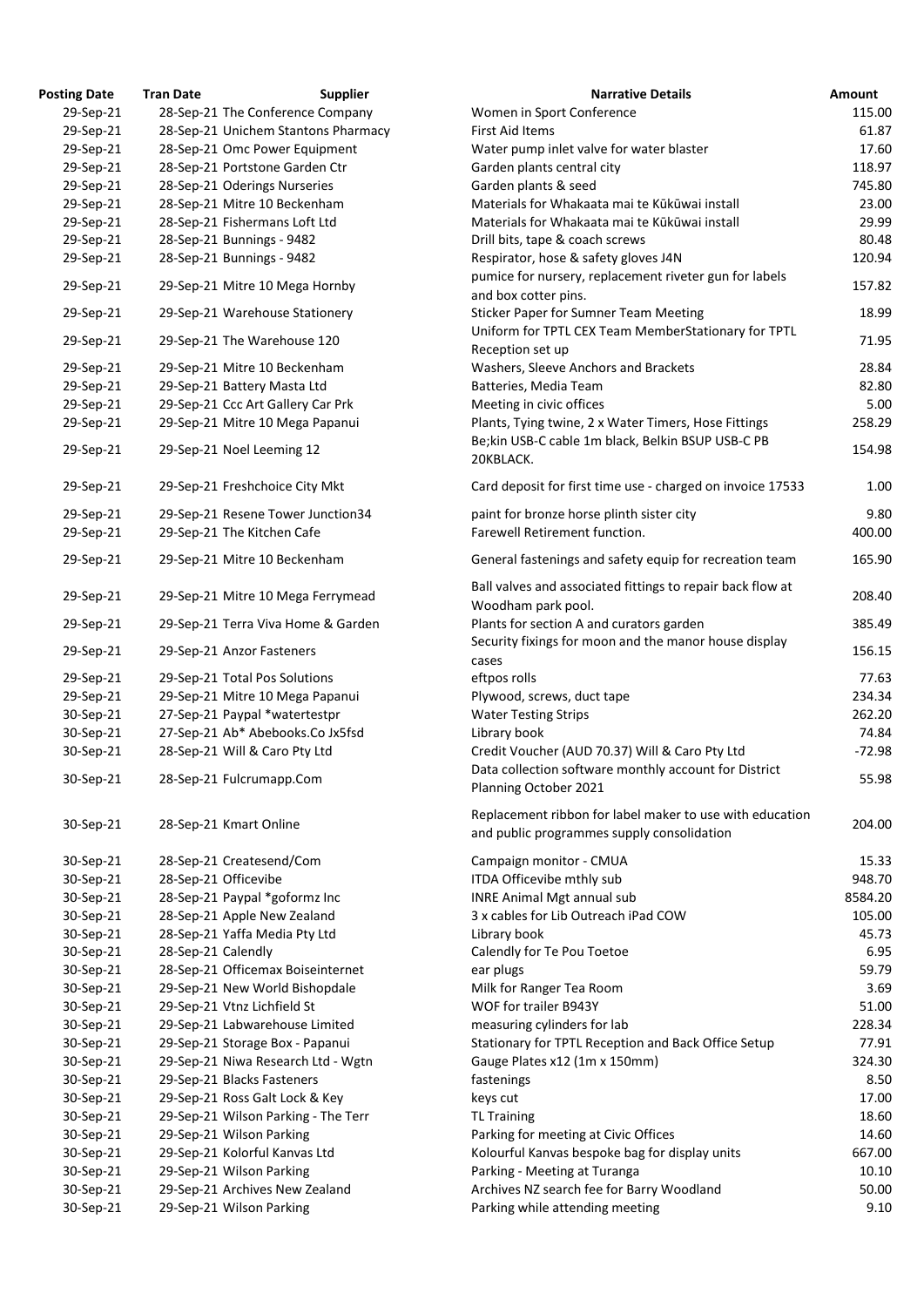| <b>Posting Date</b> | <b>Tran Date</b>    | <b>Supplier</b>                      | <b>Narrative Details</b>                                                                         |
|---------------------|---------------------|--------------------------------------|--------------------------------------------------------------------------------------------------|
| 30-Sep-21           |                     | 29-Sep-21 Mainland Fasteners Ltd     | screws for workshop support                                                                      |
| 30-Sep-21           |                     | 29-Sep-21 Avon Engineering Suply     | sanding belts for workshop support                                                               |
| 30-Sep-21           |                     | 29-Sep-21 Wilson Parking             | Civic parking                                                                                    |
| 30-Sep-21           |                     | 29-Sep-21 Permark Industries Ltd     | Name Badges for staff                                                                            |
| 30-Sep-21           |                     | 30-Sep-21 Ara Enrollments            | LQC training                                                                                     |
| 30-Sep-21           |                     | 30-Sep-21 Ara Enrollments            | LQC training                                                                                     |
| 30-Sep-21           |                     | 30-Sep-21 Mitre 10 Mega Ferrymead    | Opening supplies for Te Pou Toetoe                                                               |
| 30-Sep-21           |                     | 30-Sep-21 Mitre 10 Mega Ferrymead    | Containers for TPTL Reception and Back Office Setup                                              |
| 30-Sep-21           |                     | 30-Sep-21 The Warehouse 120          | hardware                                                                                         |
| 30-Sep-21           |                     | 30-Sep-21 Mitre 10 Mega Ferrymead    | Midge Trap Blocks                                                                                |
| 30-Sep-21           |                     | 30-Sep-21 Mrc Global (NZ) Ltd        | In House Maintenance - WO                                                                        |
| 30-Sep-21           |                     | 30-Sep-21 Mitre 10 Mega Hornby       | rat and mice feed                                                                                |
| 30-Sep-21           |                     | 30-Sep-21 New World Halswell         | Food to attract birds to fly into mist nets                                                      |
| 30-Sep-21           |                     | 30-Sep-21 Styx Mill Nursery          | garden plants central city                                                                       |
| 30-Sep-21           |                     | 30-Sep-21 Central Innovation         | ITDPLOB ArchiCAD mthly sub                                                                       |
| 30-Sep-21           |                     | 30-Sep-21 Mitre 10 Mega Papanui      | Bird spikes, storage bins and marine flex sealer for<br>maintenance at the Whale pool            |
| 30-Sep-21           |                     | 30-Sep-21 Trailcom Christchurch      | trailer tie-down anchors                                                                         |
| 30-Sep-21           |                     | 30-Sep-21 Mitre 10 Mega Ferrymead    | Office mats and tool box                                                                         |
| 30-Sep-21           |                     | 30-Sep-21 Mitre 10 Mega Ferrymead    | Tools for Jobs for nature                                                                        |
| 30-Sep-21           |                     | 30-Sep-21 Mitre 10 Mega Ferrymead    | Mailbox shed Te Oka                                                                              |
| 30-Sep-21           |                     | 30-Sep-21 Surplustronics             | Safety wires for speakers spin room                                                              |
| 30-Sep-21           |                     | 30-Sep-21 Xcm Group Limited          | 2 pair of trousers                                                                               |
| 30-Sep-21           |                     | 30-Sep-21 New World Prestons         | milk for re sale in the shop                                                                     |
| 30-Sep-21           |                     | 30-Sep-21 Mitre 10 Mega Papanui      | carabiners                                                                                       |
| 1-Oct-21            |                     | 28-Sep-21 Paypal *quantifiedt        | QTRA user registration renewal                                                                   |
| 1-Oct-21            |                     | 28-Sep-21 Paypal *heartsavern        | Annual compliance check of the Pages Rd AED device                                               |
| 1-Oct-21            | 29-Sep-21 Calendly  |                                      | Engagement subscription                                                                          |
| 1-Oct-21            |                     | 29-Sep-21 Apple New Zealand          | Library Apple Developer Account                                                                  |
| 1-Oct-21            |                     | 30-Sep-21 Bunnings - 9482            | door stops screws notice board curtain hooks                                                     |
| 1-Oct-21            |                     | 30-Sep-21 Bunnings - 9476            | 3 in 1 moisture /ph meter                                                                        |
| 1-Oct-21            |                     | 30-Sep-21 Stihl Shop Fosters         | replacement blades for hand pruning saws                                                         |
| 1-Oct-21            | 30-Sep-21 Solgm     |                                      | Berl 2021 - The Post-adjusters Update - Economic                                                 |
| 1-Oct-21            |                     | 30-Sep-21 The Warehouse 122          | Misc items for Linwood opening                                                                   |
| $1-Oct-21$          |                     | 30-Sep-21 Createsend/Com             | Linwood Pool - campaign monitor                                                                  |
| 1-Oct-21            |                     | 30-Sep-21 Bunnings - 9476            | Brackets for shower shelves                                                                      |
| 1-Oct-21            |                     | 30-Sep-21 Mulford Plastics (Nz       | Plastic sheet to make shower shelves                                                             |
| $1-Oct-21$          |                     | 30-Sep-21 Nz Safety Blackwoods       | Reflective signs for chains to car park entrance at TPT and<br>safety specs                      |
| $1-Oct-21$          |                     | 30-Sep-21 Bunnings - 9476            | Hardware supplies                                                                                |
| $1-Oct-21$          |                     | 30-Sep-21 The Service Company Ltd C  | cleaning supplies                                                                                |
| $1-Oct-21$          |                     | 30-Sep-21 Bp 2go Linwood             | Fuel - GJH Lyttelton WWTP                                                                        |
|                     |                     | Payment - Personal - Autopaymt-Thank | Payment - Personal Autopaymt-Thank You - Personal use                                            |
| $1-Oct-21$          | 30-Sep-21           | You                                  | in error 11/09/21                                                                                |
| 1-Oct-21            |                     | 30-Sep-21 Dux Central                | Food allowance for leaving                                                                       |
| $1-Oct-21$          |                     | 30-Sep-21 Nz Safety Blackwoods       | Danger tape and gloves                                                                           |
| 1-Oct-21            |                     | 30-Sep-21 Warehouse Stationery       | Desk for YW                                                                                      |
| $1-Oct-21$          |                     | 30-Sep-21 Nzrc Online Shop           | first aid training                                                                               |
| 1-Oct-21            | 30-Sep-21 Auto City |                                      | Trailer K958E WoF check                                                                          |
| 1-Oct-21            |                     | 30-Sep-21 Bridon New Zealand - Chch  | Trailer anchor loops for tie-downs                                                               |
| 1-Oct-21            |                     | 30-Sep-21 Rockshop                   | Balance of keyboards ordered                                                                     |
| 1-Oct-21            |                     | 30-Sep-21 The Service Company Ltd C  | Eco Star Detergent for Washing                                                                   |
| 1-Oct-21            |                     | 30-Sep-21 Bunnings - 9482            | Paint and kit for BLFP toilets                                                                   |
| 1-Oct-21            |                     | 1-Oct-21 Cq Group Limited            | Credit Voucher CQ                                                                                |
| $1-Oct-21$          |                     | 1-Oct-21 New World Durham Street     | Catering for farewell afternoon tea. Expense is in<br>alignment with the Employee Exit Allowance |
| $1-Oct-21$          |                     | 1-Oct-21 Freshchoice City Mkt        | Envelopes for TPTT koha                                                                          |
| 1-Oct-21            |                     | 1-Oct-21 Hampton & Co Ltd            | Door slide mechanisms for TPT                                                                    |
| 1-Oct-21            |                     | 1-Oct-21 Mitre 10 Beckenham          | Digital Caliper for South Markerspace                                                            |
|                     |                     |                                      |                                                                                                  |

| <b>Posting Date</b> | <b>Tran Date</b>    | <b>Supplier</b>                             | <b>Narrative Details</b>                                                   | Amount    |
|---------------------|---------------------|---------------------------------------------|----------------------------------------------------------------------------|-----------|
| 30-Sep-21           |                     | 29-Sep-21 Mainland Fasteners Ltd            | screws for workshop support                                                | 119.72    |
| 30-Sep-21           |                     | 29-Sep-21 Avon Engineering Suply            | sanding belts for workshop support                                         | 210.00    |
| 30-Sep-21           |                     | 29-Sep-21 Wilson Parking                    | Civic parking                                                              | 8.60      |
| 30-Sep-21           |                     | 29-Sep-21 Permark Industries Ltd            | Name Badges for staff                                                      | 105.97    |
| 30-Sep-21           |                     | 30-Sep-21 Ara Enrollments                   | LQC training                                                               | 275.00    |
| 30-Sep-21           |                     | 30-Sep-21 Ara Enrollments                   | LQC training                                                               | 275.00    |
| 30-Sep-21           |                     | 30-Sep-21 Mitre 10 Mega Ferrymead           | Opening supplies for Te Pou Toetoe                                         | 54.46     |
| 30-Sep-21           |                     | 30-Sep-21 Mitre 10 Mega Ferrymead           | Containers for TPTL Reception and Back Office Setup                        | 120.41    |
| 30-Sep-21           |                     | 30-Sep-21 The Warehouse 120                 | hardware                                                                   | 15.00     |
| 30-Sep-21           |                     | 30-Sep-21 Mitre 10 Mega Ferrymead           | Midge Trap Blocks                                                          | 31.80     |
| 30-Sep-21           |                     | 30-Sep-21 Mrc Global (NZ) Ltd               | In House Maintenance - WO                                                  | 65.67     |
| 30-Sep-21           |                     | 30-Sep-21 Mitre 10 Mega Hornby              | rat and mice feed                                                          | 19.96     |
| 30-Sep-21           |                     | 30-Sep-21 New World Halswell                | Food to attract birds to fly into mist nets                                | 63.73     |
| 30-Sep-21           |                     | 30-Sep-21 Styx Mill Nursery                 | garden plants central city                                                 | 418.45    |
| 30-Sep-21           |                     | 30-Sep-21 Central Innovation                | ITDPLOB ArchiCAD mthly sub                                                 | 379.50    |
| 30-Sep-21           |                     | 30-Sep-21 Mitre 10 Mega Papanui             | Bird spikes, storage bins and marine flex sealer for                       | 145.70    |
|                     |                     |                                             | maintenance at the Whale pool                                              |           |
| 30-Sep-21           |                     | 30-Sep-21 Trailcom Christchurch             | trailer tie-down anchors                                                   | 213.27    |
| 30-Sep-21           |                     | 30-Sep-21 Mitre 10 Mega Ferrymead           | Office mats and tool box                                                   | 235.98    |
| 30-Sep-21           |                     | 30-Sep-21 Mitre 10 Mega Ferrymead           | Tools for Jobs for nature                                                  | 445.96    |
| 30-Sep-21           |                     | 30-Sep-21 Mitre 10 Mega Ferrymead           | Mailbox shed Te Oka                                                        | 478.00    |
| 30-Sep-21           |                     | 30-Sep-21 Surplustronics                    | Safety wires for speakers spin room                                        | 40.40     |
| 30-Sep-21           |                     | 30-Sep-21 Xcm Group Limited                 | 2 pair of trousers                                                         | 128.80    |
| 30-Sep-21           |                     | 30-Sep-21 New World Prestons                | milk for re sale in the shop                                               | 30.80     |
| 30-Sep-21           |                     | 30-Sep-21 Mitre 10 Mega Papanui             | carabiners                                                                 | 2.41      |
| 1-Oct-21            |                     | 28-Sep-21 Paypal *quantifiedt               | QTRA user registration renewal                                             | 165.00    |
| 1-Oct-21            |                     | 28-Sep-21 Paypal *heartsavern               | Annual compliance check of the Pages Rd AED device                         | 305.60    |
| 1-Oct-21            | 29-Sep-21 Calendly  |                                             | Engagement subscription                                                    | 14.91     |
| 1-Oct-21            |                     | 29-Sep-21 Apple New Zealand                 | Library Apple Developer Account                                            | 149.00    |
| 1-Oct-21            |                     | 30-Sep-21 Bunnings - 9482                   | door stops screws notice board curtain hooks                               | 877.37    |
| 1-Oct-21            |                     | 30-Sep-21 Bunnings - 9476                   | 3 in 1 moisture /ph meter                                                  | 10.00     |
| 1-Oct-21            |                     | 30-Sep-21 Stihl Shop Fosters                | replacement blades for hand pruning saws                                   | 215.99    |
| 1-Oct-21            | 30-Sep-21 Solgm     |                                             | Berl 2021 - The Post-adjusters Update - Economic                           | 287.50    |
| 1-Oct-21            |                     | 30-Sep-21 The Warehouse 122                 | Misc items for Linwood opening                                             | 73.00     |
| 1-Oct-21            |                     | 30-Sep-21 Createsend/Com                    | Linwood Pool - campaign monitor                                            | 19.52     |
| 1-Oct-21            |                     | 30-Sep-21 Bunnings - 9476                   | Brackets for shower shelves                                                | 25.77     |
| 1-Oct-21            |                     | 30-Sep-21 Mulford Plastics (Nz              | Plastic sheet to make shower shelves                                       | 70.73     |
| 1-Oct-21            |                     | 30-Sep-21 Nz Safety Blackwoods              | Reflective signs for chains to car park entrance at TPT and                | 284.16    |
|                     |                     |                                             | safety specs                                                               |           |
| $1-Oct-21$          |                     | 30-Sep-21 Bunnings - 9476                   | Hardware supplies                                                          | 31.20     |
| 1-Oct-21            |                     | 30-Sep-21 The Service Company Ltd C         | cleaning supplies                                                          | 591.43    |
| 1-Oct-21            |                     | 30-Sep-21 Bp 2go Linwood                    | Fuel - GJH Lyttelton WWTP                                                  | 116.31    |
| $1-Oct-21$          | 30-Sep-21           | Payment - Personal - Autopaymt-Thank<br>You | Payment - Personal Autopaymt-Thank You - Personal use<br>in error 11/09/21 | -19.49    |
| 1-Oct-21            |                     | 30-Sep-21 Dux Central                       | Food allowance for leaving                                                 | 30.00     |
| 1-Oct-21            |                     | 30-Sep-21 Nz Safety Blackwoods              | Danger tape and gloves                                                     | 146.36    |
| 1-Oct-21            |                     | 30-Sep-21 Warehouse Stationery              | Desk for YW                                                                | 409.00    |
| 1-Oct-21            |                     | 30-Sep-21 Nzrc Online Shop                  | first aid training                                                         | 235.00    |
| 1-Oct-21            | 30-Sep-21 Auto City |                                             | Trailer K958E WoF check                                                    | 50.00     |
| 1-Oct-21            |                     | 30-Sep-21 Bridon New Zealand - Chch         | Trailer anchor loops for tie-downs                                         | 189.75    |
| 1-Oct-21            | 30-Sep-21 Rockshop  |                                             | Balance of keyboards ordered                                               | 320.00    |
| 1-Oct-21            |                     | 30-Sep-21 The Service Company Ltd C         | Eco Star Detergent for Washing                                             | 275.98    |
| 1-Oct-21            |                     | 30-Sep-21 Bunnings - 9482                   | Paint and kit for BLFP toilets                                             | 343.41    |
| 1-Oct-21            |                     | 1-Oct-21 Cq Group Limited                   | Credit Voucher CQ                                                          | $-154.10$ |
|                     |                     |                                             | Catering for farewell afternoon tea. Expense is in                         |           |
| 1-Oct-21            |                     | 1-Oct-21 New World Durham Street            | alignment with the Employee Exit Allowance                                 | 303.92    |
| 1-Oct-21            |                     | 1-Oct-21 Freshchoice City Mkt               | Envelopes for TPTT koha                                                    | 15.98     |
| 1-Oct-21            |                     | 1-Oct-21 Hampton & Co Ltd                   | Door slide mechanisms for TPT                                              | 188.91    |
| 1-Oct-21            |                     | 1-Oct-21 Mitre 10 Beckenham                 | Digital Caliper for South Markerspace                                      | 49.05     |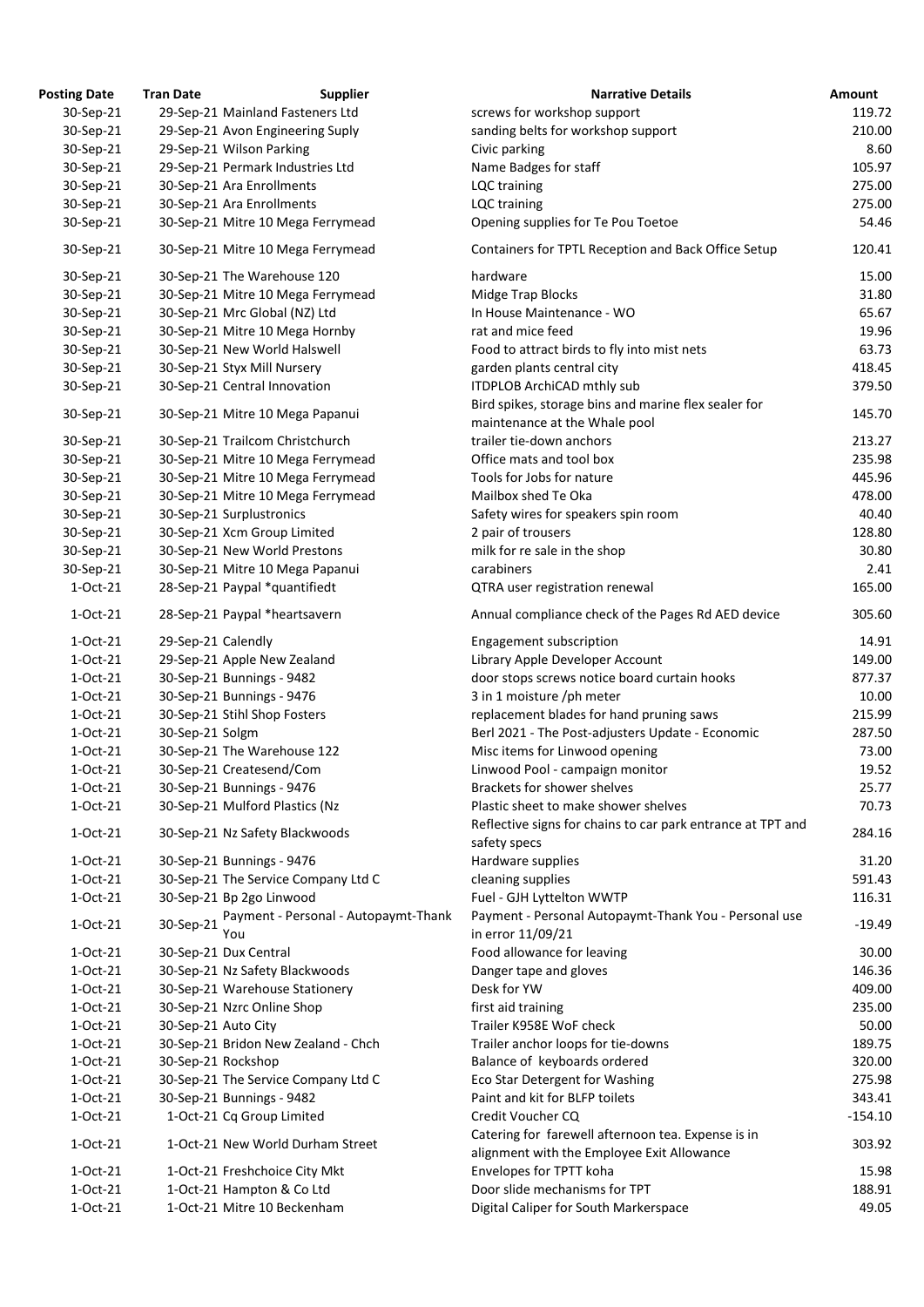| <b>Posting Date</b>  | <b>Tran Date</b>  | <b>Supplier</b>                                                 | <b>Narrative Details</b>                                                                            | Amount    |
|----------------------|-------------------|-----------------------------------------------------------------|-----------------------------------------------------------------------------------------------------|-----------|
| 1-Oct-21             |                   | 1-Oct-21 Mitre 10 Mega Ferrymead                                | Containers for TPTL Reception and Back Office Setup                                                 | 37.00     |
| 1-Oct-21             |                   | 1-Oct-21 The Warehouse 123                                      | Network - Tools                                                                                     | 129.99    |
| 1-Oct-21             |                   | 1-Oct-21 Unichem Cashel Pharmacy                                | Special voting postage envelopes-return votes                                                       | 180.00    |
| $1-Oct-21$           |                   | 1-Oct-21 Freshchoice City Mkt                                   | Leaving function for staff member                                                                   | 168.70    |
| 1-Oct-21             |                   | 1-Oct-21 Countdown                                              | coffee & milk for staffroom (Oranges for sunrise soak)                                              | 39.59     |
|                      |                   |                                                                 |                                                                                                     | 99.98     |
| 1-Oct-21<br>1-Oct-21 |                   | 1-Oct-21 Swanndri Christchurch<br>1-Oct-21 Freshchoice City Mkt | Working shorts<br>Staff retirement farewell function                                                | 132.88    |
| 1-Oct-21             |                   | 1-Oct-21 Addressfinder Limited                                  | Monthly Address Finder sub: Online membership.                                                      | 79.35     |
| 1-Oct-21             |                   | 1-Oct-21 Beckenham Service Ctr                                  | CCC Parking coupons - staff meetings etc                                                            | 135.00    |
| 1-Oct-21             |                   | 1-Oct-21 Beckenham Service Ctr                                  | CCC Parking coupons - staff meetings etc                                                            | 202.50    |
|                      |                   |                                                                 | Fixative for Reuben Paterson "the golden bearing' glitter                                           |           |
| 1-Oct-21             |                   | 1-Oct-21 Gordon Harris Chch                                     | application.                                                                                        | 166.36    |
| 1-Oct-21             |                   | 1-Oct-21 The Warehouse 123                                      | Assortment of items. Light for paint room, thermostats<br>and other minor items for the shed        | 52.98     |
| 4-Oct-21             |                   | 29-Sep-21 Paypal *britishfilm                                   | Reproduction fee for Film to be shown permanently at the                                            | 1029.09   |
|                      |                   |                                                                 | <b>Magnetic Observatory</b>                                                                         | 227.84    |
| 4-Oct-21             |                   | 30-Sep-21 Facebk Jwakx7fcr2                                     | Facebook marketing NYE21 Op shop Stellar<br>Facebook social media, marketing team events, kerbside, |           |
| 4-Oct-21             |                   | 30-Sep-21 Facebk B2vwx63t62                                     | summer                                                                                              | 753.57    |
| 4-Oct-21             |                   | 30-Sep-21 Paypal *xn Partners                                   | Course - 6 Keys to Develop a High Performance Team                                                  | 546.83    |
| 4-Oct-21             |                   | 30-Sep-21 Paypal *xn Partners                                   | Course - Embracing Changing                                                                         | 744.29    |
| 4-Oct-21             | 30-Sep-21 Goformz |                                                                 | ITDPBS GoFormz mthly sub Health Licensing                                                           | 160.70    |
| 4-Oct-21             |                   | 1-Oct-21 Ross Galt Lock & Key                                   | GST component only that was not processed with original<br>invoice                                  | 150.89    |
| 4-Oct-21             |                   | 1-Oct-21 Papertree St Martins                                   | Reference book for volunteers                                                                       | 44.99     |
| 4-Oct-21             |                   | 1-Oct-21 Bp Connect Hoon Hay                                    | Lawnmower fuel                                                                                      | 41.16     |
| 4-Oct-21             |                   | 1-Oct-21 Bunnings - 9476                                        | Drill bits and Calipers TPT                                                                         | 192.07    |
| 4-Oct-21             |                   | 1-Oct-21 Countdown                                              | Milk for TPTL Staff Room                                                                            | 9.01      |
| 4-Oct-21             |                   | 1-Oct-21 Countdown                                              | Washing Powder for TPTL Laundry                                                                     | 20.00     |
| $4$ -Oct-21          |                   | 1-Oct-21 Createsend/Com                                         | Campaign Manager - Coastal Hazards                                                                  | 13.62     |
| $4$ -Oct-21          |                   | 1-Oct-21 Bunnings - 9476                                        | Nail Bracket and Adhesive Numerals                                                                  | 30.70     |
| 4-Oct-21             |                   | 1-Oct-21 Freshchoice Parkland                                   | Batteries for group fitness mic packs                                                               | 30.00     |
| 4-Oct-21             |                   | 1-Oct-21 Bunnings - 9476                                        | TPT cupboard storage                                                                                | 43.33     |
| 4-Oct-21             |                   | 1-Oct-21 Fulcrumapp.Com                                         | Supply of data capture tool CWW assets                                                              | 961.20    |
| 4-Oct-21             |                   | 1-Oct-21 Wilson Parking                                         | Parking for meeting at Civic                                                                        | 12.60     |
| 4-Oct-21             |                   | 1-Oct-21 Sprout Social, Inc                                     | <b>ITDPCX SproutSocial mthly</b>                                                                    | 140.99    |
| 4-Oct-21             |                   | 1-Oct-21 Whitcoulls Thepalms 47                                 | items for NAGS team                                                                                 | 4.99      |
| 4-Oct-21             |                   | 1-Oct-21 Ecodrop Parkhouse                                      | Old shed remains from Te Oka/Kinloch                                                                | 176.67    |
| 4-Oct-21             |                   | 1-Oct-21 Ecodrop Parkhouse                                      | Dumping fees - rubbish from Pool Plant room                                                         | 64.78     |
| 4-Oct-21             |                   | 1-Oct-21 Home And Castle Hardware                               | <b>Corrugated Roller</b>                                                                            | 19.98     |
| 4-Oct-21             |                   | 1-Oct-21 Bp 2go Linwood                                         | Chorus art payment                                                                                  | 561.90    |
| 4-Oct-21             |                   | 2-Oct-21 Super Cheap Auto                                       | Credit - Battery return due to incorrect product                                                    | $-339.00$ |
| 4-Oct-21             |                   | 2-Oct-21 Glo.Com                                                | Online yoga training tool                                                                           | 26.78     |
| 4-Oct-21             |                   | 2-Oct-21 Mitre 10 Mega Papanui                                  | Materials for Whakaata mai te Kūkūwai install                                                       | 32.33     |
| 4-Oct-21             |                   | 2-Oct-21 Mitre 10 Mega Ferrymead                                | Tools, containers, tea towels                                                                       | 59.01     |
| 4-Oct-21             |                   | 3-Oct-21 Briscoes Chch Salisbury                                | coffee pots for Lyttelton and Akaroa Briscoes                                                       | 35.98     |
| 4-Oct-21             |                   | 3-Oct-21 Amazon Web Services                                    | Hosting fee for Smart Christchurch projects.                                                        | 111.17    |
| 4-Oct-21             |                   | 3-Oct-21 Nzrc Online Shop                                       | REd cross - First aid training                                                                      | 235.00    |
| 4-Oct-21             |                   | 4-Oct-21 Z Barrington                                           | Milk for Ranger Tea Room                                                                            | 7.50      |
| 4-Oct-21             |                   | 4-Oct-21 Mitre 10 Beckenham                                     | Replacement brooms                                                                                  | 49.96     |
| 4-Oct-21             |                   | 4-Oct-21 Mitre 10 Mega Hornby                                   | plants for the Curators House garden                                                                | 107.05    |
| 4-Oct-21             |                   | 4-Oct-21 Resene Tower Junction34                                | 2 x 4ltr paint for seat and playground repairs                                                      | 349.00    |
| 4-Oct-21             | 4-Oct-21 Seekom   |                                                                 | Website Credit card transaction fees for Campgrounds                                                | 212.41    |
| 4-Oct-21             |                   | 4-Oct-21 Cebelio Holdings Limite                                | Cutting stock - MDF and Polypropylene sheet for                                                     | 177.39    |
|                      |                   |                                                                 | makerspace activities at South Makerspace.                                                          |           |
| 4-Oct-21             |                   | 4-Oct-21 Trademe E737 Ping                                      | plants                                                                                              | 109.00    |
| 4-Oct-21             |                   | 4-Oct-21 New World Durham Street                                | Lunch for staff and the Wizard                                                                      | 57.73     |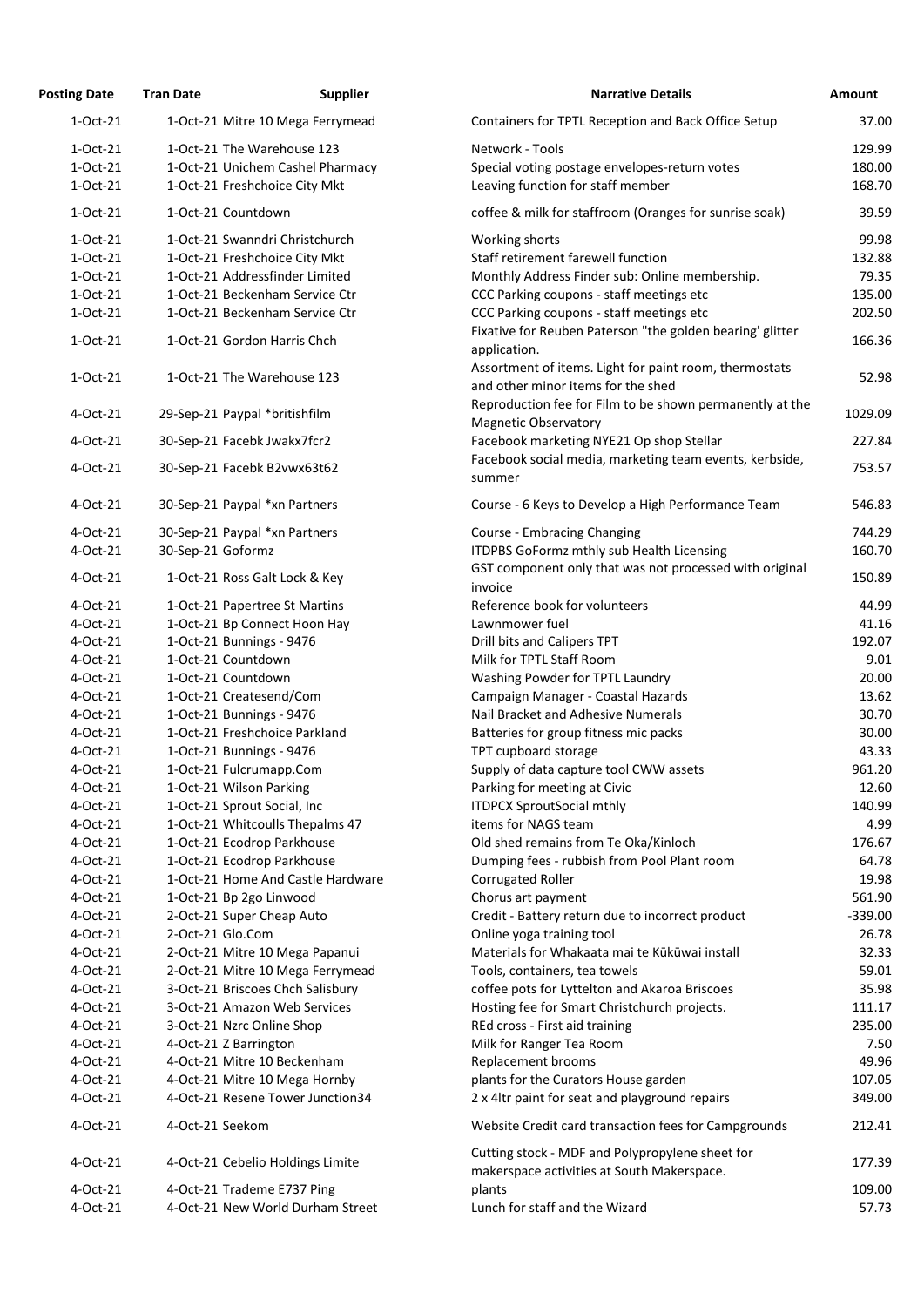| <b>Posting Date</b>  | <b>Tran Date</b>  | <b>Supplier</b>                    | <b>Narrative Details</b>                                                                            | Amount           |
|----------------------|-------------------|------------------------------------|-----------------------------------------------------------------------------------------------------|------------------|
| 4-Oct-21             |                   | 4-Oct-21 Four Square Akaroa        | tea, coffee, cleaning materials                                                                     | 38.91            |
| 4-Oct-21             |                   | 4-Oct-21 Pak N Save Riccarton      | Tea/Coffee supplies Rarakau: Riccarton Centre                                                       | 6.74             |
| 4-Oct-21             |                   | 4-Oct-21 Warehouse Stationery      | Batteries for iPad keyboards                                                                        | 36.00            |
| 4-Oct-21             |                   | 4-Oct-21 Mitre 10 Mega Ferrymead   | Plants for section B herbaceous border and other borders                                            | 212.14           |
| 4-Oct-21             |                   | 4-Oct-21 Mitre 10 Mega Ferrymead   | Solvent spray, bungee cords, bond adhesive, sand paper                                              | 64.41            |
| 4-Oct-21             |                   | 4-Oct-21 Mitre 10 Mega Ferrymead   | Blower. felt pads, bungee cord                                                                      | 150.48           |
| 4-Oct-21             |                   | 4-Oct-21 Farmlands Hornby          | Jobs for nature work clothing.                                                                      | 260.90           |
| 4-Oct-21             |                   | 4-Oct-21 Countdown                 | Gift to acknowledge the many hours spent advising the                                               | 100.00           |
|                      |                   |                                    | CAG team                                                                                            |                  |
| 4-Oct-21             |                   | 4-Oct-21 Warehouse Stationery      | stationary for summer planning                                                                      | 59.95            |
| 5-Oct-21             |                   | 4-Oct-21 Super Cheap Auto          | Replacement part for Ranger vehicle                                                                 | 23.99            |
| 5-Oct-21             |                   | 4-Oct-21 Mailchimp                 | Greater Christchurch Partnership 2050 tracking how many<br>people click on links etc.               | 28.75            |
| 5-Oct-21             |                   | 4-Oct-21 Couplands Bakeries Chch   | Morning tea for farewell                                                                            | 73.94            |
| 5-Oct-21             |                   | 4-Oct-21 The Warehouse 122         | Opening supplies                                                                                    | 150.95           |
| 5-Oct-21             |                   | 4-Oct-21 Kmart Online              | Towels for Resale at TQEII                                                                          | 320.00           |
| 5-Oct-21             |                   | 4-Oct-21 Wilson Parking            | <b>Wilson Parking - Training</b>                                                                    | 22.60            |
| 5-Oct-21             |                   | 4-Oct-21 Bunnings - 9482           | Tubing for aqua Db's to hold ends on                                                                | 12.98            |
| 5-Oct-21             |                   | 4-Oct-21 Sushi Time Southcity      | Lunch with staff and The Wizard                                                                     | 18.00            |
| 5-Oct-21             |                   | 4-Oct-21 Tickets-Zone 5 6 Lgnz     | Zone 5 & 6 Conference registration for another councillor.                                          | 29.00            |
| 5-Oct-21             |                   | 4-Oct-21 Bunnings - 9476           | garden pot                                                                                          | 2.56             |
| 5-Oct-21             |                   | 4-Oct-21 Hcd Christchurch          | new hose and fittings for pool side at Pioneer pool                                                 | 289.80           |
| 5-Oct-21             |                   | 4-Oct-21 Bunnings - 9482           | 3m outdoor mounting tape                                                                            | 40.00            |
| 5-Oct-21             |                   | 4-Oct-21 Mitre 10 Mega Ferrymead   | Screws and materials for Te Oka/Kinloch shed repairs.                                               | 206.28           |
| 5-Oct-21             |                   | 4-Oct-21 Mitre 10 Mega Ferrymead   | Credit Voucher Mitre 10 Mega Ferrymead - kit shed<br>returned not required.                         | $-478.00$        |
| 5-Oct-21             |                   | 4-Oct-21 Nz Safety Blackwoods      | Motor cycle boots                                                                                   | 195.38           |
| 5-Oct-21             |                   | 5-Oct-21 Mountain Adventure        | Boots for JFN staff                                                                                 | 479.55           |
| 5-Oct-21             |                   | 5-Oct-21 Halswell Timber           | <b>HPT</b> sauna                                                                                    | 89.40            |
| 5-Oct-21             |                   | 5-Oct-21 Hampton & Co Ltd          | Screws, hardware for TPT                                                                            | 89.61            |
| 5-Oct-21             |                   | 5-Oct-21 Warehouse Stationery      | Tape for Brother Labeller and Comms book for Cleaners<br><b>TPTL</b>                                | 50.98            |
| 5-Oct-21             |                   |                                    | materials for conservation of mine                                                                  | 105.93           |
|                      |                   | 5-Oct-21 Mitre 10 Mega Hornby      |                                                                                                     |                  |
| 5-Oct-21             |                   | 5-Oct-21 Edwards Sound System      | Mic belts for across the network                                                                    | 213.37           |
| 5-Oct-21             |                   | 5-Oct-21 Ultimate Solutions        | Protective equipment (tacky dust mat) for installing<br>artwork                                     | 59.23            |
| 5-Oct-21             |                   | 5-Oct-21 Irrigation Warehouse      | Plumbing supplies to repair findlays toilet and install new                                         | 595.17           |
|                      |                   |                                    | tap by singlemens cottage                                                                           |                  |
| 5-Oct-21             |                   | 5-Oct-21 Free Parking              | ITDO domain renewals greaterchristchurch,<br>christchurchlibraries, jellypark, jelliepark, qeiipark | 437.58           |
| 5-Oct-21             |                   | 5-Oct-21 Trade Workwear & Safe     | JFN Tool belts                                                                                      | 428.90           |
| 5-Oct-21             |                   | 5-Oct-21 Gordon Harris Chch        | Materials for Whakaata mai te Kūkūwai install                                                       | 98.98            |
| 5-Oct-21             |                   | 5-Oct-21 Mitre 10 Mega Ferrymead   | Plants for Alpine house display x 3                                                                 | 76.93            |
| 5-Oct-21             |                   |                                    |                                                                                                     | 129.95           |
|                      |                   | 5-Oct-21 Farmlands Hornby          | Women's work trousers(2)                                                                            |                  |
| 5-Oct-21             | 5-Oct-21 Briscoes | 5-Oct-21 Goldpine Christchurch     | Replaced wooden pegs for trap line                                                                  | 249.55<br>202.99 |
| 5-Oct-21<br>5-Oct-21 |                   |                                    | Replacement staff microwave                                                                         |                  |
|                      |                   | 5-Oct-21 Ccc Parking               | parking payment<br>graffiti removal                                                                 | 6.00<br>274.60   |
| 5-Oct-21<br>5-Oct-21 | 5-Oct-21 Resene   | 5-Oct-21 Twinneedle                |                                                                                                     |                  |
|                      |                   |                                    | Repairs to work jersey Travis                                                                       | 41.20<br>12.50   |
| 6-Oct-21             |                   | 5-Oct-21 Caltex Hornby             | Milk for Hornby staff kitchen.                                                                      |                  |
| 6-Oct-21             |                   | 5-Oct-21 Pb Tech Online 09 5269200 | Flash drives purchased for the Strategy & Transformation<br>Group                                   | 81.33            |
| 6-Oct-21             |                   | 5-Oct-21 Nz Safety Blackwoods      | pair of safety boots for BG staff                                                                   | 195.38           |
| 6-Oct-21             |                   | 5-Oct-21 Engineering New Zealand   | Engineering nz membership                                                                           | 1132.75          |
| 6-Oct-21             |                   | 5-Oct-21 Royal NZ Coastguard Boati | Coastguard Boating Training - VHF Operator Certificate                                              | 110.00           |
| 6-Oct-21             |                   | 5-Oct-21 Royal NZ Coastguard Boati | Day Skipper Training                                                                                | 182.00           |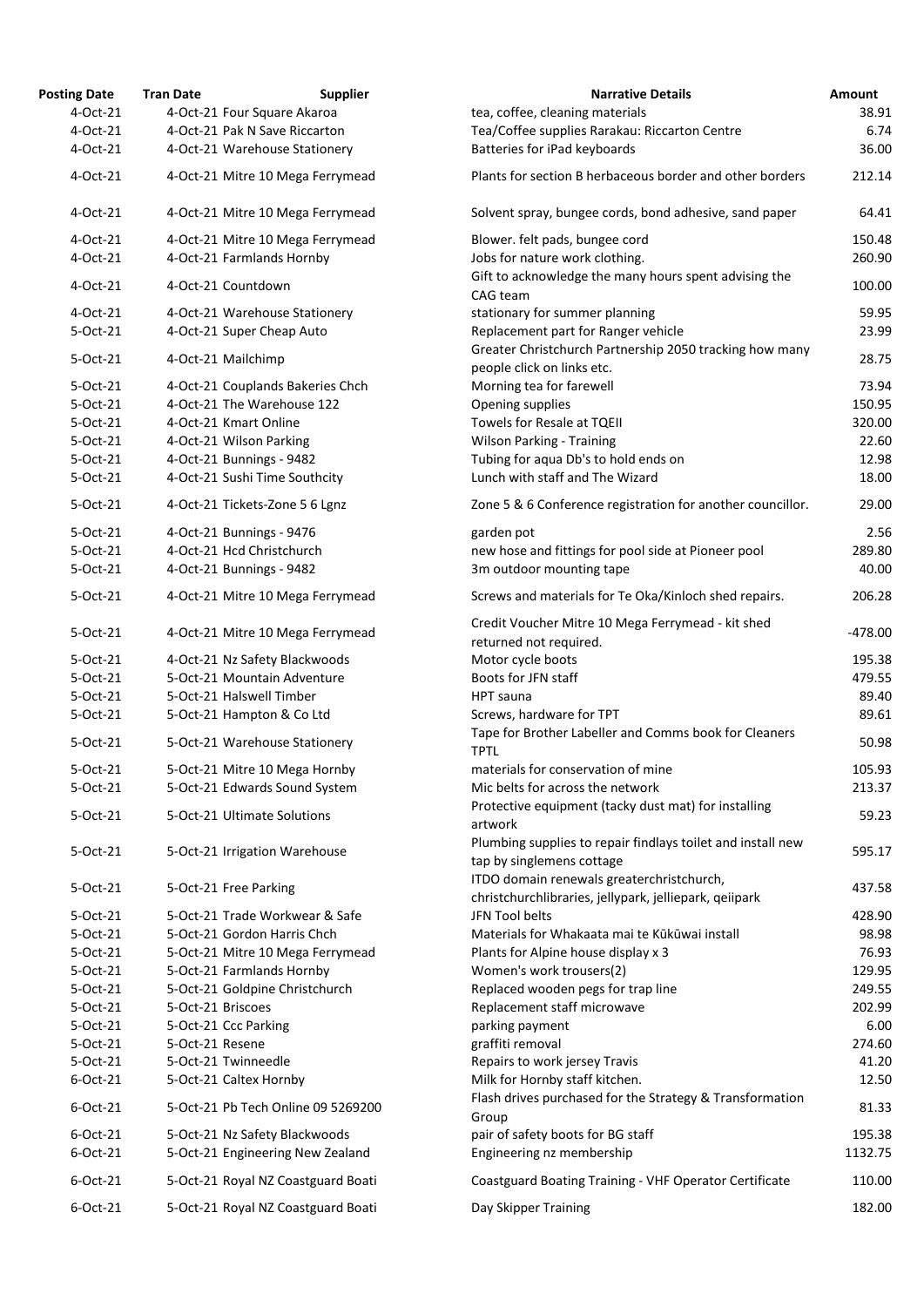| <b>Posting Date</b> | <b>Tran Date</b> | <b>Supplier</b>                                           | <b>Narrative Details</b>                                                           | Amount   |
|---------------------|------------------|-----------------------------------------------------------|------------------------------------------------------------------------------------|----------|
| 6-Oct-21            |                  | 5-Oct-21 Mitre 10 Mega Papanui                            | parts for cchlorine delivery ute                                                   | 145.02   |
| 6-Oct-21            |                  | 5-Oct-21 Whitcoulls Sth City 95                           | Wall planner for oval x2                                                           | 15.98    |
| 6-Oct-21            |                  | 5-Oct-21 Richard Suckling                                 | Vision test                                                                        | 51.75    |
| 6-Oct-21            |                  | 5-Oct-21 Nz Safety Blackwoods                             | Steel cap boots                                                                    | 275.88   |
| 6-Oct-21            |                  | 5-Oct-21 Omc Power Equipment                              | 3x chainsaw file holders and new chains                                            | 341.20   |
| 6-Oct-21            |                  | 5-Oct-21 Portstone Garden Ctr                             | Garden plants                                                                      | 838.00   |
| 6-Oct-21            |                  | 5-Oct-21 Cutnpaste Weed Gels                              | JFN Cut and paste bottles, belts and pouches                                       | 463.46   |
| 6-Oct-21            |                  | 5-Oct-21 Freshchoice Parkland                             | Milk for staffroom                                                                 | 6.21     |
|                     |                  |                                                           | For Papanui-Innes Community Board meetings during                                  |          |
| 6-Oct-21            |                  | 5-Oct-21 Couplands Bakeries Papan                         | week of 4-8 October 2021                                                           | 3.69     |
| 6-Oct-21            |                  | 5-Oct-21 Showtechnix Limited                              | UV lights for Spin Room                                                            | 572.95   |
| 6-Oct-21            |                  | 5-Oct-21 Nz Safety Blackwoods                             | Motor cycle boots                                                                  | 183.55   |
| 6-Oct-21            |                  | 5-Oct-21 Pay My Park                                      | parking payment                                                                    | 5.00     |
| 6-Oct-21            |                  | 6-Oct-21 Countdown                                        | milk for re sale                                                                   | 27.20    |
| 6-Oct-21            |                  | 6-Oct-21 Irrigation Warehouse                             | poly pipe camlock adaptors hose clamps                                             | 603.32   |
|                     |                  |                                                           | Threads to mend public foyer furniture and for                                     |          |
| 6-Oct-21            |                  | 6-Oct-21 Spotlight Christchurch                           | conservation needs.                                                                | 105.00   |
| 6-Oct-21            |                  | 6-Oct-21 Caltex Redwood                                   | Milk for coffee tea                                                                | 4.29     |
| 6-Oct-21            |                  | 6-Oct-21 Hampton & Co Ltd                                 | Hinges, draw runners TPT                                                           | 173.17   |
| 6-Oct-21            |                  | 6-Oct-21 Mitre 10 Mega Papanui                            | hardware supplies                                                                  | 146.80   |
|                     |                  |                                                           | Replacement charger for Turanga Library 3rd floor                                  |          |
| 6-Oct-21            |                  | 6-Oct-21 Mitre 10 Mega Hornby                             | storeroom vacuum cleaner.                                                          | 32.13    |
| 6-Oct-21            |                  | 6-Oct-21 Countdown                                        | Volunteer supplies                                                                 | 23.70    |
| 6-Oct-21            |                  | 6-Oct-21 Smooth-Air Products                              | Steam room air vents                                                               | 71.07    |
| 6-Oct-21            |                  | 6-Oct-21 Mitre 10 Beckenham                               | creidt                                                                             | 13.96    |
| 6-Oct-21            |                  | 6-Oct-21 Trademe A224 Ping                                | 10 cases for Samsung A32                                                           | 44.95    |
| 6-Oct-21            |                  | 6-Oct-21 Trademe N655 Ping                                | 40 cases for Samsung SE phones                                                     | 164.95   |
| 7-Oct-21            |                  | 4-Oct-21 Paypal *acgyoobeesc                              |                                                                                    | 520.00   |
|                     |                  | 4-Oct-21 Paypal *acgyoobeesc                              | <b>Animation Training</b>                                                          | 520.00   |
| 7-Oct-21            |                  |                                                           | <b>Animation Training</b><br>Zoom video communication for the month of October -   |          |
| 7-Oct-21            |                  | 5-Oct-21 Zoom.Us 888-799-9666                             | Greater Christchurch Partnership                                                   | 22.14    |
| 7-Oct-21            |                  |                                                           |                                                                                    | 280.54   |
| 7-Oct-21            |                  | 5-Oct-21 Fulcrumapp.Com<br>5-Oct-21 Ebay O*03-07695-83281 | Monthly fee for app use for data collection                                        | 76.43    |
|                     |                  |                                                           | Library book                                                                       |          |
| 7-Oct-21            |                  | 5-Oct-21 Www.Filmstore.Bfi.Org                            | Library book                                                                       | 84.60    |
| 7-Oct-21            |                  | 6-Oct-21 Bunnings - 9482                                  | Disposal gloves for handling hazardous materials                                   | 44.00    |
| 7-Oct-21            |                  | 6-Oct-21 Ballingers Hunting & Fish                        | Waders and GPS JFN                                                                 | 539.98   |
| 7-Oct-21            |                  | 6-Oct-21 Debit Adjustment - Spotlight Christchurch        | Debit Adjustment Spotlight Christchurch - Debit                                    | 72.00    |
|                     |                  |                                                           | Adjustment for Duplicate Credit in error                                           |          |
| 7-Oct-21            |                  | 6-Oct-21 Spotlight Christchurch                           | Credit Voucher Spotlight Christchurch - some threads not                           | -72.00   |
|                     |                  |                                                           | suitable and returned.                                                             |          |
| 7-Oct-21            |                  | 6-Oct-21 Spotlight Christchurch                           | Credit Voucher Spotlight Christchurch - Duplicate Refund                           | $-72.00$ |
|                     |                  |                                                           | in error                                                                           |          |
| 7-Oct-21            |                  | 6-Oct-21 Bunnings - 9476                                  | Handles, hinge screws TPT                                                          | 123.75   |
| 7-Oct-21            |                  | 6-Oct-21 Createsend/Com                                   | Campaign manager Resource consents                                                 | 9.93     |
| 7-Oct-21            |                  | 6-Oct-21 Createsend/Com                                   | Campaign Manager - Heritage Festival                                               | 15.57    |
| 7-Oct-21            |                  | 6-Oct-21 Engineering New Zealand                          | Engineering NZ membership                                                          | 483.00   |
| 7-Oct-21            |                  | 6-Oct-21 Wilson Parking                                   | Wilson Parking - Meeting Civic                                                     | 14.60    |
| 7-Oct-21            |                  | 6-Oct-21 Thode Knife & Saw Ltd                            | guillotine blade sharpening                                                        | 95.98    |
| 7-Oct-21            |                  | 6-Oct-21 Music Works                                      | Purchase of new Drum kit to replace old kit                                        | 386.71   |
| 7-Oct-21            |                  | 6-Oct-21 Safety Vests                                     | Safety vest for staff                                                              | 356.38   |
| 7-Oct-21            |                  | 6-Oct-21 Bunnings - 9476                                  | Paint Edmonds factory Garden                                                       | 381.00   |
| 7-Oct-21            |                  | 6-Oct-21 Bp Connect Qe li                                 | Milk for BLFP                                                                      | 9.80     |
| 7-Oct-21            |                  | 6-Oct-21 Silica Gel Products                              | Track counter silica gel packets                                                   | 192.36   |
| 7-Oct-21            |                  | 6-Oct-21 Shirley Service Centre                           | parking coupons for the Shirley team, to use for meetings<br>at civic as required. | 45.00    |
| 7-Oct-21            |                  | 6-Oct-21 Bunnings - 9482                                  | Wet room chairs, timber                                                            | 47.95    |
| 7-Oct-21            |                  | 6-Oct-21 Mitre 10 Beckenham                               | rollerway wheels                                                                   | $-0.75$  |
| 7-Oct-21            |                  | 6-Oct-21 The Service Company Ltd C                        | Masks for reception and Duster                                                     | 136.21   |
| 7-Oct-21            |                  | 6-Oct-21 Bunnings - 9482                                  | items for park sign construction seafield park                                     | 40.14    |
| 7-Oct-21            |                  | 7-Oct-21 The Warehouse 120                                | Container for pest control supplies                                                | 5.00     |
|                     |                  |                                                           |                                                                                    |          |
| 7-Oct-21            |                  | 7-Oct-21 Pak N Save Northlands                            | Container for pest control toxin                                                   | 7.89     |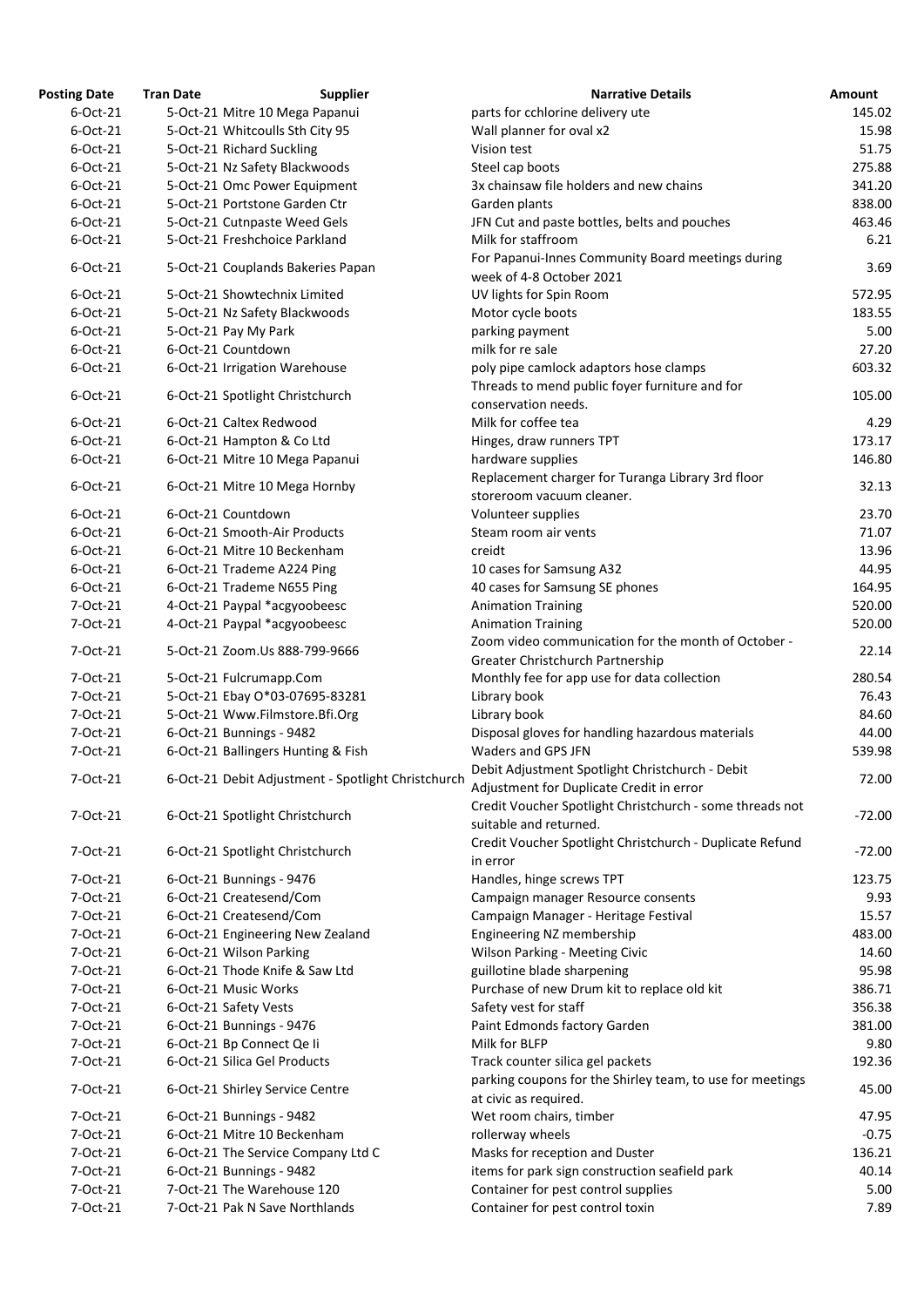| Posting Date | <b>Tran Date</b> | <b>Supplier</b>                    | <b>Narrative Details</b>                                                               |
|--------------|------------------|------------------------------------|----------------------------------------------------------------------------------------|
| 7-Oct-21     |                  | 7-Oct-21 Mitre 10 Mega Papanui     | Tools for JFN                                                                          |
| 7-Oct-21     |                  | 7-Oct-21 Mitre 10 Beckenham        | Items for Spark Place under AL2                                                        |
| 7-Oct-21     |                  | 7-Oct-21 Mitre 10 Mega Ferrymead   | Dishwash Tablets for TQEII Staff Room                                                  |
| 7-Oct-21     |                  | 7-Oct-21 Ccc Art Gallery Car Prk   | Parking for meetings in civic offices                                                  |
| 7-Oct-21     |                  | 7-Oct-21 Countdown                 | <b>Staff Consumables - Cafe</b>                                                        |
| 7-Oct-21     |                  | 7-Oct-21 Chch City Council Civic   | Parking coupons                                                                        |
| 7-Oct-21     |                  | 7-Oct-21 Mitre 10 Mega Papanui     | Safety glasses x 2                                                                     |
| 7-Oct-21     |                  | 7-Oct-21 Air Tool Solutions        | Airgun / stapler repairs and service and new parts. For<br>Parks Sector South.         |
| 7-Oct-21     |                  | 7-Oct-21 Pgg Wrightson Chch        | Moleskin pants                                                                         |
| 7-Oct-21     |                  | 7-Oct-21 Mitre 10 Beckenham        | Gel for RMC + dazzle + gloves                                                          |
| 7-Oct-21     |                  | 7-Oct-21 Karcher Limited           | Scrubber head for steam cleaner                                                        |
| 7-Oct-21     |                  | 7-Oct-21 Jaycar Pty Ltd            | <b>Irrigation Components for Harewood Nursery</b>                                      |
| 7-Oct-21     |                  | 7-Oct-21 Trailcom Christchurch     | Credit Voucher Trailcom Christchurch - returned trailer                                |
| 7-Oct-21     |                  | 7-Oct-21 Trailcom Christchurch     | anchor loop not required.<br>Replacement jockey wheel for trailer                      |
| 7-Oct-21     |                  | 7-Oct-21 Microsoft*store           | 20 extra Minecraft EE licenses for remote programming                                  |
| 7-Oct-21     |                  | 7-Oct-21 James Bull & Co           | (Learning Centres).<br>New Keys cut                                                    |
| 7-Oct-21     | 7-Oct-21 Resene  |                                    | graffiti removal                                                                       |
|              |                  |                                    |                                                                                        |
| 7-Oct-21     |                  | 7-Oct-21 Armstrong Locksmiths      | NPW key cutting                                                                        |
| 7-Oct-21     |                  | 7-Oct-21 Mitre 10 Mega Hornby      | NPW Hub shelf units                                                                    |
| 8-Oct-21     |                  | 6-Oct-21 Spotify P1756ca3d4        | Music licence for the Art Gallery                                                      |
| 8-Oct-21     |                  | 6-Oct-21 Hirepool Christchurch     | concrete cutting                                                                       |
| 8-Oct-21     |                  | 7-Oct-21 Bunnings - 9482           | smoke alarms toilet brushes curtain tracks gate hardwar<br>timber rails dulux one step |
| 8-Oct-21     |                  | 7-Oct-21 Nz Safety Blackwoods      | PPE                                                                                    |
| 8-Oct-21     |                  | 7-Oct-21 Garden Box - Christchurch | crusher dust for pot hole repairs in paths                                             |
| 8-Oct-21     |                  | 7-Oct-21 Gowirelessnz              | Networking Test Equipmnent<br>Storage for materials cleanup and consolidation          |
| 8-Oct-21     | 7-Oct-21 Kmart   |                                    | <b>Education and Public Programmes</b>                                                 |
| 8-Oct-21     |                  | 7-Oct-21 Biolab Scientific         | acid for sophora seed scarification                                                    |
| 8-Oct-21     |                  | 7-Oct-21 Hirepool Christchurch     | Credit Voucher Hirepool Christchurch                                                   |
| 8-Oct-21     |                  | 7-Oct-21 Bunnings - 9482           | pop rivet set for Travis                                                               |
| 8-Oct-21     |                  | 7-Oct-21 Bp 2go Linwood            | Fuel - Mobile Plant                                                                    |
| 8-Oct-21     |                  | 7-Oct-21 The Service Company Ltd C | Gf Cleaning equipment for Te Pou Toetoe                                                |
| 8-Oct-21     |                  | 7-Oct-21 Www.Smsl.Co.Nz            | Midge Control                                                                          |
| 8-Oct-21     |                  | 7-Oct-21 Mitre 10 Mega Ferrymead   | Painting gear for summer pools                                                         |
| 8-Oct-21     |                  | 7-Oct-21 Intelligro                | Credit Voucher Intelligro                                                              |
| 8-Oct-21     |                  | 7-Oct-21 Intelligro                | Potting mix (base mix) for alpine house collection                                     |
| 8-Oct-21     |                  | 7-Oct-21 Bunnings - 9482           | Nuts and paint brush                                                                   |
| 8-Oct-21     |                  | 7-Oct-21 Nz Safety Blackwoods      | Hot works permit / working at height                                                   |
| 8-Oct-21     |                  | 7-Oct-21 Southern Hospitality      | Cutlery for staffroom                                                                  |
| 8-Oct-21     |                  | 7-Oct-21 Industrial Maintenance Gr | Repairs to chair                                                                       |
| 8-Oct-21     |                  | 7-Oct-21 Scorpio Books             | Library book                                                                           |
| 8-Oct-21     |                  | 7-Oct-21 Confoil New Zealand       | Disposal gloves PHills                                                                 |
| 8-Oct-21     |                  | 7-Oct-21 Nz Safety Blackwoods      | NPW Fire sign and uniforms                                                             |
| 8-Oct-21     |                  | 7-Oct-21 Nedcollections.Co.Nz      | Giftware for resale in B G V C Giftshop                                                |
| 8-Oct-21     |                  | 8-Oct-21 Mitre 10 Mega Papanui     | Storage containers for Library crate stickers                                          |
| 8-Oct-21     |                  | 8-Oct-21 Mitre 10 Beckenham        | box for safety gear and signage<br>replacement metal detector for finding underground  |
| 8-Oct-21     |                  | 8-Oct-21 Jaycar Pty Ltd            | services                                                                               |
| 8-Oct-21     |                  | 8-Oct-21 Agpro New Zealand Ltd     | weed control for pathways                                                              |
| 8-Oct-21     |                  | 8-Oct-21 Original Foods Bakingco   | Catering for Long Service Awards - x40 award recipients                                |
| 8-Oct-21     |                  | 8-Oct-21 New World Durham Street   | Catering for Long Service Awards - x40 award recipients                                |
| 8-Oct-21     |                  | 8-Oct-21 Rhodo Direct              | <b>Rhododendrons and Azaleas</b>                                                       |
| 8-Oct-21     |                  | 8-Oct-21 Aarque Group Limited      | HP761 400ML Gray Ink for HP7200 large format Printer                                   |
| 8-Oct-21     |                  | 8-Oct-21 The Warehouse 123         | Refurbish Kitchen Control Room                                                         |

| <b>Posting Date</b> | <b>Tran Date</b> | <b>Supplier</b>                                                     | <b>Narrative Details</b>                                                                      | Amount    |
|---------------------|------------------|---------------------------------------------------------------------|-----------------------------------------------------------------------------------------------|-----------|
| 7-Oct-21            |                  | 7-Oct-21 Mitre 10 Mega Papanui                                      | Tools for JFN                                                                                 | 197.90    |
| 7-Oct-21            |                  | 7-Oct-21 Mitre 10 Beckenham                                         | Items for Spark Place under AL2                                                               | 244.58    |
| 7-Oct-21            |                  | 7-Oct-21 Mitre 10 Mega Ferrymead                                    | Dishwash Tablets for TQEII Staff Room                                                         | 24.98     |
| 7-Oct-21            |                  | 7-Oct-21 Ccc Art Gallery Car Prk                                    | Parking for meetings in civic offices                                                         | 21.00     |
| 7-Oct-21            |                  | 7-Oct-21 Countdown                                                  | <b>Staff Consumables - Cafe</b>                                                               | 23.40     |
| 7-Oct-21            |                  | 7-Oct-21 Chch City Council Civic                                    | Parking coupons                                                                               | 135.00    |
| 7-Oct-21            |                  | 7-Oct-21 Mitre 10 Mega Papanui                                      | Safety glasses x 2                                                                            | 28.52     |
| 7-Oct-21            |                  | 7-Oct-21 Air Tool Solutions                                         | Airgun / stapler repairs and service and new parts. For<br>Parks Sector South.                | 379.52    |
| 7-Oct-21            |                  | 7-Oct-21 Pgg Wrightson Chch                                         | Moleskin pants                                                                                | 109.00    |
| 7-Oct-21            |                  | 7-Oct-21 Mitre 10 Beckenham                                         | Gel for RMC + dazzle + gloves                                                                 | 160.57    |
| 7-Oct-21            |                  | 7-Oct-21 Karcher Limited                                            | Scrubber head for steam cleaner                                                               | 17.02     |
| 7-Oct-21            |                  | 7-Oct-21 Jaycar Pty Ltd                                             | <b>Irrigation Components for Harewood Nursery</b>                                             | 132.60    |
| 7-Oct-21            |                  | 7-Oct-21 Trailcom Christchurch                                      | Credit Voucher Trailcom Christchurch - returned trailer                                       | $-25.59$  |
|                     |                  |                                                                     | anchor loop not required.                                                                     |           |
| 7-Oct-21            |                  | 7-Oct-21 Trailcom Christchurch                                      | Replacement jockey wheel for trailer<br>20 extra Minecraft EE licenses for remote programming | 181.80    |
| 7-Oct-21            |                  | 7-Oct-21 Microsoft*store                                            | (Learning Centres).                                                                           | 104.42    |
| 7-Oct-21            |                  | 7-Oct-21 James Bull & Co                                            | New Keys cut                                                                                  | 39.10     |
| 7-Oct-21            | 7-Oct-21 Resene  |                                                                     | graffiti removal                                                                              | 108.33    |
| 7-Oct-21            |                  | 7-Oct-21 Armstrong Locksmiths                                       | NPW key cutting                                                                               | 90.00     |
| 7-Oct-21            |                  | 7-Oct-21 Mitre 10 Mega Hornby                                       | NPW Hub shelf units                                                                           | 378.00    |
| 8-Oct-21            |                  | 6-Oct-21 Spotify P1756ca3d4                                         | Music licence for the Art Gallery                                                             | 14.99     |
| 8-Oct-21            |                  | 6-Oct-21 Hirepool Christchurch                                      | concrete cutting                                                                              | 450.00    |
| 8-Oct-21            |                  | 7-Oct-21 Bunnings - 9482                                            | smoke alarms toilet brushes curtain tracks gate hardware<br>timber rails dulux one step       | 869.70    |
| 8-Oct-21            |                  |                                                                     | <b>PPE</b>                                                                                    | 438.26    |
| 8-Oct-21            |                  | 7-Oct-21 Nz Safety Blackwoods<br>7-Oct-21 Garden Box - Christchurch |                                                                                               | 60.00     |
|                     |                  |                                                                     | crusher dust for pot hole repairs in paths                                                    |           |
| 8-Oct-21            |                  | 7-Oct-21 Gowirelessnz                                               | Networking Test Equipmnent<br>Storage for materials cleanup and consolidation                 | 316.25    |
| 8-Oct-21            | 7-Oct-21 Kmart   |                                                                     | <b>Education and Public Programmes</b>                                                        | 82.00     |
| 8-Oct-21            |                  | 7-Oct-21 Biolab Scientific                                          | acid for sophora seed scarification                                                           | 156.93    |
| 8-Oct-21            |                  | 7-Oct-21 Hirepool Christchurch                                      | Credit Voucher Hirepool Christchurch                                                          | $-252.05$ |
| 8-Oct-21            |                  | 7-Oct-21 Bunnings - 9482                                            | pop rivet set for Travis                                                                      | 38.65     |
| 8-Oct-21            |                  | 7-Oct-21 Bp 2go Linwood                                             | Fuel - Mobile Plant                                                                           | 65.82     |
| 8-Oct-21            |                  | 7-Oct-21 The Service Company Ltd C                                  | Gf Cleaning equipment for Te Pou Toetoe                                                       | 115.00    |
| 8-Oct-21            |                  | 7-Oct-21 Www.Smsl.Co.Nz                                             | Midge Control                                                                                 | 41.80     |
| 8-Oct-21            |                  | 7-Oct-21 Mitre 10 Mega Ferrymead                                    | Painting gear for summer pools                                                                | 140.96    |
| 8-Oct-21            |                  | 7-Oct-21 Intelligro                                                 | Credit Voucher Intelligro                                                                     | $-74.98$  |
| 8-Oct-21            |                  | 7-Oct-21 Intelligro                                                 | Potting mix (base mix) for alpine house collection                                            | 299.92    |
| 8-Oct-21            |                  | 7-Oct-21 Bunnings - 9482                                            | Nuts and paint brush                                                                          | 8.51      |
| 8-Oct-21            |                  | 7-Oct-21 Nz Safety Blackwoods                                       | Hot works permit / working at height                                                          | 18.28     |
| 8-Oct-21            |                  | 7-Oct-21 Southern Hospitality                                       | Cutlery for staffroom                                                                         | 67.46     |
| 8-Oct-21            |                  | 7-Oct-21 Industrial Maintenance Gr                                  | Repairs to chair                                                                              | 165.60    |
| 8-Oct-21            |                  | 7-Oct-21 Scorpio Books                                              | Library book                                                                                  | 45.00     |
| 8-Oct-21            |                  | 7-Oct-21 Confoil New Zealand                                        | Disposal gloves PHills                                                                        | 172.50    |
| 8-Oct-21            |                  | 7-Oct-21 Nz Safety Blackwoods                                       | NPW Fire sign and uniforms                                                                    | 221.03    |
| 8-Oct-21            |                  | 7-Oct-21 Nedcollections.Co.Nz                                       | Giftware for resale in B G V C Giftshop                                                       | 1918.21   |
| 8-Oct-21            |                  | 8-Oct-21 Mitre 10 Mega Papanui                                      | Storage containers for Library crate stickers                                                 | 23.21     |
| 8-Oct-21            |                  | 8-Oct-21 Mitre 10 Beckenham                                         | box for safety gear and signage                                                               | 62.33     |
| 8-Oct-21            |                  | 8-Oct-21 Jaycar Pty Ltd                                             | replacement metal detector for finding underground                                            | 208.80    |
| 8-Oct-21            |                  | 8-Oct-21 Agpro New Zealand Ltd                                      | services<br>weed control for pathways                                                         | 386.40    |
|                     |                  |                                                                     |                                                                                               |           |
| 8-Oct-21            |                  | 8-Oct-21 Original Foods Bakingco                                    | Catering for Long Service Awards - x40 award recipients                                       | 30.00     |
| 8-Oct-21            |                  | 8-Oct-21 New World Durham Street                                    | Catering for Long Service Awards - x40 award recipients                                       | 50.91     |
| 8-Oct-21            |                  | 8-Oct-21 Rhodo Direct                                               | Rhododendrons and Azaleas                                                                     | 1000.00   |
| 8-Oct-21            |                  | 8-Oct-21 Aarque Group Limited                                       | HP761 400ML Gray Ink for HP7200 large format Printer                                          | 364.16    |
| 8-Oct-21            |                  | 8-Oct-21 The Warehouse 123                                          | Refurbish Kitchen Control Room                                                                | 68.00     |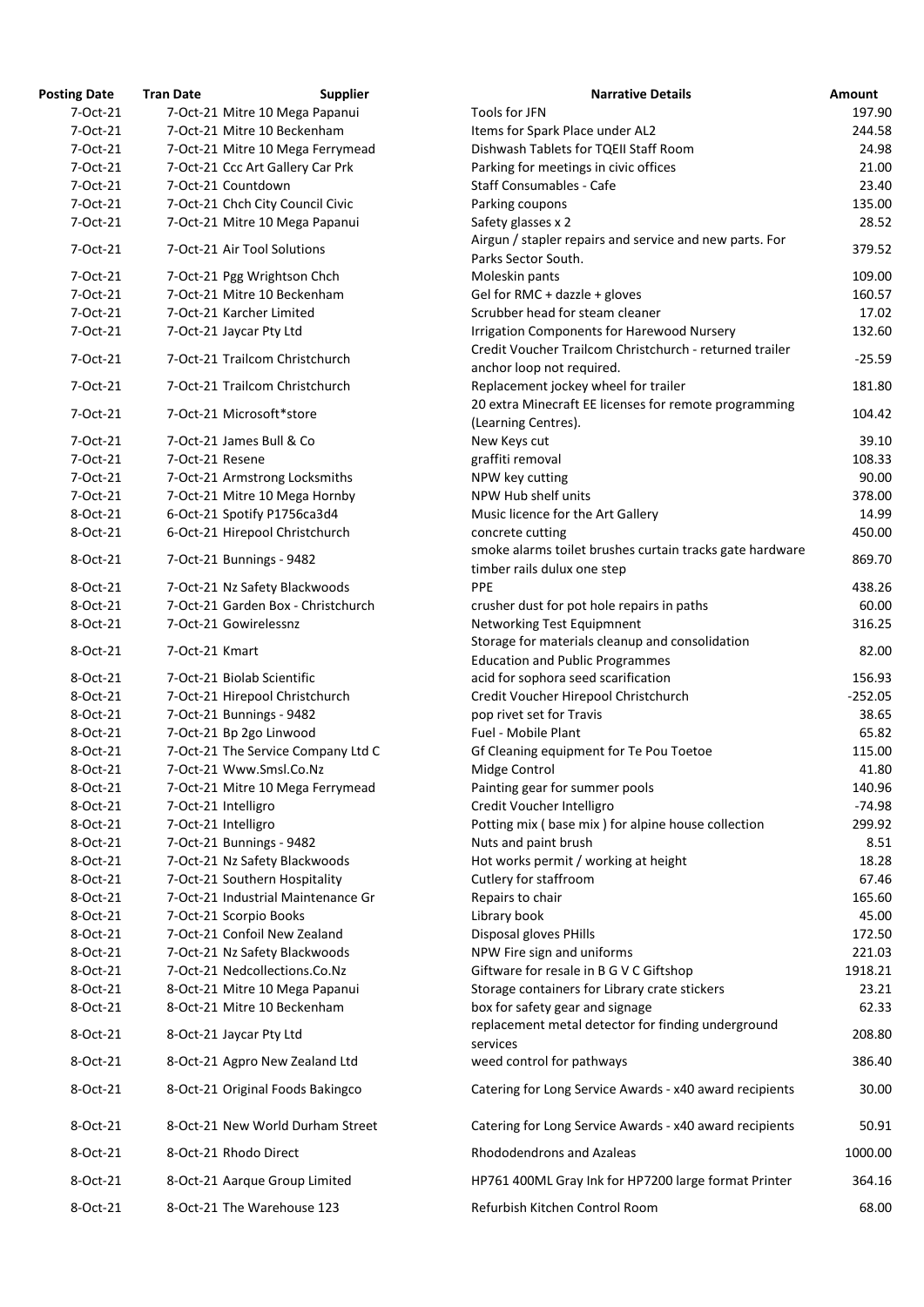| <b>Posting Date</b> | <b>Tran Date</b> | <b>Supplier</b>                    | <b>Narrative Details</b>                                                                                   | Amount |
|---------------------|------------------|------------------------------------|------------------------------------------------------------------------------------------------------------|--------|
| 8-Oct-21            |                  | 8-Oct-21 Mitre 10 Beckenham        | files to smooth raised paint on steps and seats                                                            | 30.46  |
| 8-Oct-21            |                  | 8-Oct-21 Halswell Timber           | quick set concrete for installing benches                                                                  | 163.68 |
| 8-Oct-21            |                  | 8-Oct-21 Ccc Art Gallery Car Prk   | Parking for event at Civic                                                                                 | 5.00   |
| 8-Oct-21            |                  | 8-Oct-21 Burwood Produce           | Carrots for rabbit control                                                                                 | 16.00  |
| 8-Oct-21            |                  | 8-Oct-21 Mitre 10 Mega Papanui     | Wool fadges for clean up                                                                                   | 129.80 |
| 8-Oct-21            |                  | 8-Oct-21 Anzor Fasteners           | security fixings for display cases                                                                         | 203.49 |
| 8-Oct-21            |                  | 8-Oct-21 Signage Sys Baxgroup      | Vinyl, tape for Makerspace                                                                                 | 208.93 |
| 8-Oct-21            |                  | 8-Oct-21 Lincraft NZ Limited       | Tools for volunteer                                                                                        | 13.50  |
| 8-Oct-21            | 8-Oct-21 Resene  |                                    | Red paint                                                                                                  | 44.60  |
| 8-Oct-21            | 8-Oct-21 Resene  |                                    | Paint for graffiti removal                                                                                 | 208.27 |
| 8-Oct-21            |                  | 8-Oct-21 Battery Masta Ltd         | Battery for work utes                                                                                      | 744.00 |
| 8-Oct-21            |                  | 8-Oct-21 Mitre 10 Mega Hornby      | NPW Tennis wind planting project                                                                           | 755.15 |
| 11-Oct-21           |                  | 7-Oct-21 Visual Elements As        | Electronic Monthly subscription for chart building<br>software for Greater Christchurch Partnership        | 87.37  |
| 11-Oct-21           |                  | 7-Oct-21 Soundtrack Your Brand     | Music subscription & Licencing monthly                                                                     | 45.00  |
| 11-Oct-21           |                  | 7-Oct-21 Createsend/Com            | Campaign Manager, coastal hazards                                                                          | 13.12  |
|                     |                  |                                    |                                                                                                            |        |
| 11-Oct-21           |                  | 8-Oct-21 Egmont Commercial Lt M/O  | tape for tunnel house repair, gardeners snips, graphite<br>pencils                                         | 92.35  |
| 11-Oct-21           |                  | 8-Oct-21 Dri*gallup                | Strengths training for staff                                                                               | 257.00 |
| 11-Oct-21           |                  | 8-Oct-21 Facebk *3z4pq8xdv2        | Facebook RSU Social media                                                                                  | 2.50   |
| 11-Oct-21           |                  | 8-Oct-21 Facebk *t3qj28tdv2        | Facebook RSU social media                                                                                  | 2.50   |
| 11-Oct-21           |                  | 8-Oct-21 Facebk *466t97kdv2        | Facebook RSU Social Media                                                                                  | 2.50   |
| 11-Oct-21           |                  | 8-Oct-21 Facebk *wfde97kdv2        | Facebook social media                                                                                      | 2.50   |
| 11-Oct-21           |                  | 8-Oct-21 Bunnings - 9476           | Epoxy cement, trowel etc. to repair movement joints                                                        | 257.63 |
| 11-Oct-21           |                  | 8-Oct-21 Couplands Bakeries Riccar | Catering for Long Service Awards - x40 award recipients                                                    | 18.99  |
| 11-Oct-21           |                  | 8-Oct-21 Sp * NZ Pond Supplies     | 4900PH Pond Pump                                                                                           | 274.04 |
| 11-Oct-21           |                  | 8-Oct-21 Bunnings - 9482           | new spill kit box for delivery ute                                                                         | 135.00 |
| 11-Oct-21           |                  | 8-Oct-21 Ecodrop Parkhouse         | Dumping and recycling of items from halls                                                                  | 53.00  |
| 11-Oct-21           |                  | 8-Oct-21 Ecodrop Metro             | Dumping and recycling of items from halls                                                                  | 64.78  |
| 11-Oct-21           |                  | 8-Oct-21 Zoom.Us 888-799-9666      | Monthly zoom subscription for meeting with community<br>groups                                             | 22.20  |
| 11-Oct-21           |                  | 8-Oct-21 Calendly                  | monthly calendly subscription                                                                              | 44.43  |
| 11-Oct-21           |                  | 8-Oct-21 Rollickin Cafe            | Farewell afternoon tea - 3.5 years service.                                                                | 47.20  |
| 11-Oct-21           |                  | 8-Oct-21 Supervalue Sumner         | Milk from Supervalue for staff consumption                                                                 | 24.39  |
| 11-Oct-21           |                  | 8-Oct-21 Wilson Parking            | Parking for New Hornby meeting at CIVIC                                                                    | 10.60  |
| 11-Oct-21           |                  | 8-Oct-21 Wilson Parking            | Parking while attending meeting                                                                            | 10.60  |
| 11-Oct-21           |                  | 8-Oct-21 Flowers In The City       | Flowers in appreciation to a non staff member for time<br>and effort in helping Council find a way forward | 85.00  |
| 11-Oct-21           |                  | 8-Oct-21 Sgs Australia Pty Ltd     | <b>Staff Training</b>                                                                                      | 225.94 |
| 11-Oct-21           |                  | 8-Oct-21 Countdown                 | sunrise soak items                                                                                         | 99.81  |
| 11-Oct-21           |                  | 8-Oct-21 Saturdays Cafe            | coffee vouchers for sunrise soak                                                                           | 122.50 |
| 11-Oct-21           |                  | 8-Oct-21 Garmin Australasia Pty Lt | Telecommunications - Usage summary by type - System,<br><b>Text Messaging, Tracking</b>                    | 59.00  |
| 11-Oct-21           |                  | 8-Oct-21 Bunnings - 9482           | Sikasil pool sealant for joint repairs to summer pool<br>expansion joints                                  | 180.38 |
| 11-Oct-21           |                  | 8-Oct-21 Bunnings - 9476           | Plants for section C woodland and Heritage Rose garden                                                     | 505.54 |
| 11-Oct-21           |                  | 8-Oct-21 James Bull & Co           | Change Pin Lock Code                                                                                       | 69.00  |
| 11-Oct-21           |                  | 8-Oct-21 Rcs Industrial            | Multi purpose cleaner for motorbikes                                                                       | 62.70  |
| 11-Oct-21           |                  | 8-Oct-21 Coffee Worx Limited       | Coffee for re sale in the shop                                                                             | 219.65 |
| 11-Oct-21           |                  | 8-Oct-21 Dulux Trade Centre        | Paint Brushes and Roller sleves                                                                            | 107.29 |
| 11-Oct-21           |                  | 8-Oct-21 Bunnings - 9482           | Flagging tape                                                                                              | 16.47  |
| 11-Oct-21           |                  | 8-Oct-21 Nz Safety Blackwoods      | Marker Crayons for J4N                                                                                     | 57.52  |
| 11-Oct-21           |                  | 8-Oct-21 Stowers Containment Solut | Measuring jugs, plastic storage containers for spray                                                       | 146.73 |
|                     |                  |                                    | containment transport, J4N                                                                                 |        |
| 11-Oct-21           |                  | 8-Oct-21 Bridon New Zealand - Chch | NPW Hockey netting repairs / 9m Tie downs                                                                  | 439.35 |
| 11-Oct-21           |                  | 8-Oct-21 Kerridge Group (2020)     | Giftware for resale in B G V C Giftshop                                                                    | 294.63 |
| 11-Oct-21           |                  | 8-Oct-21 Urban Products            | Giftware for resale in B G V C Giftshop                                                                    | 522.79 |
| 11-Oct-21           |                  | 9-Oct-21 Resene - Shirley 033      | tourist flats semigloss trim paint                                                                         | 104.13 |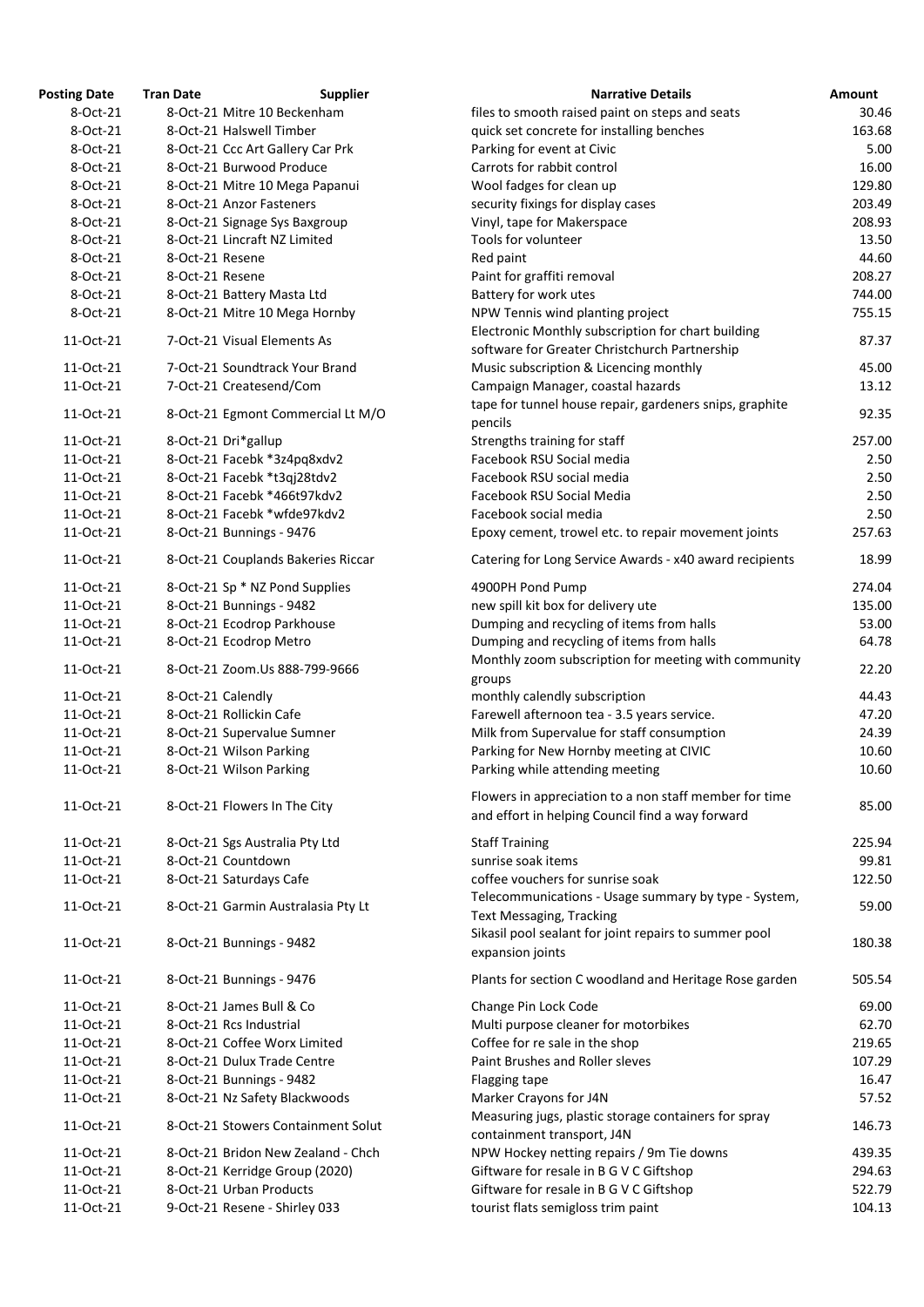| <b>Posting Date</b> | <b>Tran Date</b>   | <b>Supplier</b>                     | <b>Narrative Details</b>                                                                                                   | <b>Amount</b> |
|---------------------|--------------------|-------------------------------------|----------------------------------------------------------------------------------------------------------------------------|---------------|
| 11-Oct-21           |                    | 9-Oct-21 Briscoes Chch Salisbury    | Dust buster for Redwood Library                                                                                            | 48.99         |
| 11-Oct-21           |                    | 9-Oct-21 Facebk *u9q3w8bev2         | Facebook RSU social media                                                                                                  | 4.00          |
| 11-Oct-21           |                    | 9-Oct-21 Facebk *pj4xc97dv2         | Facebook RSU social media                                                                                                  | 4.00          |
| 11-Oct-21           |                    | 9-Oct-21 Facebk *4uunc97dv2         | Facebook RSU social media                                                                                                  | 4.00          |
| 11-Oct-21           |                    | 9-Oct-21 Facebk *pdhy38tdv2         | Facebook RSU social media                                                                                                  | 6.00          |
| 11-Oct-21           |                    | 9-Oct-21 Mitre 10 Beckenham         | Replaced PPE Eye safety protection for using                                                                               | 60.88         |
|                     |                    |                                     | indoors/outdoors as missing.                                                                                               |               |
| 11-Oct-21           |                    | 10-Oct-21 Sprout Social, Inc        | <b>ITDP Sprout Mthly sub</b>                                                                                               | 759.54        |
| 11-Oct-21           |                    | 10-Oct-21 Vendhq.Com                | ITDO LibSys Vend mthly sub                                                                                                 | 1148.20       |
| 11-Oct-21           | 10-Oct-21 Briscoes |                                     | Replacement staff counter oven                                                                                             | 203.00        |
| 11-Oct-21           |                    | 10-Oct-21 New World Prestons        | Milk for re sale in the shop                                                                                               | 33.07         |
| 11-Oct-21           |                    | 11-Oct-21 Ccc Art Gallery Car Prk   | Meeting in civic                                                                                                           | 4.00          |
| 11-Oct-21           |                    | 11-Oct-21 Mitre 10 Mega Ferrymead   | Weed Spray                                                                                                                 | 73.18         |
| 12-Oct-21           |                    | 9-Oct-21 Trumba Corporation         | Monthly TRUMBA sub invoice. Original bill in US\$.                                                                         | 147.99        |
| 12-Oct-21           |                    | 10-Oct-21 Facebk *56m2b7kdv2        | Facebook social media RSU                                                                                                  | 10.00         |
| 12-Oct-21           |                    | 10-Oct-21 Smk*wufoo.Com Charge      | NYE 2021 - Vendor Registration Form - Wufoo                                                                                | 57.74         |
| 12-Oct-21           |                    | 11-Oct-21 Bunnings - 9532 Chch Arpt | weed killer seasol fertiliser bbq trays watering can garden<br>herbs                                                       | 337.06        |
| 12-Oct-21           | 11-Oct-21 Kmart    |                                     | Tablecloths for Afterschool Zone                                                                                           | 11.00         |
|                     |                    | 11-Oct-21 Kmart Online              | Storage boxes for classroom materials - ed and pp                                                                          | 20.00         |
| 12-Oct-21           |                    |                                     | materials consolodation                                                                                                    |               |
| 12-Oct-21           |                    | 11-Oct-21 Advanced For Ford &       | Park vehicle door handle broken on drivers side.                                                                           | 86.00         |
| 12-Oct-21           |                    | 11-Oct-21 Blacks Fasteners          | Te puna case fixings and screws                                                                                            | 121.43        |
| 12-Oct-21           |                    | 11-Oct-21 Redpaths St Asaph         | WW pipe items - to be utilised during contractor training                                                                  | 34.73         |
| 12-Oct-21           |                    | 11-Oct-21 Bunnings - 9476           | Equipment for community planting projects                                                                                  | 155.40        |
| 12-Oct-21           |                    | 11-Oct-21 On The Spot Cashmere      | Morning teas supplies for SRS volunteers                                                                                   | 24.50         |
| 12-Oct-21           |                    | 11-Oct-21 Bunnings - 9482           | Nylon anchors & drill bits                                                                                                 | 60.93         |
| 12-Oct-21           |                    | 11-Oct-21 Jaycar Pty Ltd            | Plug for sound system - connect to drum machine                                                                            | 5.40          |
| 12-Oct-21           |                    | 11-Oct-21 James Bull & Co           | Repairs to Pool Plant room keypad locks                                                                                    | 120.00        |
| 12-Oct-21           |                    | 11-Oct-21 R & S Trade Centre        | Tools for graffiti removal                                                                                                 | 147.37        |
| 12-Oct-21           |                    | 11-Oct-21 John Raine Ltd            | Giftware for resale in B G V C Giftshop                                                                                    | 499.10        |
| 12-Oct-21           |                    | 12-Oct-21 Cranfield Glass           | repair broken window homestead                                                                                             | 200.00        |
| 12-Oct-21           |                    | 12-Oct-21 Z Barrington              | Milk for Ranger Tea Room                                                                                                   | 7.50          |
| 12-Oct-21           |                    | 12-Oct-21 The Warehouse 220         | SD cards for pest control equipment                                                                                        | 219.90        |
| 12-Oct-21           |                    | 12-Oct-21 Resene Tower Junction34   | plastic wood for seat repairs                                                                                              | 11.17         |
|                     |                    |                                     | 2mm Clear Acrylic for and "Pitch Process" approved Te                                                                      |               |
| 12-Oct-21           |                    | 12-Oct-21 Cebelio Holdings Limite   | Hāpua activity.                                                                                                            | 20.00         |
| 12-Oct-21           |                    | 12-Oct-21 Cebelio Holdings Limite   | More MDF and Polypropylene for Tūranga Laser Cutter                                                                        | 85.67         |
| 12-Oct-21           |                    | 12-Oct-21 Wakefield Metals          | Te puna brass rod                                                                                                          | 62.76         |
| 12-Oct-21           |                    | 12-Oct-21 Reece St Albans           | WW pipe items - to be utilised during contractor training.<br><b>QEII - Plastic ContainersGC - Staff TowelsTPT - Staff</b> | 28.24         |
| 12-Oct-21           |                    | 12-Oct-21 The Warehouse 178         | Towels                                                                                                                     | 108.00        |
| 13-Oct-21           |                    | 11-Oct-21 Paypro 448003688867       | <b>SCADA Network</b>                                                                                                       | 30.95         |
| 13-Oct-21           |                    | 11-Oct-21 Articheck.Co.Uk           | Arti check condition reporting software                                                                                    | 253.27        |
| 13-Oct-21           |                    | 11-Oct-21 Facebk *tqlfy8bev2        | Facebook RSU Social Media                                                                                                  | 4.00          |
| 13-Oct-21           |                    | 11-Oct-21 Officemax Boiseinternet   | Nitrile gloves, pencils and erasers.                                                                                       | 815.89        |
| 13-Oct-21           |                    | 11-Oct-21 Fiddlesticks              | <b>Catering Staff Leaving Event</b>                                                                                        | 71.60         |
| 13-Oct-21           |                    | 11-Oct-21 Comply Systems Ltd        | Annual PPE Staff                                                                                                           | 147.09        |
| 13-Oct-21           |                    | 12-Oct-21 Bunnings - 9476           | numbers for store bins                                                                                                     | 16.60         |
| 13-Oct-21           |                    | 12-Oct-21 Bunnings - 9476           | batteries for gate counters and pickup tools for litter<br>collection                                                      | 45.69         |
| 13-Oct-21           |                    | 12-Oct-21 George Henry & Co Ltd     | replace bolt cutters                                                                                                       | 130.10        |
| 13-Oct-21           |                    | 12-Oct-21 New World St Martins      | Flowers and Card for Farewell                                                                                              | 30.98         |
| 13-Oct-21           |                    | 12-Oct-21 Paramount Pools & Spas    | leaf scoops                                                                                                                | 117.83        |
| 13-Oct-21           |                    | 12-Oct-21 More Mobility             | shower chair                                                                                                               | 159.00        |
| 13-Oct-21           |                    | 12-Oct-21 The Warehouse 175         | Containers for tea, coffee, milo, sugar - for when<br>workshops are run offsite.                                           | 14.00         |
| 13-Oct-21           |                    | 12-Oct-21 Wilson Parking            | Parking for meetings at civic offices                                                                                      | 12.60         |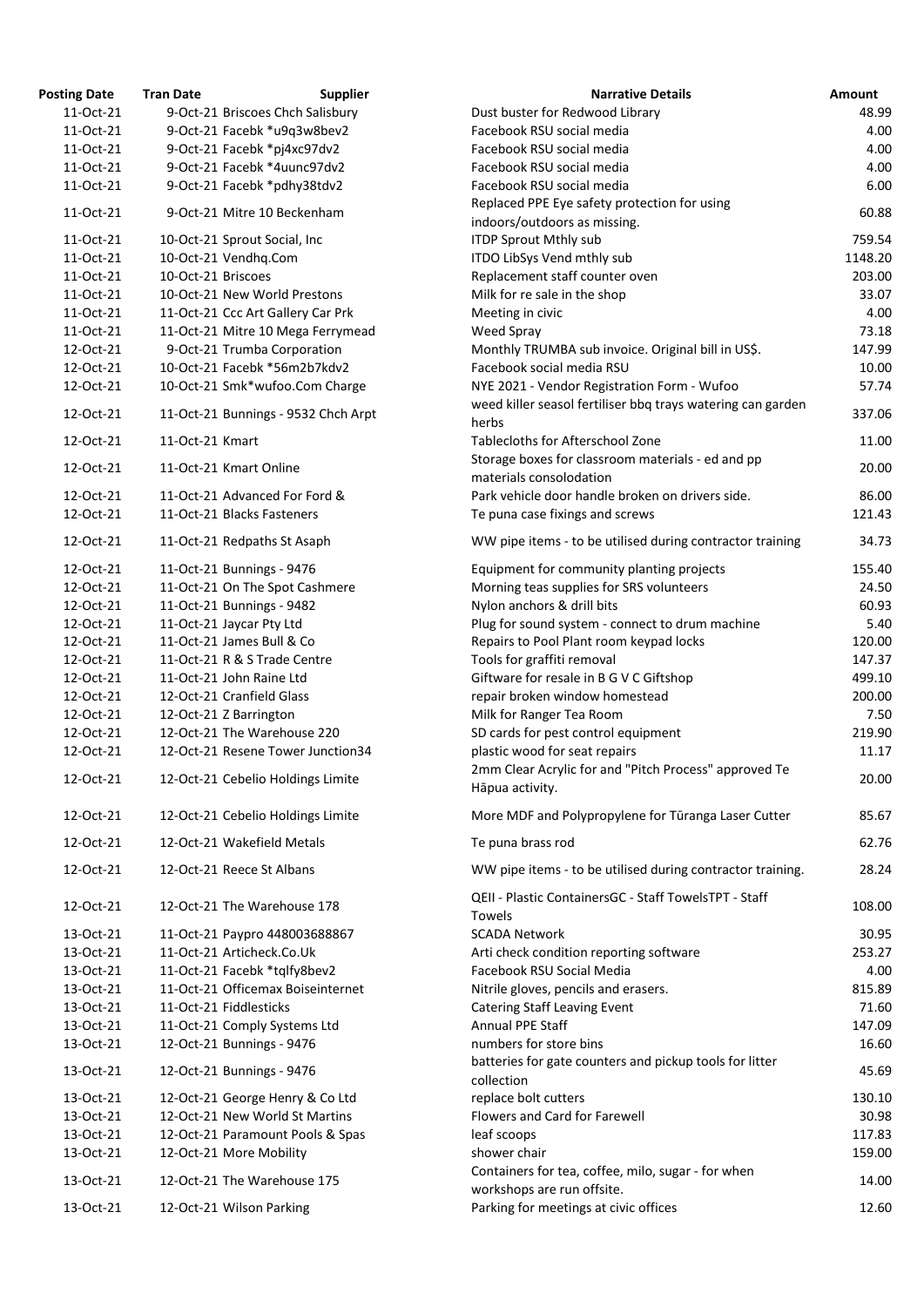| <b>osting Date</b>     | <b>Tran Date</b>    | <b>Supplier</b>                                                   | <b>Narrative Details</b>                                                                     |
|------------------------|---------------------|-------------------------------------------------------------------|----------------------------------------------------------------------------------------------|
| 13-Oct-21              |                     | 12-Oct-21 Nz Safety Blackwoods                                    | Water & Wastewater Operations, 3W - PPE                                                      |
| 13-Oct-21              |                     | 12-Oct-21 Bam*amazing Iris Garden                                 | Iris purchase for Garden & Heritage Parks                                                    |
| 13-Oct-21              |                     | 12-Oct-21 Safety N Action Limited                                 | <b>Confined Spaces Refresher</b>                                                             |
| 13-Oct-21              |                     | 12-Oct-21 Dyers Road Itm                                          | In House Maintenance                                                                         |
| 13-Oct-21              |                     | 12-Oct-21 Nz Safety Blackwoods                                    | PPE - Boots                                                                                  |
| 13-Oct-21              |                     | 12-Oct-21 Ballingers Hunting & Fish                               | Rainwear - for wind and rain                                                                 |
| 13-Oct-21              |                     | 12-Oct-21 R & S Trade Group Ltd                                   | Lifting tripod, harness and winch for balance entry an                                       |
|                        |                     |                                                                   | Whale pools and Waltham pool                                                                 |
| 13-Oct-21              |                     | 12-Oct-21 Mitre 10 Mega Papanui                                   | Drill bit, pad bolt, rebar                                                                   |
| 13-Oct-21              |                     | 12-Oct-21 Bunnings - 9476                                         | Strimmer & line trimmer                                                                      |
| 13-Oct-21              |                     | 12-Oct-21 Wilson Parking                                          | <b>Cowles Procurement Meeting</b>                                                            |
| 13-Oct-21              |                     | 12-Oct-21 The Warehouse 120                                       | Toddlers toys for summer pools. I phone charger USB<br>car                                   |
| 13-Oct-21              |                     | 12-Oct-21 Canterbury Off Furniture                                | NPW Hub office white board                                                                   |
| 13-Oct-21              |                     | 13-Oct-21 Mitre 10 Mega Hornby                                    | plants for Curators House garden                                                             |
| 13-Oct-21              |                     | 13-Oct-21 Gordon Harris Chch                                      | Acrylic paints                                                                               |
| 13-Oct-21              |                     | 13-Oct-21 Freshchoice City Mkt                                    | Canterbury Customer Service ForumCredit card hold                                            |
| 13-Oct-21              |                     | 13-Oct-21 The Warehouse 178                                       | 3W Main Pumps office supplies (kitchen)                                                      |
| 13-Oct-21              |                     | 13-Oct-21 Pgg Wrightson Chch                                      | PPE boots x2                                                                                 |
| 13-Oct-21              |                     | 13-Oct-21 The Warehouse 178                                       | x2 shorts + socks for work boots                                                             |
| 13-Oct-21              |                     | 13-Oct-21 The Warehouse 123                                       | yoga mats + air pump - sunrise soak test                                                     |
| 13-Oct-21              |                     | 13-Oct-21 Bargain Chemist Eastgate                                | hand sanitiser for trucks                                                                    |
| 13-Oct-21              |                     | 13-Oct-21 Trowel Trades Chch                                      | Gloves and safety glasses for painting of summer poc                                         |
| 13-Oct-21              |                     | 13-Oct-21 Mitre 10 Mega Ferrymead                                 | sanding and grinding wheels for the cleaning up and p<br>opening maintenance of summer pools |
| 13-Oct-21              |                     | 13-Oct-21 Mitre 10 Mega Papanui                                   | Hose connecter                                                                               |
| 13-Oct-21              |                     | 13-Oct-21 Mitre 10 Mega Hornby                                    | Storage hooks                                                                                |
| 13-Oct-21              |                     | 13-Oct-21 Noble-Adams Machinery                                   | JFN spray equipment                                                                          |
| 13-Oct-21              |                     | 13-Oct-21 Noel Leeming 3q - Nort                                  | Earbuds and Cell phone holder in car for summer<br>coordinator                               |
| 14-Oct-21              |                     |                                                                   | Facebook social media                                                                        |
| 14-Oct-21              |                     | 12-Oct-21 Facebk *rfy4987ev2<br>12-Oct-21 Createsend/Com          |                                                                                              |
|                        |                     |                                                                   | Campaign manager Bromley Odour<br>Digital Content - Hootsuite Annual Invoice. Original       |
| 14-Oct-21              |                     | 12-Oct-21 Hoo*hootsuite Inc                                       | invoice in US\$.                                                                             |
| 14-Oct-21              |                     | 13-Oct-21 Fulton Hogan Sign Shop                                  | Otahuna Reserve signage                                                                      |
| 14-Oct-21              |                     | 13-Oct-21 Freshchoice City Mkt                                    | Catering for Coastal Hazards Youth Engagement<br>Workshop                                    |
| 14-Oct-21              | 13-Oct-21 Papertree |                                                                   | marker pin for pest traps and bait stations                                                  |
| 14-Oct-21              |                     | 13-Oct-21 Bunnings - 9476                                         | seasol for Curators vegetable garden                                                         |
| 14-Oct-21              |                     | 13-Oct-21 Whitcoulls 277                                          | Sharpie Perm Marker Pens                                                                     |
| 14-Oct-21              |                     | 13-Oct-21 Fresh Choice Prebbleton                                 | 3W Main Pumps office supplies (kitchen)                                                      |
| 14-Oct-21              |                     | 13-Oct-21 Nz Planning                                             | NZPI Maori Values training                                                                   |
| 14-Oct-21              |                     | 13-Oct-21 Hart Sport Pty Ltd                                      | Tumbletimes equipment                                                                        |
| 14-Oct-21              |                     | 13-Oct-21 Industry Solution 2005                                  | Growsafe training for staff                                                                  |
| 14-Oct-21              |                     | 13-Oct-21 Industry Solution 2005                                  | Growsafe training for staff                                                                  |
| 14-Oct-21              |                     | 13-Oct-21 Industry Solution 2005                                  | Growsafe training for staff<br>Additional registration for Zone 5 & 6 conference for         |
| 14-Oct-21<br>14-Oct-21 |                     | 13-Oct-21 Tickets-Zone 5 6 Lgnz<br>13-Oct-21 Nz Safety Blackwoods | councillors.<br>PPE & H&S Signage                                                            |
| 14-Oct-21              |                     | 13-Oct-21 New World Durham Street                                 | Kitchen supplies No 4                                                                        |
| 14-Oct-21              |                     | 13-Oct-21 Bunnings - 9476                                         | windbreak & garden stakes                                                                    |
| 14-Oct-21              |                     | 13-Oct-21 Mitre 10 Beckenham                                      | New replacement extension lead for maintenance of                                            |
|                        |                     |                                                                   | summer pool clean up                                                                         |
| 14-Oct-21              |                     | 13-Oct-21 Ballingers Hunting & Fish                               | <b>JFN WADERS</b>                                                                            |
| 14-Oct-21              |                     | 13-Oct-21 Outsider Mountain Sprt                                  | Boots JR                                                                                     |
| 14-Oct-21              |                     | 13-Oct-21 Mitre 10 Beckenham                                      | Watering can and petunia plants for a trial with Bio cl                                      |
| 14-Oct-21              | 13-Oct-21 Vegeland  |                                                                   | animal area veges                                                                            |
| 14-Oct-21              |                     | 13-Oct-21 Geofabrics NZ Ltd                                       | filter cloth material for river job 608 marshlands rd                                        |
| 14-Oct-21              | 13-Oct-21 Calendly  |                                                                   | Calendly subscription                                                                        |

| <b>Posting Date</b> | <b>Tran Date</b>   | <b>Supplier</b>                     | <b>Narrative Details</b>                                                                       | Amount  |
|---------------------|--------------------|-------------------------------------|------------------------------------------------------------------------------------------------|---------|
| 13-Oct-21           |                    | 12-Oct-21 Nz Safety Blackwoods      | Water & Wastewater Operations, 3W - PPE                                                        | 44.46   |
| 13-Oct-21           |                    | 12-Oct-21 Bam*amazing Iris Garden   | Iris purchase for Garden & Heritage Parks                                                      | 487.80  |
| 13-Oct-21           |                    | 12-Oct-21 Safety N Action Limited   | <b>Confined Spaces Refresher</b>                                                               | 264.50  |
| 13-Oct-21           |                    | 12-Oct-21 Dyers Road Itm            | In House Maintenance                                                                           | 27.87   |
| 13-Oct-21           |                    | 12-Oct-21 Nz Safety Blackwoods      | PPE - Boots                                                                                    | 252.88  |
| 13-Oct-21           |                    | 12-Oct-21 Ballingers Hunting & Fish | Rainwear - for wind and rain                                                                   | 324.97  |
|                     |                    |                                     | Lifting tripod, harness and winch for balance entry and                                        |         |
| 13-Oct-21           |                    | 12-Oct-21 R & S Trade Group Ltd     | Whale pools and Waltham pool                                                                   | 816.66  |
| 13-Oct-21           |                    | 12-Oct-21 Mitre 10 Mega Papanui     | Drill bit, pad bolt, rebar                                                                     | 50.20   |
| 13-Oct-21           |                    | 12-Oct-21 Bunnings - 9476           | Strimmer & line trimmer                                                                        | 197.98  |
| 13-Oct-21           |                    | 12-Oct-21 Wilson Parking            | <b>Cowles Procurement Meeting</b>                                                              | 18.60   |
|                     |                    |                                     | Toddlers toys for summer pools. I phone charger USB for                                        |         |
| 13-Oct-21           |                    | 12-Oct-21 The Warehouse 120         | car                                                                                            | 84.00   |
| 13-Oct-21           |                    | 12-Oct-21 Canterbury Off Furniture  | NPW Hub office white board                                                                     | 1002.80 |
| 13-Oct-21           |                    | 13-Oct-21 Mitre 10 Mega Hornby      | plants for Curators House garden                                                               | 291.96  |
| 13-Oct-21           |                    | 13-Oct-21 Gordon Harris Chch        |                                                                                                | 47.68   |
|                     |                    |                                     | Acrylic paints                                                                                 |         |
| 13-Oct-21           |                    | 13-Oct-21 Freshchoice City Mkt      | Canterbury Customer Service ForumCredit card hold                                              | 1.00    |
| 13-Oct-21           |                    | 13-Oct-21 The Warehouse 178         | 3W Main Pumps office supplies (kitchen)                                                        | 72.00   |
| 13-Oct-21           |                    | 13-Oct-21 Pgg Wrightson Chch        | PPE boots x2                                                                                   | 487.00  |
| 13-Oct-21           |                    | 13-Oct-21 The Warehouse 178         | x2 shorts + socks for work boots                                                               | 100.00  |
| 13-Oct-21           |                    | 13-Oct-21 The Warehouse 123         | yoga mats + air pump - sunrise soak test                                                       | 79.00   |
| 13-Oct-21           |                    | 13-Oct-21 Bargain Chemist Eastgate  | hand sanitiser for trucks                                                                      | 38.97   |
| 13-Oct-21           |                    | 13-Oct-21 Trowel Trades Chch        | Gloves and safety glasses for painting of summer pools                                         | 36.25   |
| 13-Oct-21           |                    | 13-Oct-21 Mitre 10 Mega Ferrymead   | sanding and grinding wheels for the cleaning up and pre<br>opening maintenance of summer pools | 199.25  |
| 13-Oct-21           |                    | 13-Oct-21 Mitre 10 Mega Papanui     | Hose connecter                                                                                 | 5.99    |
| 13-Oct-21           |                    | 13-Oct-21 Mitre 10 Mega Hornby      | Storage hooks                                                                                  | 91.40   |
| 13-Oct-21           |                    | 13-Oct-21 Noble-Adams Machinery     | JFN spray equipment                                                                            | 445.58  |
| 13-Oct-21           |                    | 13-Oct-21 Noel Leeming 3q - Nort    | Earbuds and Cell phone holder in car for summer                                                | 75.12   |
|                     |                    |                                     | coordinator                                                                                    |         |
| 14-Oct-21           |                    | 12-Oct-21 Facebk *rfy4987ev2        | Facebook social media                                                                          | 6.00    |
| 14-Oct-21           |                    | 12-Oct-21 Createsend/Com            | Campaign manager Bromley Odour                                                                 | 7.99    |
| 14-Oct-21           |                    | 12-Oct-21 Hoo*hootsuite Inc         | Digital Content - Hootsuite Annual Invoice. Original<br>invoice in US\$.                       | 998.86  |
| 14-Oct-21           |                    | 13-Oct-21 Fulton Hogan Sign Shop    | Otahuna Reserve signage                                                                        | 386.14  |
| 14-Oct-21           |                    | 13-Oct-21 Freshchoice City Mkt      | Catering for Coastal Hazards Youth Engagement<br>Workshop                                      | 47.34   |
| 14-Oct-21           |                    | 13-Oct-21 Papertree                 | marker pin for pest traps and bait stations                                                    | 4.99    |
| 14-Oct-21           |                    | 13-Oct-21 Bunnings - 9476           | seasol for Curators vegetable garden                                                           | 76.98   |
| 14-Oct-21           |                    | 13-Oct-21 Whitcoulls 277            | Sharpie Perm Marker Pens                                                                       | 13.98   |
| 14-Oct-21           |                    | 13-Oct-21 Fresh Choice Prebbleton   | 3W Main Pumps office supplies (kitchen)                                                        | 17.40   |
|                     |                    |                                     |                                                                                                |         |
| 14-Oct-21           |                    | 13-Oct-21 Nz Planning               | NZPI Maori Values training                                                                     | 295.00  |
| 14-Oct-21           |                    | 13-Oct-21 Hart Sport Pty Ltd        | Tumbletimes equipment                                                                          | 94.00   |
| 14-Oct-21           |                    | 13-Oct-21 Industry Solution 2005    | Growsafe training for staff                                                                    | 600.00  |
| 14-Oct-21           |                    | 13-Oct-21 Industry Solution 2005    | Growsafe training for staff                                                                    | 790.00  |
| 14-Oct-21           |                    | 13-Oct-21 Industry Solution 2005    | Growsafe training for staff                                                                    | 790.00  |
| 14-Oct-21           |                    | 13-Oct-21 Tickets-Zone 5 6 Lgnz     | Additional registration for Zone 5 & 6 conference for the<br>councillors.                      | 177.00  |
| 14-Oct-21           |                    | 13-Oct-21 Nz Safety Blackwoods      | PPE & H&S Signage                                                                              | 215.27  |
| 14-Oct-21           |                    | 13-Oct-21 New World Durham Street   | Kitchen supplies No 4                                                                          | 28.10   |
| 14-Oct-21           |                    | 13-Oct-21 Bunnings - 9476           | windbreak & garden stakes                                                                      | 368.92  |
| 14-Oct-21           |                    | 13-Oct-21 Mitre 10 Beckenham        | New replacement extension lead for maintenance of                                              | 69.00   |
| 14-Oct-21           |                    |                                     | summer pool clean up<br><b>JFN WADERS</b>                                                      | 215.99  |
|                     |                    | 13-Oct-21 Ballingers Hunting & Fish |                                                                                                | 396.75  |
| 14-Oct-21           |                    | 13-Oct-21 Outsider Mountain Sprt    | Boots JR                                                                                       |         |
| 14-Oct-21           |                    | 13-Oct-21 Mitre 10 Beckenham        | Watering can and petunia plants for a trial with Bio char                                      | 47.94   |
| 14-Oct-21           | 13-Oct-21 Vegeland |                                     | animal area veges                                                                              | 40.15   |
| 14-Oct-21           |                    | 13-Oct-21 Geofabrics NZ Ltd         | filter cloth material for river job 608 marshlands rd                                          | 46.39   |
| 14-Oct-21           | 13-Oct-21 Calendly |                                     | Calendly subscription                                                                          | 73.86   |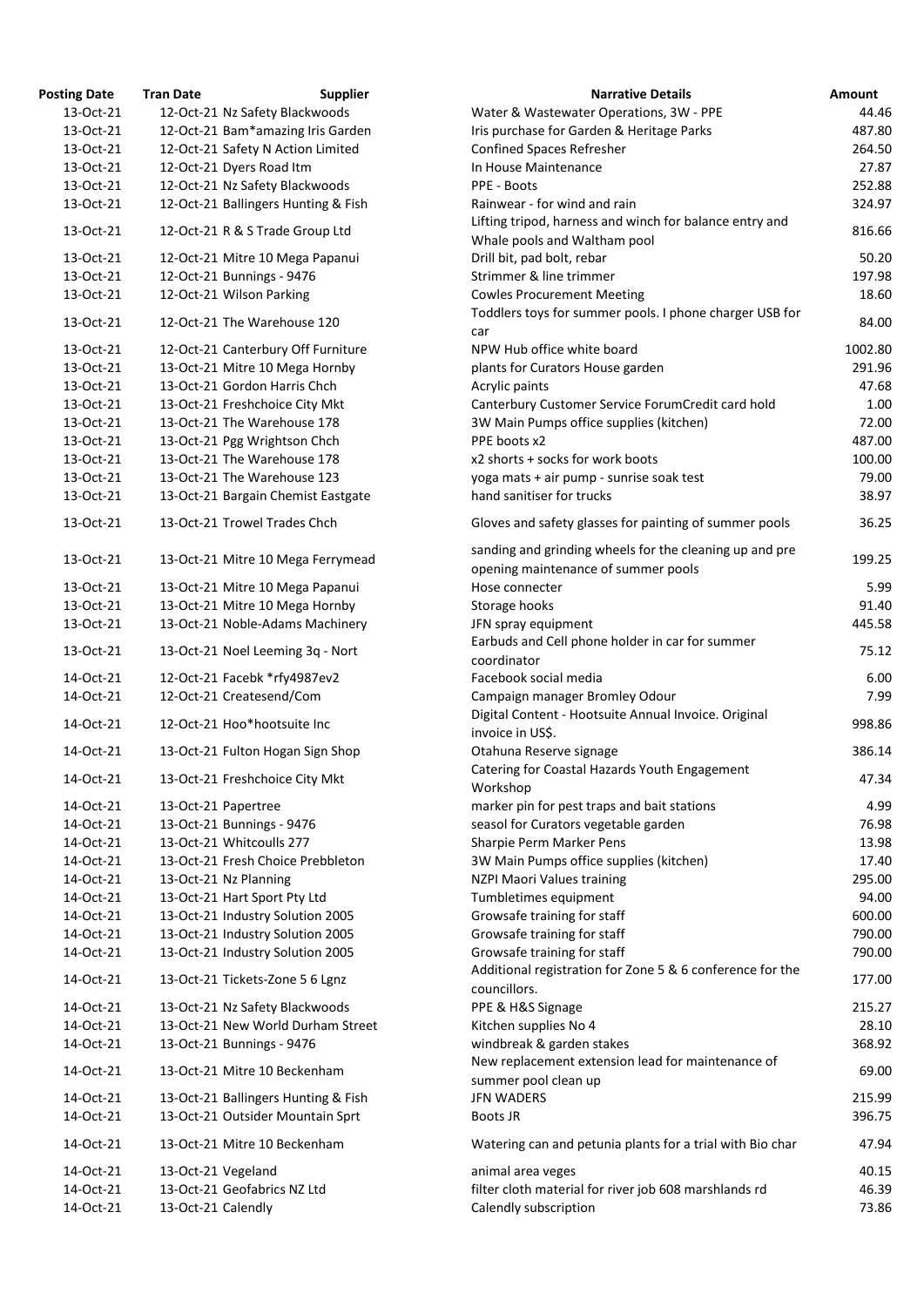| <b>Osting Date</b> | <b>Tran Date</b> | <b>Supplier</b>                     | <b>Narrative Details</b>                                                             |
|--------------------|------------------|-------------------------------------|--------------------------------------------------------------------------------------|
| 14-Oct-21          |                  | 14-Oct-21 Hurrell Holdings Ltd      | CCC branded team jackets x 4                                                         |
| 14-Oct-21          |                  | 14-Oct-21 Placemakers Riccarton     | metal drill for yard gate                                                            |
| 14-Oct-21          |                  | 14-Oct-21 Hampton & Co Ltd          | Hardware for reception counter TPT                                                   |
| 14-Oct-21          |                  | 14-Oct-21 Pgg Wrightson Chch        | Putties - JFN crew                                                                   |
| 14-Oct-21          |                  | 14-Oct-21 Mitre 10 Mega Ferrymead   | wire rope- micro lab                                                                 |
| 14-Oct-21          |                  | 14-Oct-21 Texture Plants Lt         | Plants for sections C and D                                                          |
| 14-Oct-21          |                  | 14-Oct-21 The Warehouse 181         | Workwear & staff cutlery                                                             |
| 14-Oct-21          |                  | 14-Oct-21 Warehouse Stationery      | Glue to attach RFID tags to Chromebooks                                              |
| 14-Oct-21          |                  | 14-Oct-21 Mitre 10 Beckenham        | <b>Expanding Foam</b>                                                                |
| 15-Oct-21          |                  | 13-Oct-21 Amzn Mktp Us*2716p8dv0    | Replacement for stolen pest control camera                                           |
| 15-Oct-21          |                  | 13-Oct-21 Mantishub.Com             | <b>Mantis Hub Subscription</b>                                                       |
| 15-Oct-21          |                  | 13-Oct-21 Facebk *clgen73ev2        | Facebook social media                                                                |
| 15-Oct-21          |                  | 13-Oct-21 Officemax Boiseinternet   | Engagement Team Avery Do dispenser labels, Coastal<br>Hazards                        |
| 15-Oct-21          |                  | 13-Oct-21 Ab* Abebooks.Co Jxzmym    | Library book                                                                         |
| 15-Oct-21          |                  | 14-Oct-21 New World Bishopdale      | Milk for Ranger Tea Room                                                             |
|                    |                  |                                     | Catering for a staff leaving function, staff member had                              |
| 15-Oct-21          |                  | 14-Oct-21 Countdown                 | been here just under 2 years                                                         |
|                    |                  |                                     | Catering for Coastal Hazards Youth Engagement                                        |
| 15-Oct-21          |                  | 14-Oct-21 Metromart Lichfield       | Workshop                                                                             |
|                    |                  |                                     | Catering for Coastal Hazards Youth Engagement                                        |
| 15-Oct-21          |                  | 14-Oct-21 Sura Sushi Hereford       | Workshop                                                                             |
|                    |                  | 14-Oct-21 Blacks Fasteners          | metal drill + tech screws for yard gate                                              |
| 15-Oct-21          |                  |                                     |                                                                                      |
| 15-Oct-21          |                  | 14-Oct-21 Blacks Fasteners          | metal drill for yard gate repair                                                     |
| 15-Oct-21          |                  | 14-Oct-21 Bunnings - 9476           | Handles for reception TPT                                                            |
| 15-Oct-21          |                  | 14-Oct-21 Createsend/Com            | Papanui Innes Community News                                                         |
| 15-Oct-21          |                  | 14-Oct-21 Createsend/Com            | Spreydon Cashmere community news                                                     |
| 15-Oct-21          |                  | 14-Oct-21 Createsend/Com            | Fendalton Waimairi Community News                                                    |
| 15-Oct-21          |                  | 14-Oct-21 Createsend/Com            | Banks Peninsula, Community News                                                      |
| 15-Oct-21          |                  | 14-Oct-21 Createsend/Com            | Halswell Hornby Riccarton Community News                                             |
| 15-Oct-21          |                  | 14-Oct-21 Createsend/Com            | Coastal Burwood Community news                                                       |
| 15-Oct-21          |                  | 14-Oct-21 Createsend/Com            | Linwood Central Heathcote News                                                       |
| 15-Oct-21          |                  | 14-Oct-21 Campaignmonitor           | Campaign Manager Roz, bulk credits                                                   |
| 15-Oct-21          |                  | 14-Oct-21 Createsend/Com            | Campaign monitor RSU                                                                 |
| 15-Oct-21          |                  | 14-Oct-21 Devan Plastics            | <b>Chlorine tanks for Belfast</b>                                                    |
| 15-Oct-21          |                  | 14-Oct-21 Engineering New Zealand   | Structural engineer Engineering NZ membership annual<br>subs                         |
| 15-Oct-21          |                  | 14-Oct-21 Bunnings - 9476           | Padlock for cupboard at TPTT                                                         |
| 15-Oct-21          |                  | 14-Oct-21 Bunnings Online 2         | Equipment for lifeguards poolside                                                    |
| 15-Oct-21          |                  | 14-Oct-21 Pb Tech Online 09 5269200 | SD card for Magnetic Observatory                                                     |
| 15-Oct-21          |                  | 14-Oct-21 Ballingers Hunting & Fish | Rainwear - pants and jacket for wind & rain                                          |
| 15-Oct-21          |                  | 14-Oct-21 Bunnings - 9482           | Power cord for phones                                                                |
| 15-Oct-21          |                  | 14-Oct-21 Nz Safety Blackwoods      | Large cones                                                                          |
| 15-Oct-21          |                  | 14-Oct-21 Canterbury Sports Wh/s    | Cones small                                                                          |
| 15-Oct-21          |                  | 14-Oct-21 Nz Safety Blackwoods      | Sun glasses and large cones                                                          |
| 15-Oct-21          |                  | 14-Oct-21 Bunnings - 9476           | garden staples                                                                       |
| 15-Oct-21          |                  | 14-Oct-21 Amare Safety Christchurch | <b>Traffic bollards</b><br>Painting rollers, sleeves and sanding and grinding wheels |
| 15-Oct-21          |                  | 14-Oct-21 Mitre 10 Mega Ferrymead   | for the governors bay Pool                                                           |
| 15-Oct-21          |                  | 14-Oct-21 Shirley Post Centre Plus  | Return postage                                                                       |
| 15-Oct-21          |                  | 14-Oct-21 Levin Sawmakers           | JFN tool belts                                                                       |
| 15-Oct-21          |                  | 14-Oct-21 Bunnings - 9482           | Tarp & tie downs                                                                     |
| 15-Oct-21          |                  | 14-Oct-21 Nz Safety Blackwoods      | Jobs for Nature                                                                      |
| 15-Oct-21          |                  | 14-Oct-21 Nz Safety Blackwoods      | 2x Measuring 2l jugs                                                                 |
| 15-Oct-21          |                  | 14-Oct-21 Nz Safety Blackwoods      | Dust Mask pool plant room                                                            |
| 15-Oct-21          |                  | 14-Oct-21 Nz Safety Blackwoods      | New strap for face mask, Disposable overalls                                         |
| 15-Oct-21          |                  | 14-Oct-21 Nz Safety Blackwoods      | Boots                                                                                |
| 15-Oct-21          |                  | 14-Oct-21 New World Prestons        | Milk for re sale in the shop                                                         |
| 15-Oct-21          |                  | 15-Oct-21 Magnets NZ Ltd            | Magnetic tape for intentions board                                                   |
| 15-Oct-21          |                  | 15-Oct-21 Noel Leeming 1k           | Replacement microwave                                                                |
| 15-Oct-21          |                  | 15-Oct-21 Ccc Art Gallery Car Prk   | Parking for meetings in civic and training                                           |
|                    |                  |                                     |                                                                                      |

| <b>Posting Date</b> | <b>Tran Date</b> | <b>Supplier</b>                     | <b>Narrative Details</b>                                     | Amount  |
|---------------------|------------------|-------------------------------------|--------------------------------------------------------------|---------|
| 14-Oct-21           |                  | 14-Oct-21 Hurrell Holdings Ltd      | CCC branded team jackets x 4                                 | 499.10  |
| 14-Oct-21           |                  | 14-Oct-21 Placemakers Riccarton     | metal drill for yard gate                                    | 9.99    |
| 14-Oct-21           |                  | 14-Oct-21 Hampton & Co Ltd          | Hardware for reception counter TPT                           | 273.41  |
| 14-Oct-21           |                  | 14-Oct-21 Pgg Wrightson Chch        | Putties - JFN crew                                           | 59.99   |
| 14-Oct-21           |                  | 14-Oct-21 Mitre 10 Mega Ferrymead   | wire rope- micro lab                                         | 54.78   |
| 14-Oct-21           |                  | 14-Oct-21 Texture Plants Lt         | Plants for sections C and D                                  | 139.94  |
| 14-Oct-21           |                  | 14-Oct-21 The Warehouse 181         | Workwear & staff cutlery                                     | 105.00  |
| 14-Oct-21           |                  | 14-Oct-21 Warehouse Stationery      | Glue to attach RFID tags to Chromebooks                      | 16.58   |
| 14-Oct-21           |                  | 14-Oct-21 Mitre 10 Beckenham        | <b>Expanding Foam</b>                                        | 34.55   |
| 15-Oct-21           |                  | 13-Oct-21 Amzn Mktp Us*2716p8dv0    | Replacement for stolen pest control camera                   | 370.61  |
| 15-Oct-21           |                  | 13-Oct-21 Mantishub.Com             | <b>Mantis Hub Subscription</b>                               | 732.47  |
| 15-Oct-21           |                  | 13-Oct-21 Facebk *clgen73ev2        | Facebook social media                                        | 10.00   |
|                     |                  |                                     | Engagement Team Avery Do dispenser labels, Coastal           |         |
| 15-Oct-21           |                  | 13-Oct-21 Officemax Boiseinternet   | Hazards                                                      | 82.11   |
| 15-Oct-21           |                  | 13-Oct-21 Ab* Abebooks.Co Jxzmym    | Library book                                                 | 37.46   |
| 15-Oct-21           |                  | 14-Oct-21 New World Bishopdale      | Milk for Ranger Tea Room                                     | 3.89    |
|                     |                  |                                     | Catering for a staff leaving function, staff member had      |         |
| 15-Oct-21           |                  | 14-Oct-21 Countdown                 | been here just under 2 years                                 | 29.75   |
|                     |                  |                                     | Catering for Coastal Hazards Youth Engagement                |         |
| 15-Oct-21           |                  | 14-Oct-21 Metromart Lichfield       | Workshop                                                     | 5.99    |
|                     |                  |                                     | Catering for Coastal Hazards Youth Engagement                |         |
| 15-Oct-21           |                  | 14-Oct-21 Sura Sushi Hereford       | Workshop                                                     | 21.60   |
| 15-Oct-21           |                  | 14-Oct-21 Blacks Fasteners          | metal drill + tech screws for yard gate                      | 3.11    |
| 15-Oct-21           |                  | 14-Oct-21 Blacks Fasteners          | metal drill for yard gate repair                             | 5.15    |
| 15-Oct-21           |                  | 14-Oct-21 Bunnings - 9476           | Handles for reception TPT                                    | 26.15   |
| 15-Oct-21           |                  | 14-Oct-21 Createsend/Com            | Papanui Innes Community News                                 | 8.77    |
| 15-Oct-21           |                  | 14-Oct-21 Createsend/Com            | Spreydon Cashmere community news                             | 9.69    |
| 15-Oct-21           |                  | 14-Oct-21 Createsend/Com            | Fendalton Waimairi Community News                            | 10.30   |
| 15-Oct-21           |                  | 14-Oct-21 Createsend/Com            | Banks Peninsula, Community News                              | 11.41   |
| 15-Oct-21           |                  | 14-Oct-21 Createsend/Com            | Halswell Hornby Riccarton Community News                     | 11.65   |
| 15-Oct-21           |                  | 14-Oct-21 Createsend/Com            | Coastal Burwood Community news                               | 12.67   |
| 15-Oct-21           |                  |                                     | Linwood Central Heathcote News                               | 17.04   |
|                     |                  | 14-Oct-21 Createsend/Com            |                                                              |         |
| 15-Oct-21           |                  | 14-Oct-21 Campaignmonitor           | Campaign Manager Roz, bulk credits                           | 1331.77 |
| 15-Oct-21           |                  | 14-Oct-21 Createsend/Com            | Campaign monitor RSU                                         | 1350.00 |
| 15-Oct-21           |                  | 14-Oct-21 Devan Plastics            | Chlorine tanks for Belfast                                   | 1786.00 |
| 15-Oct-21           |                  | 14-Oct-21 Engineering New Zealand   | Structural engineer Engineering NZ membership annual<br>subs | 483.00  |
| 15-Oct-21           |                  | 14-Oct-21 Bunnings - 9476           | Padlock for cupboard at TPTT                                 | 42.00   |
| 15-Oct-21           |                  | 14-Oct-21 Bunnings Online 2         | Equipment for lifeguards poolside                            | 213.26  |
| 15-Oct-21           |                  | 14-Oct-21 Pb Tech Online 09 5269200 | SD card for Magnetic Observatory                             | 42.80   |
| 15-Oct-21           |                  | 14-Oct-21 Ballingers Hunting & Fish | Rainwear - pants and jacket for wind & rain                  | 569.00  |
| 15-Oct-21           |                  | 14-Oct-21 Bunnings - 9482           | Power cord for phones                                        | 10.19   |
| 15-Oct-21           |                  | 14-Oct-21 Nz Safety Blackwoods      | Large cones                                                  | 45.77   |
| 15-Oct-21           |                  | 14-Oct-21 Canterbury Sports Wh/s    | Cones small                                                  | 125.00  |
| 15-Oct-21           |                  | 14-Oct-21 Nz Safety Blackwoods      | Sun glasses and large cones                                  | 196.88  |
| 15-Oct-21           |                  | 14-Oct-21 Bunnings - 9476           | garden staples                                               | 47.50   |
| 15-Oct-21           |                  | 14-Oct-21 Amare Safety Christchurch | <b>Traffic bollards</b>                                      | 605.45  |
|                     |                  |                                     | Painting rollers, sleeves and sanding and grinding wheels    |         |
| 15-Oct-21           |                  | 14-Oct-21 Mitre 10 Mega Ferrymead   | for the governors bay Pool                                   | 139.21  |
| 15-Oct-21           |                  | 14-Oct-21 Shirley Post Centre Plus  | Return postage                                               | 18.40   |
| 15-Oct-21           |                  | 14-Oct-21 Levin Sawmakers           | JFN tool belts                                               | 104.65  |
| 15-Oct-21           |                  | 14-Oct-21 Bunnings - 9482           | Tarp & tie downs                                             | 59.88   |
| 15-Oct-21           |                  | 14-Oct-21 Nz Safety Blackwoods      | Jobs for Nature                                              | 243.80  |
| 15-Oct-21           |                  | 14-Oct-21 Nz Safety Blackwoods      | 2x Measuring 2l jugs                                         | 28.00   |
| 15-Oct-21           |                  | 14-Oct-21 Nz Safety Blackwoods      | Dust Mask pool plant room                                    | 42.68   |
| 15-Oct-21           |                  | 14-Oct-21 Nz Safety Blackwoods      | New strap for face mask, Disposable overalls                 | 127.25  |
| 15-Oct-21           |                  | 14-Oct-21 Nz Safety Blackwoods      | <b>Boots</b>                                                 | 201.13  |
| 15-Oct-21           |                  | 14-Oct-21 New World Prestons        | Milk for re sale in the shop                                 | 32.31   |
| 15-Oct-21           |                  | 15-Oct-21 Magnets NZ Ltd            | Magnetic tape for intentions board                           | 14.38   |
| 15-Oct-21           |                  | 15-Oct-21 Noel Leeming 1k           | Replacement microwave                                        | 189.99  |
| 15-Oct-21           |                  | 15-Oct-21 Ccc Art Gallery Car Prk   | Parking for meetings in civic and training                   | 21.00   |
|                     |                  |                                     |                                                              |         |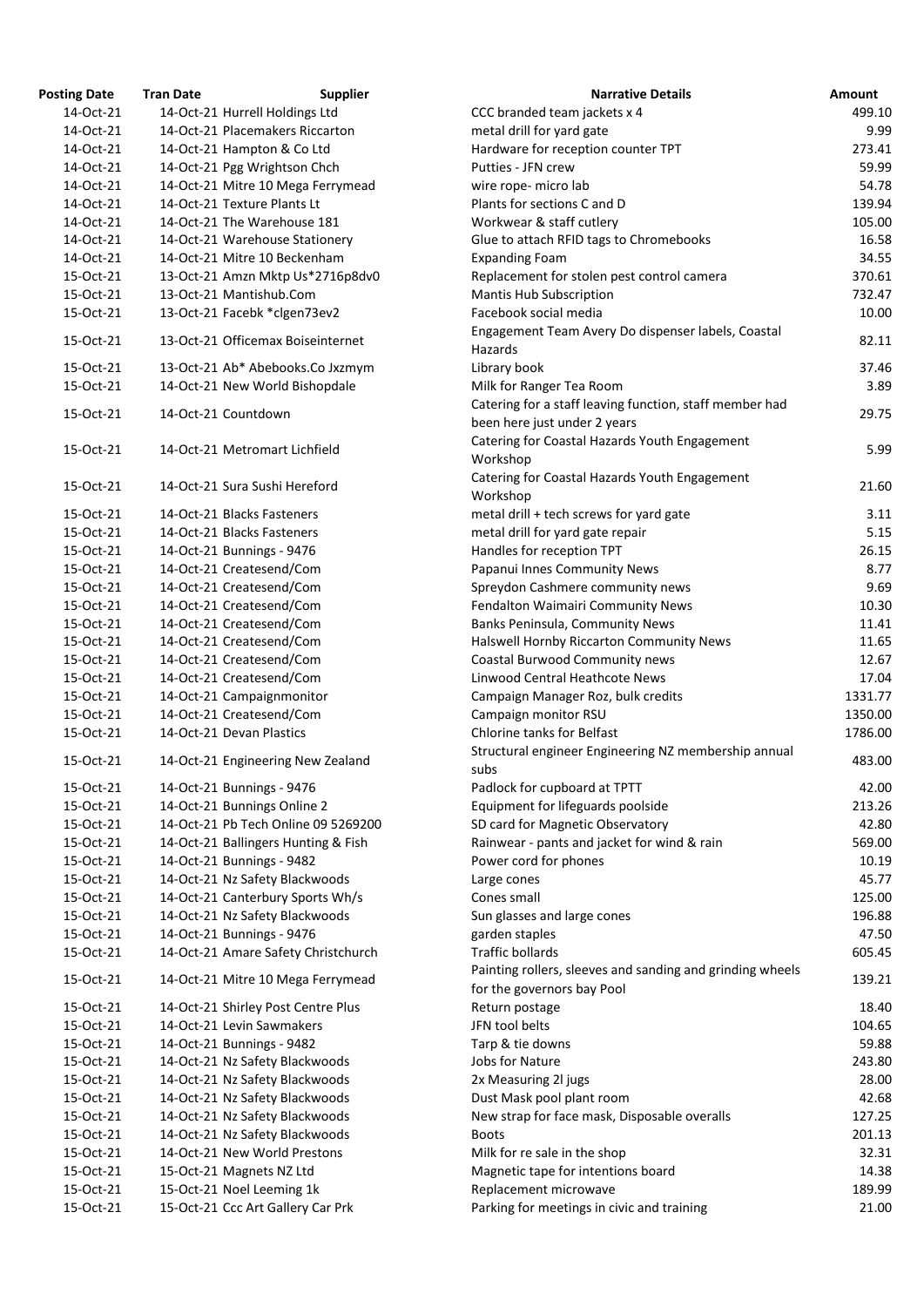| osting Date | <b>Tran Date</b><br><b>Supplier</b> | <b>Narrative Details</b>                                                                           |
|-------------|-------------------------------------|----------------------------------------------------------------------------------------------------|
| 15-Oct-21   | 15-Oct-21 Mitre 10 Mega Ferrymead   | Pad Locks - Network                                                                                |
| 15-Oct-21   | 15-Oct-21 The Warehouse 175         | Hi viz vest kids                                                                                   |
| 15-Oct-21   | 15-Oct-21 Mrc Global (NZ) Ltd       | Pioneer teach pool UV repairs gaskets<br>Credit Voucher Trade Workwear & Safe - JFN Tool Belts     |
| 15-Oct-21   | 15-Oct-21 Trade Workwear & Safe     | Returned (original order/invoice image *                                                           |
| 15-Oct-21   | 15-Oct-21 Chch Ready Mix Concrete   | Ballast blocks for containers in temporary shelter at NF<br>yard.                                  |
| 15-Oct-21   | 15-Oct-21 Ross Galt Lock Alarm      | Repair lock Bottle Lake main door                                                                  |
| 18-Oct-21   | 14-Oct-21 Facebk *yue488tdv2        | Summertimes Facebook social media                                                                  |
| 18-Oct-21   | 14-Oct-21 Createsend/Com            | Campaign Manager - Heritage Festival                                                               |
| 18-Oct-21   | 14-Oct-21 Paypal *digitalconf       | <b>ITIM Batchpurifier</b>                                                                          |
| 18-Oct-21   | 15-Oct-21 Whitcoulls-Mrv            | Specialist notebooks                                                                               |
| 18-Oct-21   | 15-Oct-21 Caltex Redwood            | Milk for coffee                                                                                    |
| 18-Oct-21   | 15-Oct-21 Smiths City Colombo St    | Vacuum cleaner for Collection Management room and<br><b>Automated Sorter</b>                       |
| 18-Oct-21   | 15-Oct-21 Storage Box - Papanui     | seed jars                                                                                          |
| 18-Oct-21   | 15-Oct-21 Shands Outdoor Power      | lawnmower repair                                                                                   |
| 18-Oct-21   | 15-Oct-21 Pb Tech Online 09 5269200 | Events Health & Safety - Equipment - PB Tech                                                       |
| 18-Oct-21   | 15-Oct-21 Rhs London                | Royal Horticultural Society The Garden sub 2021-22                                                 |
| 18-Oct-21   | 15-Oct-21 The Naked Baker Ltd       | food for Travis wetland trust work day                                                             |
| 18-Oct-21   | 15-Oct-21 Briscoes Chch Salisbury   | Water jugs for use in corporate/external meetings.                                                 |
| 18-Oct-21   | 15-Oct-21 Brand Mowers              | Hire of water blaster                                                                              |
| 18-Oct-21   | 15-Oct-21 Saturdays Cafe            | coffee vouchers for sunrise soak                                                                   |
| 18-Oct-21   | 15-Oct-21 Kmart - Riccarton         | storage boxes                                                                                      |
| 18-Oct-21   | 15-Oct-21 Omc Power Equipment       | Vee belt for walk behind lawn mower                                                                |
| 18-Oct-21   | 15-Oct-21 Action & Safety NZ Ltd    | Hi viz vest lettering                                                                              |
| 18-Oct-21   | 15-Oct-21 Blacks Fasteners          | Pioneer teach pool UV repairs                                                                      |
| 18-Oct-21   | 15-Oct-21 Bunnings - 9476           | Extra roller sleeves and frames for the painting of bota<br>gardens Pool                           |
| 18-Oct-21   | 15-Oct-21 Bunnings - 9476           | Daltons propagation sand as additive for alpine mix                                                |
| 18-Oct-21   | 15-Oct-21 Laerdalmedical            | Speed Blocks Block Set - Head Blocks for Spinal Boards                                             |
| 18-Oct-21   | 15-Oct-21 Rcr International         | 50x Disposable overalls for DE                                                                     |
| 18-Oct-21   | 15-Oct-21 The Service Company Ltd C | Bio-Zyme Cleaning Products and glass cleaner                                                       |
| 18-Oct-21   | 15-Oct-21 Pb Tech Online 09 5269200 | Case to protect iPad when Content Team use in Store.                                               |
| 18-Oct-21   | 15-Oct-21 Super Cheap Auto          | Eze up Gazebos for volunteers                                                                      |
| 18-Oct-21   | 15-Oct-21 Ross Galt Lock & Key      | 15 Roto K keys                                                                                     |
| 18-Oct-21   | 16-Oct-21 Zoom.Us 888-799-9666      | Zoom Licnses October 2021                                                                          |
| 18-Oct-21   | 16-Oct-21 Facebk *gdbgr73ev2        | Summertimes facebook social media                                                                  |
| 18-Oct-21   | 16-Oct-21 Gordon Harris Chch        | New pens for condition report mark ups                                                             |
| 18-Oct-21   | 16-Oct-21 Axure Software            | ITDP CX Axure mthly sub                                                                            |
| 18-Oct-21   | 16-Oct-21 Swiftype.Com              | ITDPCX Swiftype mthly sub                                                                          |
| 18-Oct-21   | 16-Oct-21 Briscoes Chch Salisbury   | Merchandising materials for B G V C Giftshop                                                       |
| 18-Oct-21   | 17-Oct-21 Dux Dine                  | Team retirement function for staff member serving 13<br>years for council.                         |
| 18-Oct-21   | 17-Oct-21 Mitre 10 Mega Papanui     | Masonry drills, self tapping screws, washers<br>Personal Use in Error - Reimbursed at Service Desk |
| 18-Oct-21   | 17-Oct-21 Z Belfast                 | 03/11/21                                                                                           |
| 18-Oct-21   | 18-Oct-21 Pak N Save Hornby         | Milk for Hornby staff kitchen.<br>Polypropylene for the new "kia ora" bookmark design f            |
| 18-Oct-21   | 18-Oct-21 Cebelio Holdings Limite   | giveaways.                                                                                         |
| 18-Oct-21   | 18-Oct-21 Freshchoice City Mkt      | Canterbury Customer Service Forum Catering for above<br>external meeting                           |
| 18-Oct-21   | 18-Oct-21 The Warehouse 178         | 3W Main Pumps office supplies (kitchen)                                                            |
| 18-Oct-21   | 18-Oct-21 Mitre 10 Mega Papanui     | Cuttings discs, rivots, tube                                                                       |
| 18-Oct-21   | 18-Oct-21 Rhodo Direct              | Rhododendrons Mona Vale                                                                            |
| 18-Oct-21   | 18-Oct-21 Southern Woods Nursery    | Garden plants                                                                                      |
| 18-Oct-21   | 18-Oct-21 Sound Business Systems    | CICO Hearings Meeting Recording Kit                                                                |
| 18-Oct-21   | 18-Oct-21 Rhodo Direct              | Rhododendrons for BG and MV                                                                        |
| 18-Oct-21   | 18-Oct-21 Gunworks Limited          | Pest control                                                                                       |

| <b>Posting Date</b> | <b>Tran Date</b>    | <b>Supplier</b>                     | <b>Narrative Details</b>                                                                             | <b>Amount</b> |
|---------------------|---------------------|-------------------------------------|------------------------------------------------------------------------------------------------------|---------------|
| 15-Oct-21           |                     | 15-Oct-21 Mitre 10 Mega Ferrymead   | Pad Locks - Network                                                                                  | 177.99        |
| 15-Oct-21           |                     | 15-Oct-21 The Warehouse 175         | Hi viz vest kids                                                                                     | 40.00         |
| 15-Oct-21           |                     | 15-Oct-21 Mrc Global (NZ) Ltd       | Pioneer teach pool UV repairs gaskets                                                                | 41.72         |
| 15-Oct-21           |                     | 15-Oct-21 Trade Workwear & Safe     | Credit Voucher Trade Workwear & Safe - JFN Tool Belts x9<br>Returned (original order/invoice image * | $-386.01$     |
| 15-Oct-21           |                     | 15-Oct-21 Chch Ready Mix Concrete   | Ballast blocks for containers in temporary shelter at NPYC<br>yard.                                  | 568.56        |
| 15-Oct-21           |                     | 15-Oct-21 Ross Galt Lock Alarm      | Repair lock Bottle Lake main door                                                                    | 120.00        |
| 18-Oct-21           |                     | 14-Oct-21 Facebk *yue488tdv2        | Summertimes Facebook social media                                                                    | 15.00         |
| 18-Oct-21           |                     | 14-Oct-21 Createsend/Com            | Campaign Manager - Heritage Festival                                                                 | 15.52         |
| 18-Oct-21           |                     | 14-Oct-21 Paypal *digitalconf       | <b>ITIM Batchpurifier</b>                                                                            | 42.20         |
| 18-Oct-21           |                     | 15-Oct-21 Whitcoulls-Mrv            | Specialist notebooks                                                                                 | 109.90        |
| 18-Oct-21           |                     | 15-Oct-21 Caltex Redwood            | Milk for coffee                                                                                      | 4.29          |
| 18-Oct-21           |                     | 15-Oct-21 Smiths City Colombo St    | Vacuum cleaner for Collection Management room and<br><b>Automated Sorter</b>                         | 558.98        |
| 18-Oct-21           |                     | 15-Oct-21 Storage Box - Papanui     | seed jars                                                                                            | 42.80         |
| 18-Oct-21           |                     | 15-Oct-21 Shands Outdoor Power      | lawnmower repair                                                                                     | 60.00         |
| 18-Oct-21           |                     | 15-Oct-21 Pb Tech Online 09 5269200 | Events Health & Safety - Equipment - PB Tech                                                         | 522.30        |
| 18-Oct-21           |                     | 15-Oct-21 Rhs London                | Royal Horticultural Society The Garden sub 2021-22                                                   | 125.39        |
| 18-Oct-21           |                     | 15-Oct-21 The Naked Baker Ltd       | food for Travis wetland trust work day                                                               | 27.50         |
| 18-Oct-21           |                     | 15-Oct-21 Briscoes Chch Salisbury   | Water jugs for use in corporate/external meetings.                                                   | 59.98         |
| 18-Oct-21           |                     | 15-Oct-21 Brand Mowers              | Hire of water blaster                                                                                | 109.51        |
| 18-Oct-21           |                     | 15-Oct-21 Saturdays Cafe            | coffee vouchers for sunrise soak                                                                     | 56.00         |
| 18-Oct-21           |                     | 15-Oct-21 Kmart - Riccarton         | storage boxes                                                                                        | 156.00        |
| 18-Oct-21           |                     | 15-Oct-21 Omc Power Equipment       | Vee belt for walk behind lawn mower                                                                  | 18.43         |
| 18-Oct-21           |                     | 15-Oct-21 Action & Safety NZ Ltd    | Hi viz vest lettering                                                                                | 41.46         |
| 18-Oct-21           |                     | 15-Oct-21 Blacks Fasteners          | Pioneer teach pool UV repairs                                                                        | 68.49         |
| 18-Oct-21           |                     | 15-Oct-21 Bunnings - 9476           | Extra roller sleeves and frames for the painting of botanic                                          | 59.26         |
| 18-Oct-21           |                     | 15-Oct-21 Bunnings - 9476           | gardens Pool<br>Daltons propagation sand as additive for alpine mix                                  | 47.88         |
| 18-Oct-21           |                     | 15-Oct-21 Laerdalmedical            | Speed Blocks Block Set - Head Blocks for Spinal Boards                                               | 252.33        |
| 18-Oct-21           |                     | 15-Oct-21 Rcr International         | 50x Disposable overalls for DE                                                                       | 253.00        |
| 18-Oct-21           |                     | 15-Oct-21 The Service Company Ltd C | Bio-Zyme Cleaning Products and glass cleaner                                                         | 480.75        |
| 18-Oct-21           |                     | 15-Oct-21 Pb Tech Online 09 5269200 | Case to protect iPad when Content Team use in Store.                                                 | 41.50         |
| 18-Oct-21           |                     | 15-Oct-21 Super Cheap Auto          | Eze up Gazebos for volunteers                                                                        | 299.98        |
| 18-Oct-21           |                     | 15-Oct-21 Ross Galt Lock & Key      | 15 Roto K keys                                                                                       | 375.00        |
| 18-Oct-21           |                     | 16-Oct-21 Zoom.Us 888-799-9666      | Zoom Licnses October 2021                                                                            | 489.70        |
| 18-Oct-21           |                     | 16-Oct-21 Facebk *gdbgr73ev2        | Summertimes facebook social media                                                                    | 20.00         |
| 18-Oct-21           |                     | 16-Oct-21 Gordon Harris Chch        | New pens for condition report mark ups                                                               | 65.00         |
| 18-Oct-21           |                     | 16-Oct-21 Axure Software            | ITDP CX Axure mthly sub                                                                              | 142.64        |
| 18-Oct-21           |                     | 16-Oct-21 Swiftype.Com              | ITDPCX Swiftype mthly sub                                                                            | 406.09        |
| 18-Oct-21           |                     | 16-Oct-21 Briscoes Chch Salisbury   | Merchandising materials for B G V C Giftshop                                                         | 71.99         |
| 18-Oct-21           | 17-Oct-21 Dux Dine  |                                     | Team retirement function for staff member serving 13<br>years for council.                           | 150.00        |
| 18-Oct-21           |                     | 17-Oct-21 Mitre 10 Mega Papanui     | Masonry drills, self tapping screws, washers                                                         | 184.94        |
| 18-Oct-21           | 17-Oct-21 Z Belfast |                                     | Personal Use in Error - Reimbursed at Service Desk<br>03/11/21                                       | 5.00          |
| 18-Oct-21           |                     | 18-Oct-21 Pak N Save Hornby         | Milk for Hornby staff kitchen.                                                                       | 6.64          |
| 18-Oct-21           |                     | 18-Oct-21 Cebelio Holdings Limite   | Polypropylene for the new "kia ora" bookmark design for<br>giveaways.                                | 31.32         |
| 18-Oct-21           |                     | 18-Oct-21 Freshchoice City Mkt      | Canterbury Customer Service Forum Catering for above<br>external meeting                             | 313.44        |
| 18-Oct-21           |                     | 18-Oct-21 The Warehouse 178         | 3W Main Pumps office supplies (kitchen)                                                              | 25.63         |
| 18-Oct-21           |                     | 18-Oct-21 Mitre 10 Mega Papanui     | Cuttings discs, rivots, tube                                                                         | 70.87         |
| 18-Oct-21           |                     | 18-Oct-21 Rhodo Direct              | Rhododendrons Mona Vale                                                                              | 295.00        |
| 18-Oct-21           |                     | 18-Oct-21 Southern Woods Nursery    | Garden plants                                                                                        | 491.40        |
| 18-Oct-21           |                     | 18-Oct-21 Sound Business Systems    | CICO Hearings Meeting Recording Kit                                                                  | 1899.74       |
| 18-Oct-21           |                     | 18-Oct-21 Rhodo Direct              | Rhododendrons for BG and MV                                                                          | 1000.00       |
| 18-Oct-21           |                     | 18-Oct-21 Gunworks Limited          | Pest control                                                                                         | 307.75        |
|                     |                     |                                     |                                                                                                      |               |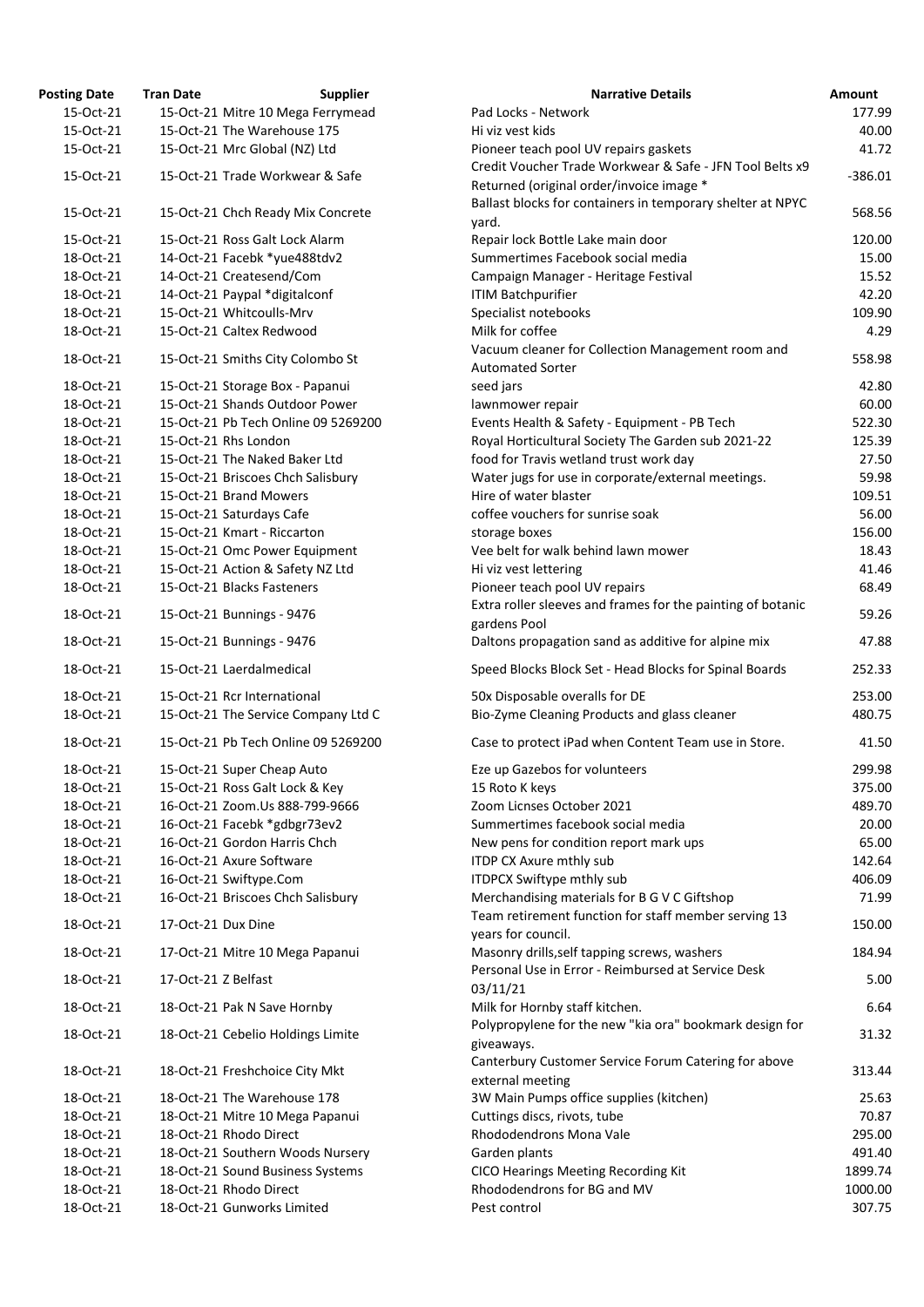| osting Date | <b>Tran Date</b>                  | <b>Supplier</b>                     | <b>Narrative Details</b>                                                                   |
|-------------|-----------------------------------|-------------------------------------|--------------------------------------------------------------------------------------------|
| 18-Oct-21   | 18-Oct-21 Freshchoice City Mkt    |                                     | Farewell function as per policy 10-15 years service \$300                                  |
| 18-Oct-21   | 18-Oct-21 Jaycar Pty Ltd          |                                     | contribution.<br>Clear heatshrink for object mount coatings.                               |
| 18-Oct-21   | 18-Oct-21 Trowel Trades Chch      |                                     | Plastic dropsheets and tape for floor protection from<br>glitter.                          |
| 18-Oct-21   | 18-Oct-21 Yogijis Foodmart        |                                     | Lithium ion battery recycling tub, fireproof, waterproof.                                  |
|             |                                   |                                     |                                                                                            |
| 18-Oct-21   | 18-Oct-21 New World Fendalton     |                                     | Ice packs for first aid                                                                    |
| 18-Oct-21   | 18-Oct-21 Mitre 10 Mega Hornby    |                                     | ice tray to make ice packs for first iad                                                   |
| 18-Oct-21   | 18-Oct-21 The Warehouse 123       |                                     | Paint for Thompson Park fence<br>Travel credit top-up for staff Metrocards, for work-relat |
| 19-Oct-21   | 17-Oct-21 Metro Card Online       |                                     | travel.                                                                                    |
| 19-Oct-21   | 17-Oct-21 Createsend/Com          |                                     | Campaign monitor - Resource Consents                                                       |
| 19-Oct-21   | 18-Oct-21 Kmart                   |                                     | Storage boxes for PP and Education cupboards                                               |
| 19-Oct-21   | 18-Oct-21 Kmart - Riccarton       |                                     | Storage boxes for PP and Education cupboards                                               |
| 19-Oct-21   |                                   | 18-Oct-21 Egmont Commercial Lt M/O  | dutch water spikes                                                                         |
| 19-Oct-21   | 18-Oct-21 The Thirsty Peacock     |                                     | Meeting - Coffee                                                                           |
| 19-Oct-21   | 18-Oct-21 Nz Safety Blackwoods    |                                     | Network Team H&S Supplies                                                                  |
| 19-Oct-21   | 18-Oct-21 Aliexpress.Com          |                                     | Water beads for sensory storytimes prpgramme                                               |
| 19-Oct-21   | 18-Oct-21 Calendly                |                                     | monthly calendly subscription                                                              |
| 19-Oct-21   | 18-Oct-21 Calendly                |                                     | grahamcondonccc@gmail.com                                                                  |
| 19-Oct-21   | 18-Oct-21 Calendly                |                                     | taioraqeiiccc@gmail.com                                                                    |
| 19-Oct-21   | 18-Oct-21 Calendly                |                                     | pioneerccc20@gmail.com                                                                     |
| 19-Oct-21   | 18-Oct-21 Www.Relishcatering.Co.  |                                     | Farewell function (29 years)                                                               |
| 19-Oct-21   | 18-Oct-21 Omc Power Equipment     |                                     | New starter cord for weed eater                                                            |
| 19-Oct-21   | 18-Oct-21 Nz Safety Blackwoods    |                                     | Gloves for Parks Cadet                                                                     |
| 19-Oct-21   | 18-Oct-21 Freshchoice Parkland    |                                     | Milk for staffroom                                                                         |
| 19-Oct-21   |                                   | 18-Oct-21 Pb Tech Online 09 5269200 | Power-boards and labels for DTG printers in Learning<br>Centres                            |
| 19-Oct-21   | 18-Oct-21 Smiths Hire             |                                     | wood chipper for picnic area tidy up branches                                              |
| 19-Oct-21   | 18-Oct-21 Nz Safety Blackwoods    |                                     | Work Boots                                                                                 |
| 19-Oct-21   | 18-Oct-21 Bp Connect Fendalton    |                                     | Ice bags for first aid                                                                     |
| 19-Oct-21   | 18-Oct-21 Ecodrop Metro           |                                     | General refuse from Port Hills                                                             |
| 19-Oct-21   | 19-Oct-21 Z Barrington            |                                     | Milk for Ranger Tea Room                                                                   |
| 19-Oct-21   | 19-Oct-21 Freshchoice City Mkt    |                                     | Catering for Coastal Hazards Youth Engagement<br>Workshop                                  |
| 19-Oct-21   | 19-Oct-21 Mitre 10 Beckenham      |                                     | Angle Unequal Alum x2                                                                      |
| 19-Oct-21   | 19-Oct-21 Ccc Art Gallery Car Prk |                                     | Parking for meeting                                                                        |
| 19-Oct-21   | 19-Oct-21 Briscoes Chch Salisbury |                                     | 3x Back up electric jugs for facilities                                                    |
| 19-Oct-21   | 19-Oct-21 Resene Lichfield St 031 |                                     | resene goblin jen bowmast                                                                  |
| 19-Oct-21   | 19-Oct-21 Mitre 10 Mega Ferrymead |                                     | WW pipe items - to be utilised during contractor trainin                                   |
| 19-Oct-21   | 19-Oct-21 Pgg Wrightson Chch      |                                     | Uniform                                                                                    |
| 19-Oct-21   | 19-Oct-21 Mitre 10 Mega Ferrymead |                                     | Tie Downs for Ute                                                                          |
| 19-Oct-21   | 19-Oct-21 Countdown               |                                     | cleaning wipes, micro lab                                                                  |
| 19-Oct-21   | 19-Oct-21 New World Rolleston     |                                     | Kitchen supplies & Sunscreen                                                               |
| 19-Oct-21   | 19-Oct-21 The Warehouse 178       |                                     | Fan for the Swimsmart office                                                               |
| 20-Oct-21   | 19-Oct-21 Bunnings - 9482         |                                     | Eden weed killer                                                                           |
| 20-Oct-21   | 19-Oct-21 Mbie Min Business Inn   |                                     | PPSR - Debtor organisation search                                                          |
| 20-Oct-21   | 19-Oct-21 Pita Pit South City     |                                     | Catering for Coastal Hazards Youth Engagement<br>Workshop                                  |
| 20-Oct-21   | 19-Oct-21 Oderings Nurseries      |                                     | plants for the Curators House vegetable garden                                             |
| 20-Oct-21   | 19-Oct-21 Magnets And Print       |                                     | Wristbands for identifying children under 8                                                |
| 20-Oct-21   | 19-Oct-21 Kmart Online            |                                     | Rubbish bin for South Learning Centre                                                      |
| 20-Oct-21   |                                   | 19-Oct-21 Gooses Screen Design 2007 | Staff uniform                                                                              |
| 20-Oct-21   |                                   | 19-Oct-21 Cooling Equipment Limited | silver solder Te puna                                                                      |
| 20-Oct-21   | 19-Oct-21 Bp 2go Linwood          |                                     | <b>Fuel Polaris</b>                                                                        |
| 20-Oct-21   | 19-Oct-21 Kmart - Riccarton       |                                     | side table for staff room                                                                  |
| 20-Oct-21   | 19-Oct-21 Fulton Hogan Sign Shop  |                                     | Signs for Kawatea Track at Okains bay                                                      |
| 20-Oct-21   | 19-Oct-21 Lanyards Nz             |                                     | Zebra Card Printer Ribbons for Graham Condon                                               |
| 20-Oct-21   | 19-Oct-21 Lanyards Nz             |                                     | Zebra Card Printer Ribbons for Jellie Park                                                 |

| <b>Posting Date</b>    | <b>Tran Date</b>   | <b>Supplier</b>                                                  | <b>Narrative Details</b>                                                                             | Amount |
|------------------------|--------------------|------------------------------------------------------------------|------------------------------------------------------------------------------------------------------|--------|
| 18-Oct-21              |                    | 18-Oct-21 Freshchoice City Mkt                                   | Farewell function as per policy 10-15 years service \$300                                            | 1.00   |
|                        |                    |                                                                  | contribution.                                                                                        | 15.60  |
| 18-Oct-21              |                    | 18-Oct-21 Jaycar Pty Ltd                                         | Clear heatshrink for object mount coatings.<br>Plastic dropsheets and tape for floor protection from |        |
| 18-Oct-21              |                    | 18-Oct-21 Trowel Trades Chch                                     | glitter.                                                                                             | 32.75  |
| 18-Oct-21              |                    | 18-Oct-21 Yogijis Foodmart                                       | Lithium ion battery recycling tub, fireproof, waterproof.                                            | 40.00  |
| 18-Oct-21              |                    | 18-Oct-21 New World Fendalton                                    | Ice packs for first aid                                                                              | 4.38   |
| 18-Oct-21              |                    | 18-Oct-21 Mitre 10 Mega Hornby                                   | ice tray to make ice packs for first iad                                                             | 9.36   |
| 18-Oct-21              |                    | 18-Oct-21 The Warehouse 123                                      | Paint for Thompson Park fence                                                                        | 168.00 |
| 19-Oct-21              |                    | 17-Oct-21 Metro Card Online                                      | Travel credit top-up for staff Metrocards, for work-related<br>travel.                               | 20.00  |
| 19-Oct-21              |                    | 17-Oct-21 Createsend/Com                                         | Campaign monitor - Resource Consents                                                                 | 9.85   |
| 19-Oct-21              | 18-Oct-21 Kmart    |                                                                  | Storage boxes for PP and Education cupboards                                                         | 30.00  |
| 19-Oct-21              |                    | 18-Oct-21 Kmart - Riccarton                                      | Storage boxes for PP and Education cupboards                                                         | 54.00  |
| 19-Oct-21              |                    | 18-Oct-21 Egmont Commercial Lt M/O                               | dutch water spikes                                                                                   | 262.66 |
| 19-Oct-21              |                    | 18-Oct-21 The Thirsty Peacock                                    | Meeting - Coffee                                                                                     | 8.00   |
| 19-Oct-21              |                    | 18-Oct-21 Nz Safety Blackwoods                                   | Network Team H&S Supplies                                                                            | 123.91 |
| 19-Oct-21              |                    | 18-Oct-21 Aliexpress.Com                                         | Water beads for sensory storytimes prpgramme                                                         | 32.57  |
| 19-Oct-21              | 18-Oct-21 Calendly |                                                                  | monthly calendly subscription                                                                        | 43.66  |
| 19-Oct-21              | 18-Oct-21 Calendly |                                                                  | grahamcondonccc@gmail.com                                                                            | 65.50  |
| 19-Oct-21              | 18-Oct-21 Calendly |                                                                  | taioraqeiiccc@gmail.com                                                                              | 87.33  |
| 19-Oct-21              | 18-Oct-21 Calendly |                                                                  | pioneerccc20@gmail.com                                                                               | 130.99 |
| 19-Oct-21              |                    | 18-Oct-21 Www.Relishcatering.Co.                                 | Farewell function (29 years)                                                                         | 165.60 |
| 19-Oct-21              |                    | 18-Oct-21 Omc Power Equipment                                    | New starter cord for weed eater                                                                      | 60.38  |
| 19-Oct-21              |                    | 18-Oct-21 Nz Safety Blackwoods                                   | Gloves for Parks Cadet                                                                               | 7.14   |
| 19-Oct-21              |                    | 18-Oct-21 Freshchoice Parkland                                   | Milk for staffroom                                                                                   | 6.41   |
| 19-Oct-21              |                    | 18-Oct-21 Pb Tech Online 09 5269200                              | Power-boards and labels for DTG printers in Learning<br>Centres                                      | 178.54 |
| 19-Oct-21              |                    | 18-Oct-21 Smiths Hire                                            | wood chipper for picnic area tidy up branches                                                        | 180.00 |
| 19-Oct-21              |                    | 18-Oct-21 Nz Safety Blackwoods                                   | <b>Work Boots</b>                                                                                    | 217.35 |
| 19-Oct-21              |                    | 18-Oct-21 Bp Connect Fendalton                                   | Ice bags for first aid                                                                               | 9.98   |
| 19-Oct-21              |                    | 18-Oct-21 Ecodrop Metro                                          | General refuse from Port Hills                                                                       | 341.56 |
| 19-Oct-21              |                    | 19-Oct-21 Z Barrington                                           | Milk for Ranger Tea Room                                                                             | 7.50   |
| 19-Oct-21              |                    | 19-Oct-21 Freshchoice City Mkt                                   | Catering for Coastal Hazards Youth Engagement<br>Workshop                                            | 27.47  |
| 19-Oct-21              |                    | 19-Oct-21 Mitre 10 Beckenham                                     | Angle Unequal Alum x2                                                                                | 18.50  |
| 19-Oct-21              |                    | 19-Oct-21 Ccc Art Gallery Car Prk                                | Parking for meeting                                                                                  | 7.00   |
| 19-Oct-21              |                    | 19-Oct-21 Briscoes Chch Salisbury                                | 3x Back up electric jugs for facilities                                                              | 89.97  |
| 19-Oct-21              |                    | 19-Oct-21 Resene Lichfield St 031                                | resene goblin jen bowmast                                                                            | 247.46 |
| 19-Oct-21              |                    | 19-Oct-21 Mitre 10 Mega Ferrymead                                | WW pipe items - to be utilised during contractor training                                            | 20.50  |
| 19-Oct-21              |                    |                                                                  | Uniform                                                                                              | 133.99 |
| 19-Oct-21              |                    | 19-Oct-21 Pgg Wrightson Chch                                     | Tie Downs for Ute                                                                                    | 142.93 |
|                        |                    | 19-Oct-21 Mitre 10 Mega Ferrymead<br>19-Oct-21 Countdown         |                                                                                                      | 60.50  |
| 19-Oct-21<br>19-Oct-21 |                    | 19-Oct-21 New World Rolleston                                    | cleaning wipes, micro lab<br>Kitchen supplies & Sunscreen                                            | 101.25 |
| 19-Oct-21              |                    | 19-Oct-21 The Warehouse 178                                      | Fan for the Swimsmart office                                                                         | 27.00  |
|                        |                    |                                                                  | Eden weed killer                                                                                     | 119.95 |
| 20-Oct-21<br>20-Oct-21 |                    | 19-Oct-21 Bunnings - 9482                                        |                                                                                                      | 2.30   |
| 20-Oct-21              |                    | 19-Oct-21 Mbie Min Business Inn<br>19-Oct-21 Pita Pit South City | PPSR - Debtor organisation search<br>Catering for Coastal Hazards Youth Engagement                   | 48.00  |
|                        |                    |                                                                  | Workshop                                                                                             |        |
| 20-Oct-21              |                    | 19-Oct-21 Oderings Nurseries                                     | plants for the Curators House vegetable garden                                                       | 53.92  |
| 20-Oct-21              |                    | 19-Oct-21 Magnets And Print                                      | Wristbands for identifying children under 8                                                          | 529.67 |
| 20-Oct-21              |                    | 19-Oct-21 Kmart Online                                           | Rubbish bin for South Learning Centre                                                                | 44.00  |
| 20-Oct-21              |                    | 19-Oct-21 Gooses Screen Design 2007                              | Staff uniform                                                                                        | 574.43 |
| 20-Oct-21              |                    | 19-Oct-21 Cooling Equipment Limited                              | silver solder Te puna                                                                                | 133.10 |
| 20-Oct-21              |                    | 19-Oct-21 Bp 2go Linwood                                         | <b>Fuel Polaris</b>                                                                                  | 59.16  |
| 20-Oct-21              |                    | 19-Oct-21 Kmart - Riccarton                                      | side table for staff room                                                                            | 35.00  |
| 20-Oct-21              |                    | 19-Oct-21 Fulton Hogan Sign Shop                                 | Signs for Kawatea Track at Okains bay                                                                | 333.48 |
| 20-Oct-21              |                    | 19-Oct-21 Lanyards Nz                                            | Zebra Card Printer Ribbons for Graham Condon                                                         | 900.22 |
| 20-Oct-21              |                    | 19-Oct-21 Lanyards Nz                                            | Zebra Card Printer Ribbons for Jellie Park                                                           | 919.17 |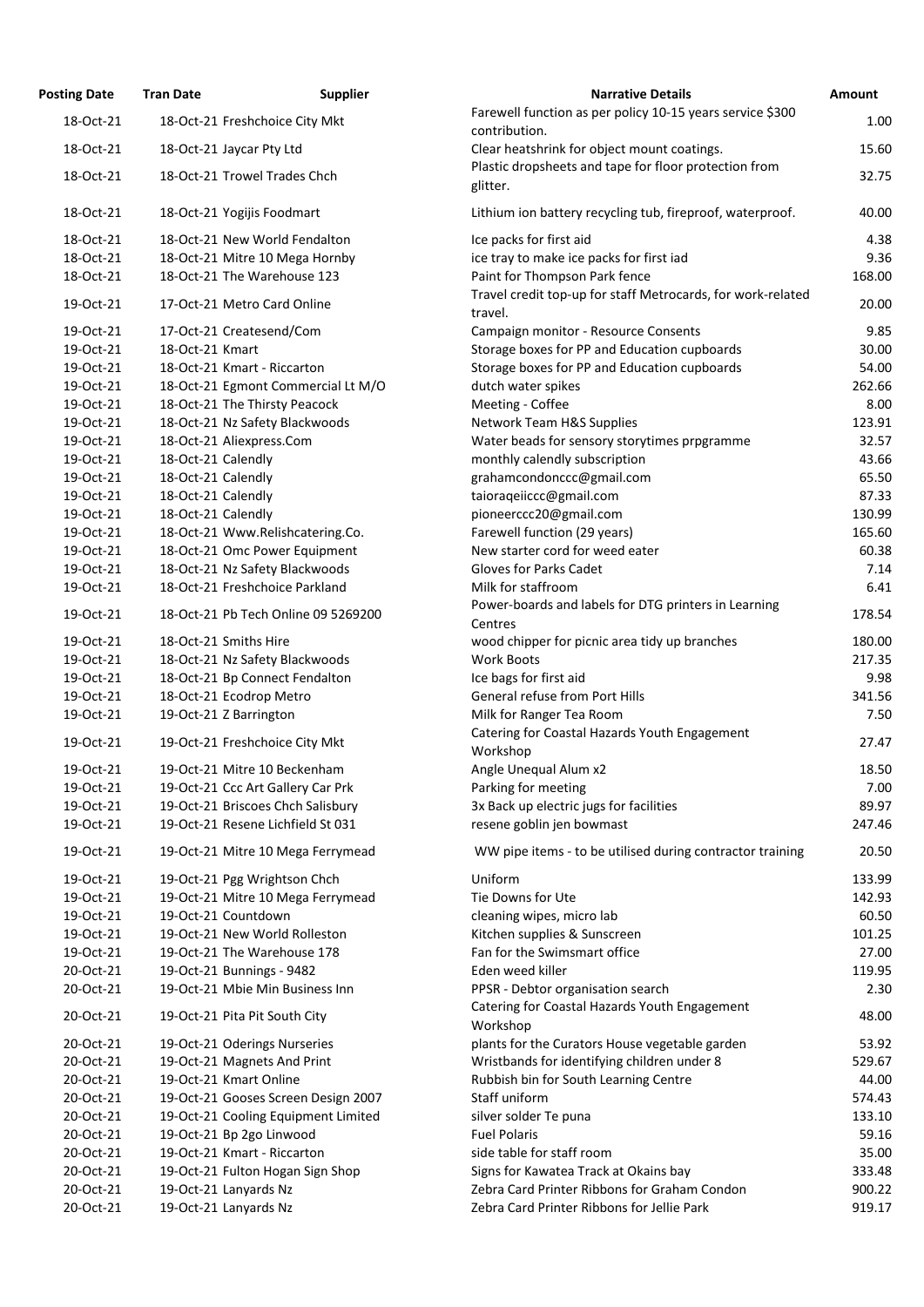| <b>Posting Date</b>    | <b>Tran Date</b>             | <b>Supplier</b>                                                  | <b>Narrative Details</b>                                                                       |
|------------------------|------------------------------|------------------------------------------------------------------|------------------------------------------------------------------------------------------------|
| 20-Oct-21              | 19-Oct-21 Bunnings - 9482    |                                                                  | Irrigation supplies                                                                            |
| 20-Oct-21              |                              | 19-Oct-21 Ross Galt Lock & Key                                   | parks master keys and BBQ key for park staff                                                   |
| 20-Oct-21              |                              | 19-Oct-21 Nz Safety Blackwoods                                   | <b>Boots</b>                                                                                   |
| 20-Oct-21              | 19-Oct-21 Scorpio Books      |                                                                  | Library book                                                                                   |
| 20-Oct-21              | 19-Oct-21 Bunnings - 9482    |                                                                  | Hinges, shove/brush, duct tape, glue                                                           |
| 20-Oct-21              |                              | 19-Oct-21 Jae Services Christchurch                              | Annual pro steam clean of B G V C ilex event space car                                         |
| 20-Oct-21              |                              | 20-Oct-21 Gordon Harris Chch                                     | Paint materials for Reuben Paterson installation                                               |
| 20-Oct-21              |                              | 20-Oct-21 Bakery Sugar Craft                                     | Xmas props                                                                                     |
| 20-Oct-21              |                              | 20-Oct-21 Mainland Resene Colorsh                                | resene testpots tepuna                                                                         |
| 20-Oct-21              |                              | 20-Oct-21 Spotlight Christchurch                                 | spotlight fabric te puna                                                                       |
| 20-Oct-21              | 20-Oct-21 James Bull & Co    |                                                                  | 10 Security keys Park and Shed stockpile.                                                      |
| 20-Oct-21              |                              | 20-Oct-21 Ferrymead Mitre 10 Mega                                | <b>Equipment for Community planting</b>                                                        |
| 20-Oct-21              |                              | 20-Oct-21 Peninsula Trading Post                                 | slug bait for garden                                                                           |
| 20-Oct-21              |                              | 20-Oct-21 Mitre 10 Beckenham                                     | Materials for installing signage                                                               |
| 20-Oct-21              |                              | 20-Oct-21 Mitre 10 Mega Hornby                                   | landscaping / construction supplies                                                            |
| 20-Oct-21              |                              | 20-Oct-21 Little River Cafe & Sto<br>20-Oct-21 The Warehouse 175 | Milk Little River staffroom                                                                    |
| 20-Oct-21<br>20-Oct-21 |                              | 20-Oct-21 The Warehouse 220                                      | JFN rechargeable batteries<br>JFN Rechargeable batteries                                       |
|                        |                              |                                                                  |                                                                                                |
| 20-Oct-21              |                              | 20-Oct-21 Mitre 10 Mega Ferrymead                                | Storage, buckets, wet caution floor signs, rubber malle                                        |
| 20-Oct-21              |                              | 20-Oct-21 Goldpine Christchurch                                  | Deck timber H5                                                                                 |
| 20-Oct-21              | 20-Oct-21 Ccc Parking        |                                                                  | Parking for meeting at Civic Hagley Oval                                                       |
| 21-Oct-21              | 18-Oct-21 Fs.Com Pty Ltd     |                                                                  | ITDONW Transciever dongle for Nga Puna Wai                                                     |
| 21-Oct-21              | 19-Oct-21 Gamefroot          |                                                                  | Gamefroot Subscription for STEAM Club<br>Legal standards 3916:2013 - Conditions of contract fo |
| 21-Oct-21              | 20-Oct-21 Standards Nz       |                                                                  | building and civil engineering 3910:2013                                                       |
| 21-Oct-21              |                              | 20-Oct-21 Sura Sushi Hereford                                    | Catering for Coastal Hazards Youth Engagement<br>Workshop                                      |
| 21-Oct-21              |                              | 20-Oct-21 Soundtrack Your Brand                                  | Music played at TPT                                                                            |
| 21-Oct-21              | 20-Oct-21 Bunnings - 9476    |                                                                  | Painting Equipment for Governors Bay                                                           |
| 21-Oct-21              | 20-Oct-21 Stuff Ps Recurring |                                                                  | Stuff subscription                                                                             |
| 21-Oct-21              | 20-Oct-21 Stuff Ps Recurring |                                                                  | Stuff subscription                                                                             |
| 21-Oct-21              | 20-Oct-21 Stuff Ps Recurring |                                                                  | Stuff subscription                                                                             |
| 21-Oct-21              |                              | 20-Oct-21 Human Resources Nz                                     | HRNZ annual membership                                                                         |
| 21-Oct-21              |                              | 20-Oct-21 Bakery Sugar Craft                                     | Credit Voucher Bakery Sugar Craft                                                              |
| 21-Oct-21<br>21-Oct-21 |                              | 20-Oct-21 The Warehouse 180                                      | Propagation tubes set x 3                                                                      |
| 21-Oct-21              | 20-Oct-21 Bunnings - 9476    | 20-Oct-21 George Henry & Co Ltd                                  | saw mitre guage tepuna<br>bunnings jen bowmast                                                 |
|                        |                              |                                                                  | Meeting with community member to discuss subsidial                                             |
| 21-Oct-21              | 20-Oct-21 Bunsen             |                                                                  | and Ōtautahi Christchurch Community Strategy.                                                  |
| 21-Oct-21              | 20-Oct-21 Stuff Ps Recurring |                                                                  | The Press subscription for CAG library archives                                                |
| 21-Oct-21              |                              | 20-Oct-21 Look Sharp Addington                                   | Birthday party garlands and snow spray for Christmas<br>theme                                  |
| 21-Oct-21              |                              | 20-Oct-21 The Sensory Corner                                     | new vibrating snake                                                                            |
| 21-Oct-21              |                              | 20-Oct-21 Nz Safety Blackwoods                                   | Boots and shorts purchased for Animal management<br>Officer                                    |
| 21-Oct-21              |                              | 20-Oct-21 Rnzaf Museum Trust                                     | Draft Otautahi Christchurch Community Strategy<br>Engagement                                   |
| 21-Oct-21              |                              | 20-Oct-21 Theassociationspecia                                   | IAP2 Virtual Conference - profit centre code 46507                                             |
| 21-Oct-21              |                              | 20-Oct-21 Plumbing World #80                                     | In House Maintenance - WO                                                                      |
| 21-Oct-21              |                              | 20-Oct-21 Humes Pipeline Syste                                   | In House Maintenance - WO                                                                      |
| 21-Oct-21              |                              | 20-Oct-21 Nz Safety Blackwoods                                   | PPE - Staff                                                                                    |
| 21-Oct-21              |                              | 20-Oct-21 Spotify P178d08c08                                     | facility music                                                                                 |
| 21-Oct-21              | 20-Oct-21 Jotform Inc.       |                                                                  | H&S Reporting Tool for Contractors                                                             |
| 21-Oct-21              |                              | 20-Oct-21 Plumbing World Limited                                 | Plumbing fittings                                                                              |
| 21-Oct-21              |                              | 20-Oct-21 Drummond & Etheridge Ltd                               | Belt for ride on mower                                                                         |
| 21-Oct-21              |                              | 20-Oct-21 Colorex Trade & Hire                                   | JFN hand cleaner                                                                               |
| 21-Oct-21              | 20-Oct-21 Bunnings - 9482    |                                                                  | JFN storage crates                                                                             |
| 21-Oct-21              |                              | 20-Oct-21 Ballingers Hunting & Fish                              | JFN gps units                                                                                  |

| ing Date: | Tran Date        | Supplier                            | <b>Narrative Details</b>                                                                           | Amount   |
|-----------|------------------|-------------------------------------|----------------------------------------------------------------------------------------------------|----------|
| 20-Oct-21 |                  | 19-Oct-21 Bunnings - 9482           | Irrigation supplies                                                                                | 27.86    |
| 20-Oct-21 |                  | 19-Oct-21 Ross Galt Lock & Key      | parks master keys and BBQ key for park staff                                                       | 33.60    |
| 20-Oct-21 |                  | 19-Oct-21 Nz Safety Blackwoods      | <b>Boots</b>                                                                                       | 201.13   |
| 20-Oct-21 |                  | 19-Oct-21 Scorpio Books             | Library book                                                                                       | 11.50    |
| 20-Oct-21 |                  | 19-Oct-21 Bunnings - 9482           | Hinges, shove/brush, duct tape, glue                                                               | 74.31    |
| 20-Oct-21 |                  | 19-Oct-21 Jae Services Christchurch | Annual pro steam clean of B G V C ilex event space carpet                                          | 555.32   |
| 20-Oct-21 |                  | 20-Oct-21 Gordon Harris Chch        | Paint materials for Reuben Paterson installation                                                   | 51.98    |
| 20-Oct-21 |                  | 20-Oct-21 Bakery Sugar Craft        | Xmas props                                                                                         | 113.52   |
| 20-Oct-21 |                  | 20-Oct-21 Mainland Resene Colorsh   | resene testpots tepuna                                                                             | 10.29    |
| 20-Oct-21 |                  | 20-Oct-21 Spotlight Christchurch    | spotlight fabric te puna                                                                           | 18.00    |
| 20-Oct-21 |                  | 20-Oct-21 James Bull & Co           | 10 Security keys Park and Shed stockpile.                                                          | 157.75   |
| 20-Oct-21 |                  | 20-Oct-21 Ferrymead Mitre 10 Mega   | <b>Equipment for Community planting</b>                                                            | 133.54   |
| 20-Oct-21 |                  | 20-Oct-21 Peninsula Trading Post    | slug bait for garden                                                                               | 6.99     |
| 20-Oct-21 |                  | 20-Oct-21 Mitre 10 Beckenham        | Materials for installing signage                                                                   | 122.92   |
| 20-Oct-21 |                  | 20-Oct-21 Mitre 10 Mega Hornby      | landscaping / construction supplies                                                                | 67.04    |
| 20-Oct-21 |                  | 20-Oct-21 Little River Cafe & Sto   | Milk Little River staffroom                                                                        | 10.50    |
| 20-Oct-21 |                  | 20-Oct-21 The Warehouse 175         | JFN rechargeable batteries                                                                         | 25.00    |
| 20-Oct-21 |                  | 20-Oct-21 The Warehouse 220         | JFN Rechargeable batteries                                                                         | 80.00    |
| 20-Oct-21 |                  | 20-Oct-21 Mitre 10 Mega Ferrymead   | Storage, buckets, wet caution floor signs, rubber mallet                                           | 235.80   |
| 20-Oct-21 |                  | 20-Oct-21 Goldpine Christchurch     | Deck timber H5                                                                                     | 414.95   |
| 20-Oct-21 |                  | 20-Oct-21 Ccc Parking               | Parking for meeting at Civic Hagley Oval                                                           | 9.00     |
| 21-Oct-21 |                  | 18-Oct-21 Fs.Com Pty Ltd            | ITDONW Transciever dongle for Nga Puna Wai                                                         | 352.22   |
| 21-Oct-21 |                  | 19-Oct-21 Gamefroot                 | Gamefroot Subscription for STEAM Club                                                              | 28.00    |
| 21-Oct-21 |                  | 20-Oct-21 Standards Nz              | Legal standards 3916:2013 - Conditions of contract for<br>building and civil engineering 3910:2013 | 250.24   |
| 21-Oct-21 |                  | 20-Oct-21 Sura Sushi Hereford       | Catering for Coastal Hazards Youth Engagement<br>Workshop                                          | 32.90    |
| 21-Oct-21 |                  | 20-Oct-21 Soundtrack Your Brand     | Music played at TPT                                                                                | 18.39    |
| 21-Oct-21 |                  | 20-Oct-21 Bunnings - 9476           | Painting Equipment for Governors Bay                                                               | 99.35    |
| 21-Oct-21 |                  | 20-Oct-21 Stuff Ps Recurring        | Stuff subscription                                                                                 | 73.67    |
| 21-Oct-21 |                  | 20-Oct-21 Stuff Ps Recurring        | Stuff subscription                                                                                 | 74.53    |
| 21-Oct-21 |                  | 20-Oct-21 Stuff Ps Recurring        | Stuff subscription                                                                                 | 91.43    |
| 21-Oct-21 |                  | 20-Oct-21 Human Resources Nz        | HRNZ annual membership                                                                             | 445.00   |
| 21-Oct-21 |                  | 20-Oct-21 Bakery Sugar Craft        | Credit Voucher Bakery Sugar Craft                                                                  | $-25.30$ |
| 21-Oct-21 |                  | 20-Oct-21 The Warehouse 180         | Propagation tubes set x 3                                                                          | 54.00    |
| 21-Oct-21 |                  | 20-Oct-21 George Henry & Co Ltd     | saw mitre guage tepuna                                                                             | 51.75    |
| 21-Oct-21 |                  | 20-Oct-21 Bunnings - 9476           | bunnings jen bowmast                                                                               | 126.24   |
| 21-Oct-21 | 20-Oct-21 Bunsen |                                     | Meeting with community member to discuss subsidiarity                                              | 9.00     |
| 21-Oct-21 |                  | 20-Oct-21 Stuff Ps Recurring        | and Otautahi Christchurch Community Strategy.<br>The Press subscription for CAG library archives   | 39.43    |
|           |                  |                                     | Birthday party garlands and snow spray for Christmas                                               |          |
| 21-Oct-21 |                  | 20-Oct-21 Look Sharp Addington      | theme                                                                                              | 18.80    |
| 21-Oct-21 |                  | 20-Oct-21 The Sensory Corner        | new vibrating snake<br>Boots and shorts purchased for Animal management                            | 149.95   |
| 21-Oct-21 |                  | 20-Oct-21 Nz Safety Blackwoods      | Officer<br>Draft Otautahi Christchurch Community Strategy                                          | 300.94   |
| 21-Oct-21 |                  | 20-Oct-21 Rnzaf Museum Trust        | Engagement                                                                                         | 345.00   |
| 21-Oct-21 |                  | 20-Oct-21 Theassociationspecia      | IAP2 Virtual Conference - profit centre code 46507                                                 | 929.29   |
| 21-Oct-21 |                  | 20-Oct-21 Plumbing World #80        | In House Maintenance - WO                                                                          | 37.96    |
| 21-Oct-21 |                  | 20-Oct-21 Humes Pipeline Syste      | In House Maintenance - WO                                                                          | 389.75   |
| 21-Oct-21 |                  | 20-Oct-21 Nz Safety Blackwoods      | PPE - Staff                                                                                        | 211.37   |
| 21-Oct-21 |                  | 20-Oct-21 Spotify P178d08c08        | facility music                                                                                     | 22.50    |
| 21-Oct-21 |                  | 20-Oct-21 Jotform Inc.              | H&S Reporting Tool for Contractors                                                                 | 27.45    |
| 21-Oct-21 |                  | 20-Oct-21 Plumbing World Limited    | Plumbing fittings                                                                                  | 109.64   |
| 21-Oct-21 |                  | 20-Oct-21 Drummond & Etheridge Ltd  | Belt for ride on mower                                                                             | 282.50   |
| 21-Oct-21 |                  | 20-Oct-21 Colorex Trade & Hire      | JFN hand cleaner                                                                                   | 100.91   |
| 21-Oct-21 |                  | 20-Oct-21 Bunnings - 9482           | JFN storage crates                                                                                 | 141.92   |
| 21-Oct-21 |                  | 20-Oct-21 Ballingers Hunting & Fish | JFN gps units                                                                                      | 989.96   |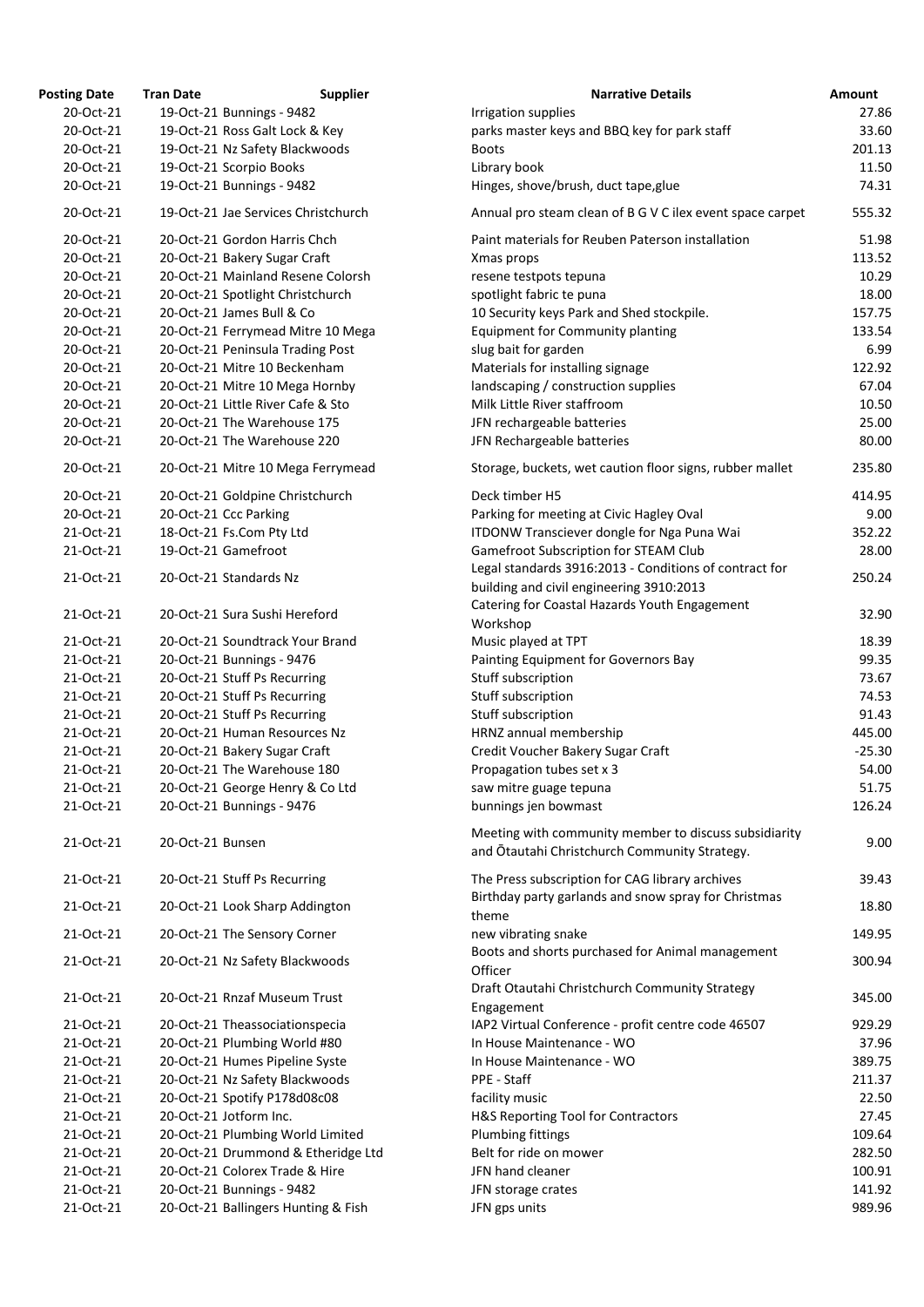| <b>Osting Date</b> | <b>Tran Date</b>    | <b>Supplier</b>                     | <b>Narrative Details</b>                                                                                   |
|--------------------|---------------------|-------------------------------------|------------------------------------------------------------------------------------------------------------|
| 21-Oct-21          |                     | 20-Oct-21 Pak N Save Northlands     | Milk for Graham Condon Staff Room                                                                          |
| 21-Oct-21          |                     | 20-Oct-21 Nz Safety Blackwoods      | Minor signs, safety equipment, fire extinguisher for                                                       |
|                    |                     |                                     | vehicle                                                                                                    |
| 21-Oct-21          |                     | 20-Oct-21 Nz Safety Blackwoods      | Site Assembly Point Sign                                                                                   |
| 21-Oct-21          |                     | 20-Oct-21 Nz Safety Blackwoods      | Jacket, helmut and safety specs for graduate                                                               |
| 21-Oct-21          |                     | 20-Oct-21 Bunnings - 9482           | Nipping tools fast crete mix                                                                               |
| 21-Oct-21          |                     | 21-Oct-21 Warehouse Stationery      | Greater Christchurch Partnership - Workshop supplies                                                       |
| 21-Oct-21          |                     | 21-Oct-21 The Warehouse 175         | Toilet paper for tourist flat and washing powder for ca                                                    |
| 21-Oct-21          |                     | 21-Oct-21 Mitre 10 Beckenham        | Safety helmet and replacement light shades.                                                                |
| 21-Oct-21          |                     | 21-Oct-21 Ccc Art Gallery Car Prk   | Parking for meeting in civic offices                                                                       |
| 21-Oct-21          |                     | 21-Oct-21 Armstrong Locksmiths      | Master key for City Care                                                                                   |
| 21-Oct-21          |                     | 21-Oct-21 Armstrong Locksmiths      | User keys North New Brighton Hall                                                                          |
| 21-Oct-21          |                     | 21-Oct-21 Ferrymead Mitre 10 Mega   | Storage items and buckets                                                                                  |
| 21-Oct-21          |                     | 21-Oct-21 Mitre 10 Mega Ferrymead   | In House Maintenance                                                                                       |
| 21-Oct-21          |                     | 21-Oct-21 Stark Bros Ltd            | Move ballast blocks for container storage shed at Nava<br>Point.                                           |
| 21-Oct-21          |                     | 21-Oct-21 The Warehouse 175         | Civic building recycling promotion - prize<br>2x USB-C dongles for CW+IB?. For connection of device        |
| 21-Oct-21          |                     | 21-Oct-21 Jaycar Pty Ltd            | to in vehicle printers                                                                                     |
| 21-Oct-21          |                     | 21-Oct-21 Burwood Produce           | Rabbit food for feeding out Styx                                                                           |
| 22-Oct-21          |                     | 20-Oct-21 Martha Jean               | Goods for resale                                                                                           |
| 22-Oct-21          |                     | 21-Oct-21 Rowyourwaka.Co.Nz         | Book - Lesson bookings - Term 4 2021                                                                       |
| 22-Oct-21          |                     | 21-Oct-21 Paper Plus NZ Ltd         | Book - Lesson bookings - Term 4 2021                                                                       |
| 22-Oct-21          |                     | 21-Oct-21 Dulux Trade Centre        | Paint for Joanna Margaret Paul exhibition                                                                  |
| 22-Oct-21          |                     | 21-Oct-21 Warehouse Stationery      | EFTPOS rolls for TPTL CEX Team                                                                             |
| 22-Oct-21          |                     | 21-Oct-21 The Service Company Ltd C | cleaning supplies                                                                                          |
| 22-Oct-21          |                     | 21-Oct-21 The Service Company Ltd C | cleaning supplies                                                                                          |
|                    |                     |                                     | Master Key for Parks Buildings. Contractor Access City                                                     |
| 22-Oct-21          |                     | 21-Oct-21 Ross Galt Lock & Key      | Care                                                                                                       |
| 22-Oct-21          |                     | 21-Oct-21 Ross Galt Lock & Key      | 5x New Generation keys for oval house.                                                                     |
| 22-Oct-21          |                     | 21-Oct-21 Accurate Instruments      | Manhole Key, Hard Hats, Gloves                                                                             |
|                    |                     |                                     | fountain light bulbs - not supplied and credit issued for                                                  |
| 22-Oct-21          |                     | 21-Oct-21 Sp * Led Light            | this.                                                                                                      |
| 22-Oct-21          |                     | 21-Oct-21 Lushingtons               | Garden plants                                                                                              |
| 22-Oct-21          |                     | 21-Oct-21 Levin Sawmakers           | JFN tool belts                                                                                             |
| 22-Oct-21          |                     | 21-Oct-21 Stager Sport              | Boots for JR                                                                                               |
| 22-Oct-21          |                     | 21-Oct-21 Warehouse Stationery      | Compendium Zip black for the new Security Lead                                                             |
| 22-Oct-21          |                     | 21-Oct-21 Oakleys Plumbing Suppli   | Water cartridges for staff room                                                                            |
| 22-Oct-21          |                     | 21-Oct-21 Mister Minit South City   | Combo lock for security gate to 13A Parkhouse Road y                                                       |
| 22-Oct-21          | 21-Oct-21 As Colour |                                     | Tee Shirts for Summertime Reading                                                                          |
| 22-Oct-21          |                     | 21-Oct-21 The Service Company Ltd C | Masks for Staff and to give to public                                                                      |
| 22-Oct-21          |                     | 21-Oct-21 Army And Outdoors         | Utility belt for CW                                                                                        |
| 22-Oct-21          |                     | 21-Oct-21 Rc Hobbies                | 3 x new Prusa 3D printers for the libraries. These are                                                     |
| 22-Oct-21          |                     | 21-Oct-21 Pay My Park               | replacements.<br>Parking fee                                                                               |
| 22-Oct-21          | 21-Oct-21 Briscoes  |                                     | Briscoes - Certificate frames (A4) for 2021 Spreydon-<br>Cashmere Community Service and Youth Service Awar |
| 22-Oct-21          |                     | 22-Oct-21 Mitre 10 Mega Ferrymead   | Loppers and marker spray paint for charlesworth reser<br>weed control                                      |
| 22-Oct-21          |                     | 22-Oct-21 Mitre 10 Beckenham        | Rollers                                                                                                    |
| 22-Oct-21          |                     | 22-Oct-21 Resene Tower Junction34   | resene paint tepuna                                                                                        |
| 22-Oct-21          |                     | 22-Oct-21 Signage Sys Baxgroup      | Vinyl for the cameo cutters for programming.                                                               |
| 22-Oct-21          |                     | 22-Oct-21 Nzrc Online Shop          | Diploma Fee - 2nd payment                                                                                  |
| 22-Oct-21          |                     | 22-Oct-21 Aarque Group Limited      | HP761 400ML Matt Black ink for HP7200 Large format<br>printer                                              |
| 22-Oct-21          |                     | 22-Oct-21 Mitre 10 Mega Ferrymead   | Steodrill bit                                                                                              |
|                    |                     |                                     |                                                                                                            |

| <b>Posting Date</b> | <b>Tran Date</b>    | <b>Supplier</b>                     | <b>Narrative Details</b>                                  | <b>Amount</b> |
|---------------------|---------------------|-------------------------------------|-----------------------------------------------------------|---------------|
| 21-Oct-21           |                     | 20-Oct-21 Pak N Save Northlands     | Milk for Graham Condon Staff Room                         | 7.30          |
|                     |                     |                                     | Minor signs, safety equipment, fire extinguisher for      |               |
| 21-Oct-21           |                     | 20-Oct-21 Nz Safety Blackwoods      | vehicle                                                   | 163.69        |
| 21-Oct-21           |                     | 20-Oct-21 Nz Safety Blackwoods      | Site Assembly Point Sign                                  | 43.98         |
| 21-Oct-21           |                     | 20-Oct-21 Nz Safety Blackwoods      | Jacket, helmut and safety specs for graduate              | 147.54        |
| 21-Oct-21           |                     | 20-Oct-21 Bunnings - 9482           | Nipping tools fast crete mix                              | 515.15        |
|                     |                     |                                     |                                                           |               |
| 21-Oct-21           |                     | 21-Oct-21 Warehouse Stationery      | Greater Christchurch Partnership - Workshop supplies      | 445.50        |
|                     |                     |                                     |                                                           |               |
| 21-Oct-21           |                     | 21-Oct-21 The Warehouse 175         | Toilet paper for tourist flat and washing powder for camp | 23.00         |
| 21-Oct-21           |                     | 21-Oct-21 Mitre 10 Beckenham        | Safety helmet and replacement light shades.               | 91.64         |
| 21-Oct-21           |                     | 21-Oct-21 Ccc Art Gallery Car Prk   | Parking for meeting in civic offices                      | 8.00          |
| 21-Oct-21           |                     | 21-Oct-21 Armstrong Locksmiths      | Master key for City Care                                  | 18.00         |
| 21-Oct-21           |                     | 21-Oct-21 Armstrong Locksmiths      | User keys North New Brighton Hall                         | 48.60         |
| 21-Oct-21           |                     | 21-Oct-21 Ferrymead Mitre 10 Mega   | Storage items and buckets                                 | 60.93         |
| 21-Oct-21           |                     | 21-Oct-21 Mitre 10 Mega Ferrymead   | In House Maintenance                                      | 69.98         |
|                     |                     |                                     | Move ballast blocks for container storage shed at Naval   |               |
| 21-Oct-21           |                     | 21-Oct-21 Stark Bros Ltd            | Point.                                                    | 1041.04       |
|                     |                     | 21-Oct-21 The Warehouse 175         |                                                           | 9.00          |
| 21-Oct-21           |                     |                                     | Civic building recycling promotion - prize                |               |
| 21-Oct-21           |                     | 21-Oct-21 Jaycar Pty Ltd            | 2x USB-C dongles for CW+IB?. For connection of devices    | 154.70        |
|                     |                     |                                     | to in vehicle printers                                    |               |
| 21-Oct-21           |                     | 21-Oct-21 Burwood Produce           | Rabbit food for feeding out Styx                          | 37.00         |
| 22-Oct-21           |                     | 20-Oct-21 Martha Jean               | Goods for resale                                          | 1085.96       |
| 22-Oct-21           |                     | 21-Oct-21 Rowyourwaka.Co.Nz         | Book - Lesson bookings - Term 4 2021                      | 26.00         |
| 22-Oct-21           |                     | 21-Oct-21 Paper Plus NZ Ltd         | Book - Lesson bookings - Term 4 2021                      | 82.10         |
| 22-Oct-21           |                     | 21-Oct-21 Dulux Trade Centre        | Paint for Joanna Margaret Paul exhibition                 | 740.02        |
| 22-Oct-21           |                     | 21-Oct-21 Warehouse Stationery      | EFTPOS rolls for TPTL CEX Team                            | 78.94         |
| 22-Oct-21           |                     | 21-Oct-21 The Service Company Ltd C | cleaning supplies                                         | 50.40         |
| 22-Oct-21           |                     | 21-Oct-21 The Service Company Ltd C | cleaning supplies                                         | 1126.83       |
|                     |                     |                                     | Master Key for Parks Buildings. Contractor Access City    |               |
| 22-Oct-21           |                     | 21-Oct-21 Ross Galt Lock & Key      | Care                                                      | 25.00         |
|                     |                     |                                     |                                                           |               |
| 22-Oct-21           |                     | 21-Oct-21 Ross Galt Lock & Key      | 5x New Generation keys for oval house.                    | 85.00         |
| 22-Oct-21           |                     | 21-Oct-21 Accurate Instruments      | Manhole Key, Hard Hats, Gloves                            | 274.06        |
| 22-Oct-21           |                     | 21-Oct-21 Sp * Led Light            | fountain light bulbs - not supplied and credit issued for | 120.20        |
|                     |                     |                                     | this.                                                     |               |
| 22-Oct-21           |                     | 21-Oct-21 Lushingtons               | Garden plants                                             | 285.85        |
| 22-Oct-21           |                     | 21-Oct-21 Levin Sawmakers           | JFN tool belts                                            | 104.65        |
| 22-Oct-21           |                     | 21-Oct-21 Stager Sport              | Boots for JR                                              | 506.00        |
| 22-Oct-21           |                     | 21-Oct-21 Warehouse Stationery      | Compendium Zip black for the new Security Lead            | 35.96         |
| 22-Oct-21           |                     | 21-Oct-21 Oakleys Plumbing Suppli   | Water cartridges for staff room                           | 478.00        |
| 22-Oct-21           |                     | 21-Oct-21 Mister Minit South City   |                                                           |               |
|                     |                     |                                     | Combo lock for security gate to 13A Parkhouse Road yard   | 24.50         |
| 22-Oct-21           | 21-Oct-21 As Colour |                                     | Tee Shirts for Summertime Reading                         | 100.00        |
| 22-Oct-21           |                     | 21-Oct-21 The Service Company Ltd C | Masks for Staff and to give to public                     | 333.50        |
| 22-Oct-21           |                     | 21-Oct-21 Army And Outdoors         | Utility belt for CW                                       | 25.00         |
|                     |                     |                                     | 3 x new Prusa 3D printers for the libraries. These are    |               |
| 22-Oct-21           |                     | 21-Oct-21 Rc Hobbies                | replacements.                                             | 7822.00       |
| 22-Oct-21           |                     | 21-Oct-21 Pay My Park               | Parking fee                                               | 1.62          |
|                     |                     |                                     |                                                           |               |
| 22-Oct-21           | 21-Oct-21 Briscoes  |                                     | Briscoes - Certificate frames (A4) for 2021 Spreydon-     | 162.00        |
|                     |                     |                                     | Cashmere Community Service and Youth Service Awards       |               |
|                     |                     |                                     | Loppers and marker spray paint for charlesworth reserve   |               |
| 22-Oct-21           |                     | 22-Oct-21 Mitre 10 Mega Ferrymead   | weed control                                              | 114.35        |
| 22-Oct-21           |                     | 22-Oct-21 Mitre 10 Beckenham        | Rollers                                                   | 104.92        |
| 22-Oct-21           |                     | 22-Oct-21 Resene Tower Junction34   | resene paint tepuna                                       | 227.86        |
| 22-Oct-21           |                     | 22-Oct-21 Signage Sys Baxgroup      | Vinyl for the cameo cutters for programming.              | 118.45        |
| 22-Oct-21           |                     | 22-Oct-21 Nzrc Online Shop          | Diploma Fee - 2nd payment                                 | 140.00        |
|                     |                     |                                     | HP761 400ML Matt Black ink for HP7200 Large format        |               |
| 22-Oct-21           |                     | 22-Oct-21 Aarque Group Limited      |                                                           | 353.60        |
|                     |                     |                                     | printer                                                   |               |
| 22-Oct-21           |                     | 22-Oct-21 Mitre 10 Mega Ferrymead   | Steodrill bit                                             | 66.97         |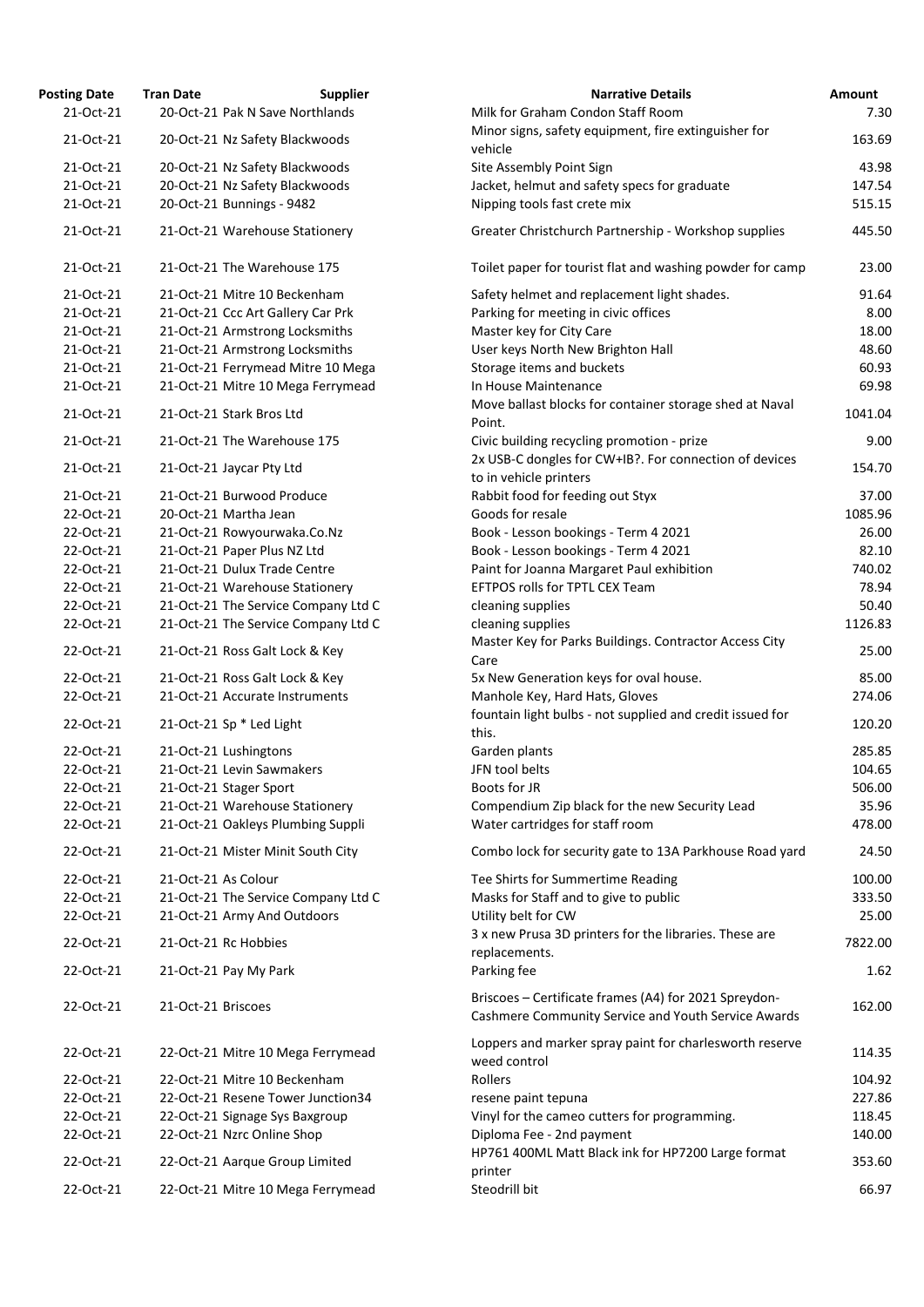| <b>Posting Date</b>    | <b>Tran Date</b>     | <b>Supplier</b>                                                 | <b>Narrative Details</b>                                                                                | Amount      |
|------------------------|----------------------|-----------------------------------------------------------------|---------------------------------------------------------------------------------------------------------|-------------|
| 22-Oct-21              |                      | 22-Oct-21 The Warehouse 175                                     | 3 x clear plastic containers - Kit for DTG printers in                                                  | 32.         |
| 22-Oct-21              |                      | 22-Oct-21 New World Prestons                                    | <b>Learning Centres</b><br>Milk for re sale in the shop                                                 | 41.         |
| 22-Oct-21              |                      | 22-Oct-21 Freshchoice City Mkt                                  | Farewell function - as per policy 10-15 years service \$300                                             | 297.        |
| 22-Oct-21              |                      | 22-Oct-21 Mitre 10 Mega Rangiora                                | contribution.<br>Phone charger, extension cord carabina                                                 | 42.         |
| 26-Oct-21              |                      | 21-Oct-21 Metro Card Online                                     | Metrocard (bus card) credit top-up for CCC staff travel                                                 | 20.         |
| 26-Oct-21              |                      | 21-Oct-21 Createsend/Com                                        | Campaign Manager - Riccarton Rd                                                                         | 11.         |
| 26-Oct-21              |                      |                                                                 | MA marketing course - Breakthrough Marketing plans                                                      | 684.        |
| 26-Oct-21              |                      | 21-Oct-21 Nz Marketing                                          |                                                                                                         | 20.         |
| 26-Oct-21              |                      | 21-Oct-21 Sp * Nelson Museum<br>21-Oct-21 Sp * Led Light        | Image reproduction fee for cemetery interpretation<br>Credit Voucher Sp * Led Light                     | $-120.$     |
| 26-Oct-21              |                      | 21-Oct-21 Paypal *nzbookaward                                   | Fee for entry in the NZ Book Awards for "Te Puna Waiora:<br>The Distinguished Weavers of Te Kahui Whiri | 184.        |
| 26-Oct-21              |                      | 22-Oct-21 Bunnings - 9482                                       | angle grinder aqua enamel suction caddies                                                               | 827.        |
| 26-Oct-21              |                      | 22-Oct-21 Spark Riccarton                                       | <b>Communication Equipment</b>                                                                          | 24.         |
| 26-Oct-21              |                      | 22-Oct-21 Oderings Nurseries                                    | Plants                                                                                                  | 292.        |
| 26-Oct-21              |                      | 22-Oct-21 Zoom.Us 888-799-9666                                  | Monthly subscription to Zoom. Zoom is currently being                                                   | 22.         |
| 26-Oct-21              |                      | 22-Oct-21 Pb Tech Online 09 5269200                             | used to support meetings.<br>Speaker for the community board to use when having<br>zoom meetings.       | 228.        |
| 26-Oct-21              | 22-Oct-21 Td Website |                                                                 | New fridge freezer purchased for shelter                                                                | 468.        |
| 26-Oct-21              |                      | 22-Oct-21 Dept Internal Affairs                                 | Photo reproduction for cemetery interpretation                                                          | 30.         |
| 26-Oct-21              |                      | 22-Oct-21 Saecowilson - Christch                                | In House Maintenance - WO                                                                               | 19.         |
| 26-Oct-21              |                      | 22-Oct-21 The Service Company Ltd C                             | Consumbles - Washing Powder                                                                             | 375.        |
| 26-Oct-21              |                      | 22-Oct-21 Pb Technologies                                       | 4 x HP X306W USB 3.2 Flash Drives 64GB for BCP of                                                       | 95.         |
|                        |                      |                                                                 | MicroSation and 12D                                                                                     |             |
| 26-Oct-21<br>26-Oct-21 |                      | 22-Oct-21 Bunnings - 9532 Chch Arpt                             | clamps and wood filler for workshop                                                                     | 254.        |
| 26-Oct-21              |                      | 22-Oct-21 Nz Safety Blackwoods<br>22-Oct-21 Akaroa Motor Garage | Safety equipment and clothing<br>Warrant for rubbish trailer                                            | 622.<br>50. |
| 26-Oct-21              |                      | 22-Oct-21 Akaroa Motor Garage                                   | Warrant for rubbish trailer                                                                             | 57.         |
| 26-Oct-21              |                      | 22-Oct-21 Sp * The Lighting Outl                                | Fountain light bulb Edmonds                                                                             | 127.        |
|                        |                      |                                                                 | paint rollers and brushes for the painting of botanic                                                   |             |
| 26-Oct-21              |                      | 22-Oct-21 Mitre 10 Mega Ferrymead                               | gardens Pool                                                                                            | 125.        |
| 26-Oct-21              |                      | 22-Oct-21 Trowel Trades Chch                                    | Black epotec paint for the solar weirs at the botanic<br>gardens                                        | 468.        |
| 26-Oct-21              |                      | 22-Oct-21 Marine Mail Agencies                                  | Bung for boats                                                                                          | 37.         |
| 26-Oct-21              |                      | 22-Oct-21 Mitre 10 Beckenham                                    | Slug bait and liquid fert                                                                               | 23.         |
| 26-Oct-21              |                      | 22-Oct-21 New World St Martins                                  | Prizes for competition.                                                                                 | 146.        |
| 26-Oct-21              |                      | 22-Oct-21 Amzn Mktp Us*2y2fs7ky1                                | Cables for Sound systems - 2 adaptors - Lightning and<br>3.5 <sub>mm</sub>                              | 159.        |
| 26-Oct-21              |                      | 22-Oct-21 Nz Safety Blackwoods                                  | Boots and Ear muffs for graduate                                                                        | 204.        |
| 26-Oct-21              |                      | 22-Oct-21 Outsider Mountain Sprt                                | Safety boots fot J4N                                                                                    | 396.        |
| 26-Oct-21              |                      | 22-Oct-21 Waterforce Christchurch                               | NPW Hose couplings                                                                                      | 95.         |
| 26-Oct-21              |                      | 23-Oct-21 Pump Services 2010 Limite                             | K line connections                                                                                      | 64.         |
| 26-Oct-21              |                      | 23-Oct-21 Pump Services 2010 Limite                             | K line connections                                                                                      | 76.         |
| 26-Oct-21              |                      | 23-Oct-21 Irrigation Warehouse                                  | camlocks pipe reducing sockets galv hose ends                                                           | 587.        |
| 26-Oct-21              | 23-Oct-21 Myzone     |                                                                 | monthly Myzone fee.                                                                                     | 253.        |
| 26-Oct-21              |                      | 23-Oct-21 Southern Woods Nursery                                | garden plants                                                                                           | 343.        |
| 26-Oct-21              |                      | 23-Oct-21 Mitre 10 Mega Hornby                                  | filler to repair bench in songpa                                                                        | 39.         |
| 26-Oct-21              |                      | 23-Oct-21 Couplands Bakeries Chch                               | Bread for re sale in the shop                                                                           | 11.         |
| 26-Oct-21              |                      | 23-Oct-21 New World Prestons                                    | Various items for re sale in the shop                                                                   | 135.        |
| 26-Oct-21              |                      | 24-Oct-21 Vimeo Plus Monthly                                    | VIMEO marketing team                                                                                    | 19.         |
| 26-Oct-21              |                      | 24-Oct-21 Myob New Zealand Lim                                  | ITDPLOB MYOB mthly sub                                                                                  | 75.         |
| 26-Oct-21              |                      | 24-Oct-21 Mitre 10 Beckenham                                    | Cleaning cloths for B G V C                                                                             | 16.         |
| 26-Oct-21              |                      | 26-Oct-21 Z Barrington                                          | Milk for Ranger Tea Room                                                                                | 7.          |
| 26-Oct-21              |                      | 26-Oct-21 Briscoes Chch Salisbury                               | Toaster for staffroom                                                                                   | 124.        |
| 26-Oct-21              |                      | 26-Oct-21 Stuff Media (Ps)                                      | Press newspaper for Staff Room at TQEII                                                                 | 118.        |
| 26-Oct-21              |                      | 26-Oct-21 Mitre 10 Mega Hornby                                  | Engine oil for camp vehicle.                                                                            | 15.         |

| ing Date               | <b>Tran Date</b>       | <b>Supplier</b>                                          | <b>Narrative Details</b>                                                                                | Amount             |
|------------------------|------------------------|----------------------------------------------------------|---------------------------------------------------------------------------------------------------------|--------------------|
| 22-Oct-21              |                        | 22-Oct-21 The Warehouse 175                              | 3 x clear plastic containers - Kit for DTG printers in<br><b>Learning Centres</b>                       | 32.00              |
| 22-Oct-21              |                        | 22-Oct-21 New World Prestons                             | Milk for re sale in the shop                                                                            | 41.16              |
| 22-Oct-21              |                        | 22-Oct-21 Freshchoice City Mkt                           | Farewell function - as per policy 10-15 years service \$300<br>contribution.                            | 297.56             |
| 22-Oct-21              |                        | 22-Oct-21 Mitre 10 Mega Rangiora                         | Phone charger, extension cord carabina                                                                  | 42.99              |
| 26-Oct-21              |                        | 21-Oct-21 Metro Card Online                              | Metrocard (bus card) credit top-up for CCC staff travel                                                 | 20.00              |
| 26-Oct-21              |                        | 21-Oct-21 Createsend/Com                                 | Campaign Manager - Riccarton Rd                                                                         | 11.71              |
| 26-Oct-21              |                        | 21-Oct-21 Nz Marketing                                   | MA marketing course - Breakthrough Marketing plans                                                      | 684.25             |
| 26-Oct-21<br>26-Oct-21 |                        | 21-Oct-21 Sp * Nelson Museum<br>21-Oct-21 Sp * Led Light | Image reproduction fee for cemetery interpretation<br>Credit Voucher Sp * Led Light                     | 20.00<br>$-120.20$ |
| 26-Oct-21              |                        | 21-Oct-21 Paypal *nzbookaward                            | Fee for entry in the NZ Book Awards for "Te Puna Waiora:<br>The Distinguished Weavers of Te Kahui Whiri | 184.00             |
| 26-Oct-21              |                        | 22-Oct-21 Bunnings - 9482                                | angle grinder aqua enamel suction caddies                                                               | 827.08             |
| 26-Oct-21              |                        | 22-Oct-21 Spark Riccarton                                | <b>Communication Equipment</b>                                                                          | 24.00              |
| 26-Oct-21              |                        | 22-Oct-21 Oderings Nurseries                             | Plants                                                                                                  | 292.18             |
| 26-Oct-21              |                        | 22-Oct-21 Zoom.Us 888-799-9666                           | Monthly subscription to Zoom. Zoom is currently being<br>used to support meetings.                      | 22.53              |
| 26-Oct-21              |                        | 22-Oct-21 Pb Tech Online 09 5269200                      | Speaker for the community board to use when having<br>zoom meetings.                                    | 228.68             |
| 26-Oct-21              | 22-Oct-21 Td Website   |                                                          | New fridge freezer purchased for shelter                                                                | 468.00             |
| 26-Oct-21              |                        | 22-Oct-21 Dept Internal Affairs                          | Photo reproduction for cemetery interpretation                                                          | 30.00              |
| 26-Oct-21              |                        | 22-Oct-21 Saecowilson - Christch                         | In House Maintenance - WO                                                                               | 19.00              |
| 26-Oct-21              |                        | 22-Oct-21 The Service Company Ltd C                      | Consumbles - Washing Powder                                                                             | 375.02             |
| 26-Oct-21              |                        | 22-Oct-21 Pb Technologies                                | 4 x HP X306W USB 3.2 Flash Drives 64GB for BCP of<br>MicroSation and 12D                                | 95.96              |
| 26-Oct-21              |                        | 22-Oct-21 Bunnings - 9532 Chch Arpt                      | clamps and wood filler for workshop                                                                     | 254.38             |
| 26-Oct-21              |                        | 22-Oct-21 Nz Safety Blackwoods                           | Safety equipment and clothing                                                                           | 622.59             |
| 26-Oct-21              |                        | 22-Oct-21 Akaroa Motor Garage                            | Warrant for rubbish trailer                                                                             | 50.00              |
| 26-Oct-21              |                        | 22-Oct-21 Akaroa Motor Garage                            | Warrant for rubbish trailer                                                                             | 57.50              |
| 26-Oct-21              |                        | 22-Oct-21 Sp * The Lighting Outl                         | Fountain light bulb Edmonds                                                                             | 127.93             |
| 26-Oct-21              |                        | 22-Oct-21 Mitre 10 Mega Ferrymead                        | paint rollers and brushes for the painting of botanic<br>gardens Pool                                   | 125.63             |
| 26-Oct-21              |                        | 22-Oct-21 Trowel Trades Chch                             | Black epotec paint for the solar weirs at the botanic<br>gardens                                        | 468.42             |
| 26-Oct-21              |                        | 22-Oct-21 Marine Mail Agencies                           | Bung for boats                                                                                          | 37.84              |
| 26-Oct-21              |                        | 22-Oct-21 Mitre 10 Beckenham                             | Slug bait and liquid fert                                                                               | 23.85              |
| 26-Oct-21              |                        | 22-Oct-21 New World St Martins                           | Prizes for competition.                                                                                 | 146.90             |
| 26-Oct-21              |                        | 22-Oct-21 Amzn Mktp Us*2y2fs7ky1                         | Cables for Sound systems - 2 adaptors - Lightning and<br>3.5mm                                          | 159.82             |
| 26-Oct-21              |                        | 22-Oct-21 Nz Safety Blackwoods                           | Boots and Ear muffs for graduate                                                                        | 204.41             |
| 26-Oct-21              |                        | 22-Oct-21 Outsider Mountain Sprt                         | Safety boots fot J4N                                                                                    | 396.75             |
| 26-Oct-21              |                        | 22-Oct-21 Waterforce Christchurch                        | NPW Hose couplings                                                                                      | 95.04              |
| 26-Oct-21              |                        | 23-Oct-21 Pump Services 2010 Limite                      | K line connections                                                                                      | 64.36              |
| 26-Oct-21              |                        | 23-Oct-21 Pump Services 2010 Limite                      | K line connections                                                                                      | 76.36              |
| 26-Oct-21              |                        | 23-Oct-21 Irrigation Warehouse                           | camlocks pipe reducing sockets galv hose ends                                                           | 587.21             |
| 26-Oct-21              | 23-Oct-21 Myzone       |                                                          | monthly Myzone fee.                                                                                     | 253.00             |
| 26-Oct-21              |                        | 23-Oct-21 Southern Woods Nursery                         | garden plants                                                                                           | 343.04             |
| 26-Oct-21              |                        | 23-Oct-21 Mitre 10 Mega Hornby                           | filler to repair bench in songpa                                                                        | 39.86              |
| 26-Oct-21              |                        | 23-Oct-21 Couplands Bakeries Chch                        | Bread for re sale in the shop                                                                           | 11.61              |
| 26-Oct-21              |                        | 23-Oct-21 New World Prestons                             | Various items for re sale in the shop                                                                   | 135.70             |
| 26-Oct-21              |                        | 24-Oct-21 Vimeo Plus Monthly                             | VIMEO marketing team                                                                                    | 19.80              |
| 26-Oct-21              |                        | 24-Oct-21 Myob New Zealand Lim                           | ITDPLOB MYOB mthly sub                                                                                  | 75.90              |
| 26-Oct-21              |                        | 24-Oct-21 Mitre 10 Beckenham                             | Cleaning cloths for B G V C                                                                             | 16.98              |
| 26-Oct-21              | 26-Oct-21 Z Barrington |                                                          | Milk for Ranger Tea Room                                                                                | 7.50               |
| 26-Oct-21              |                        | 26-Oct-21 Briscoes Chch Salisbury                        | Toaster for staffroom                                                                                   | 124.98             |
| 26-Oct-21              |                        | 26-Oct-21 Stuff Media (Ps)                               | Press newspaper for Staff Room at TQEII                                                                 | 118.07             |
| 26-Oct-21              |                        | 26-Oct-21 Mitre 10 Mega Hornby                           | Engine oil for camp vehicle.                                                                            | 15.29              |